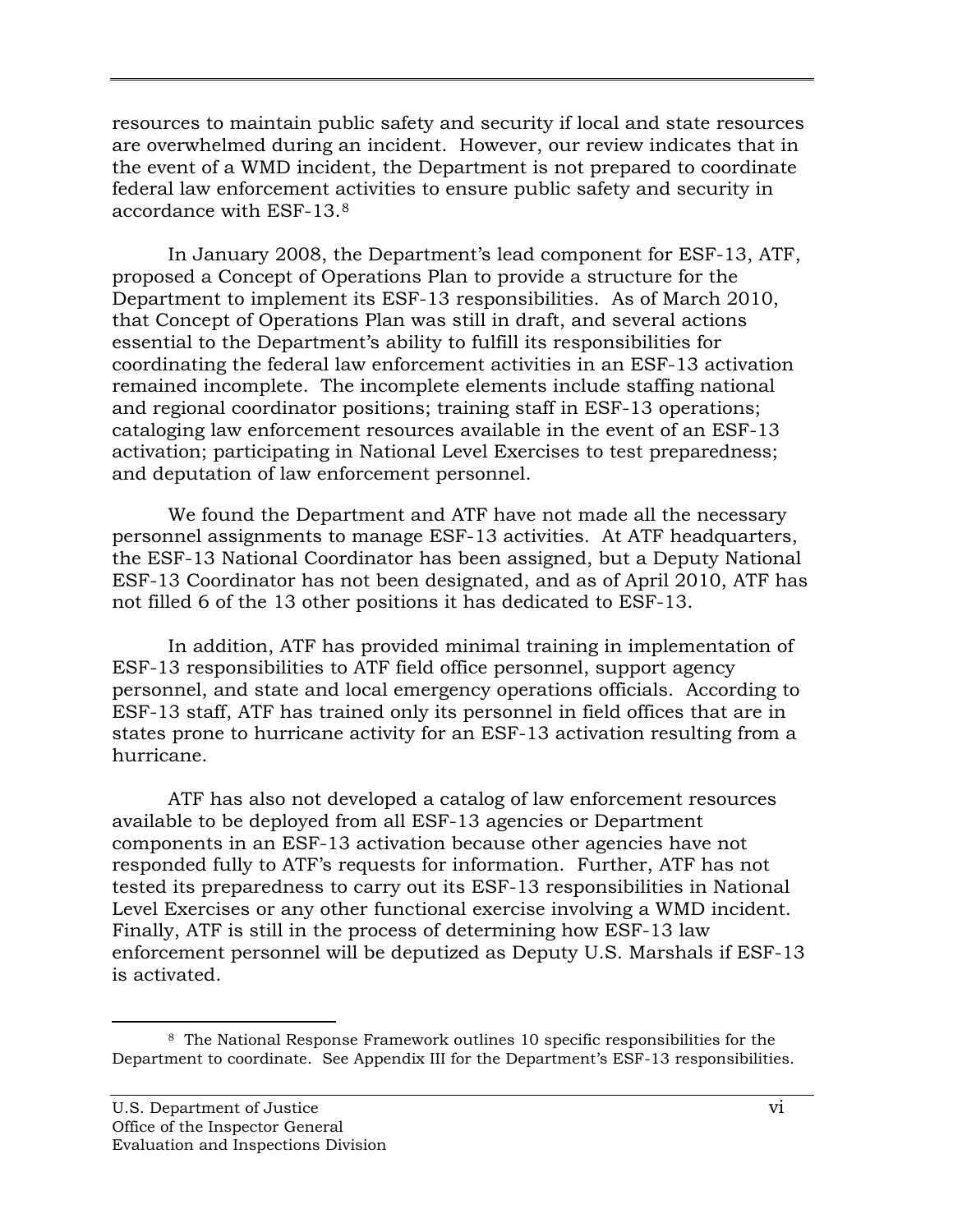### **In the National Capital Region, with the exception of preparing for special events, WMD incident response planning depends primarily on FBI resources and capabilities.**

In the NCR, Department components regularly work with each other, with other federal agencies, and with state and local law enforcement to prepare to respond to critical incidents that may occur during the frequent special events that occur in the NCR, such as presidential inaugurations and visits by heads of state. As a result of the frequent cooperation and coordination for special events, NCR field office staff told us they are aware of other agencies' roles and the resources that are available from them if a WMD incident should occur during a special event.

However, outside of special events, among Department components in the NCR only the FBI has conducted WMD-specific planning or training. The FBI's Washington Field Office is the only Department component in the NCR with plans specifically for responding to a WMD incident, and it is the only NCR field office that provides WMD training to its response personnel and regularly participates in WMD exercises. The FBI's plan identifies how the FBI will work with federal agencies outside the Department, state and local law enforcement, and emergency response agencies, but it does not include any stated role for the NCR field offices of the Department's other components.

When we asked if they were familiar with the FBI's WMD response plan, officials from ATF, the DEA, and the USMS said they were not familiar with the plan and had not asked to see it. Additionally, FBI exercise data, from FY 2005 through FY 2009, shows that the FBI Washington Field Office participated in 29 WMD exercises with state and local law enforcement, as well as other federal agencies. However, the other Department of Justice components did not participate in these or other WMD response exercises.

We also found that some component officials in NCR field offices were not aware of ESF-13 or ATF's role as the Department's lead coordinator if ESF-13 is activated. We asked 12 NCR field office managers about ESF-13 requirements and assignments, but only 6 knew about ESF-13 and only 3 were aware of ATF's designation as the Department's lead coordinator. This lack of familiarity could delay a coordinated federal law enforcement response in the event a WMD incident or other disaster results in the activation of ESF-13.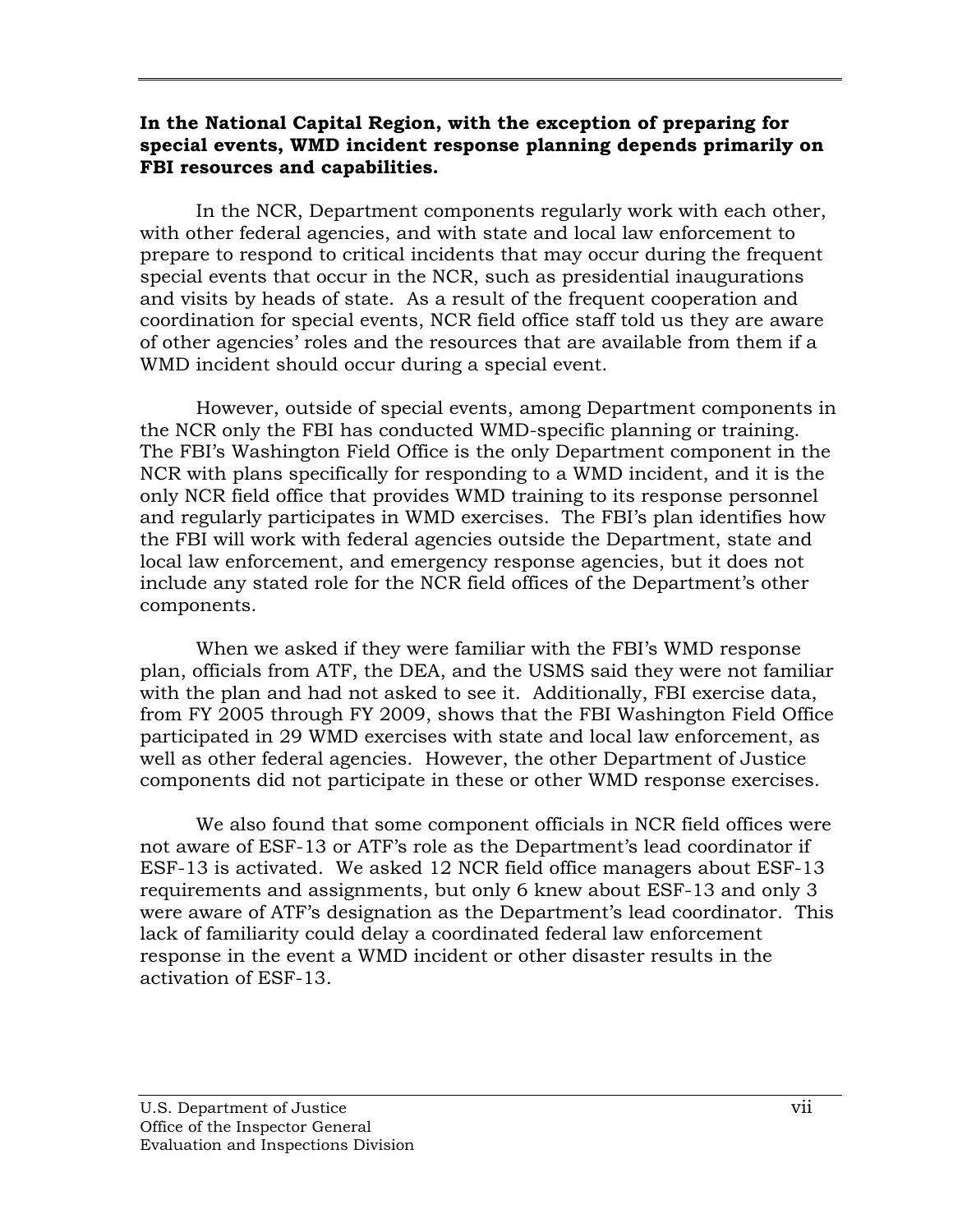### **Conclusion**

Our review concluded that only the FBI has taken adequate steps to prepare to respond to a potential WMD attack. The FBI has headquarters and field office operations plans, handbooks, and other resources for responding to WMD incidents. The FBI regularly provides WMD-specific training to its personnel who are likely to respond to a WMD incident. The FBI regularly conducts or participates in WMD response exercises, having taken part in over 900 exercises from FY 2005 through FY 2009. The FBI field offices track their participation in exercises, although after action reports based on the exercises are not consistently prepared.

However, neither the Department nor the components within the Department have implemented adequate WMD response plans. The Department has not designated an entity or individual to provide central oversight of WMD-related activities, and responsibility for management of the Department's response program is uncoordinated and fragmented. The Department has not updated its policies to reflect recent national policies, existing policies have not been fully implemented, and we found no Department policies or plans for responding to a WMD incident.

Aside from the FBI, the Department's other law enforcement components' preparations for responding to a WMD incident are also lacking. Officials in ATF, the DEA, and the USMS indicated that they would support the FBI's response to a WMD incident.However, none of these components has specific WMD operational response plans, provides training for responding to a WMD incident, or regularly participates in WMD response exercises.

In addition, the Department has not adequately prepared to coordinate federal law enforcement activities if it is called upon to ensure public safety and security in accordance with ESF-13 in the event of a WMD incident. ATF has not assigned adequate staff to ensure all ESF-13 planning and coordination activities required by the National Response Framework are carried out. ATF has not provided adequate training in ESF-13 responsibilities to its own staff or personnel from other ESF-13 agencies. Additionally, ATF lacks comprehensive information on law enforcement resources that could be deployed during a WMD incident.

In the National Capital Region, coordination is aided by regular preparations and cooperation required for frequent special events in the region. However, other than the FBI, component field offices in the NCR have no WMD-specific response plans or training and have not participated in WMD-specific exercises. Moreover, we found a lack of awareness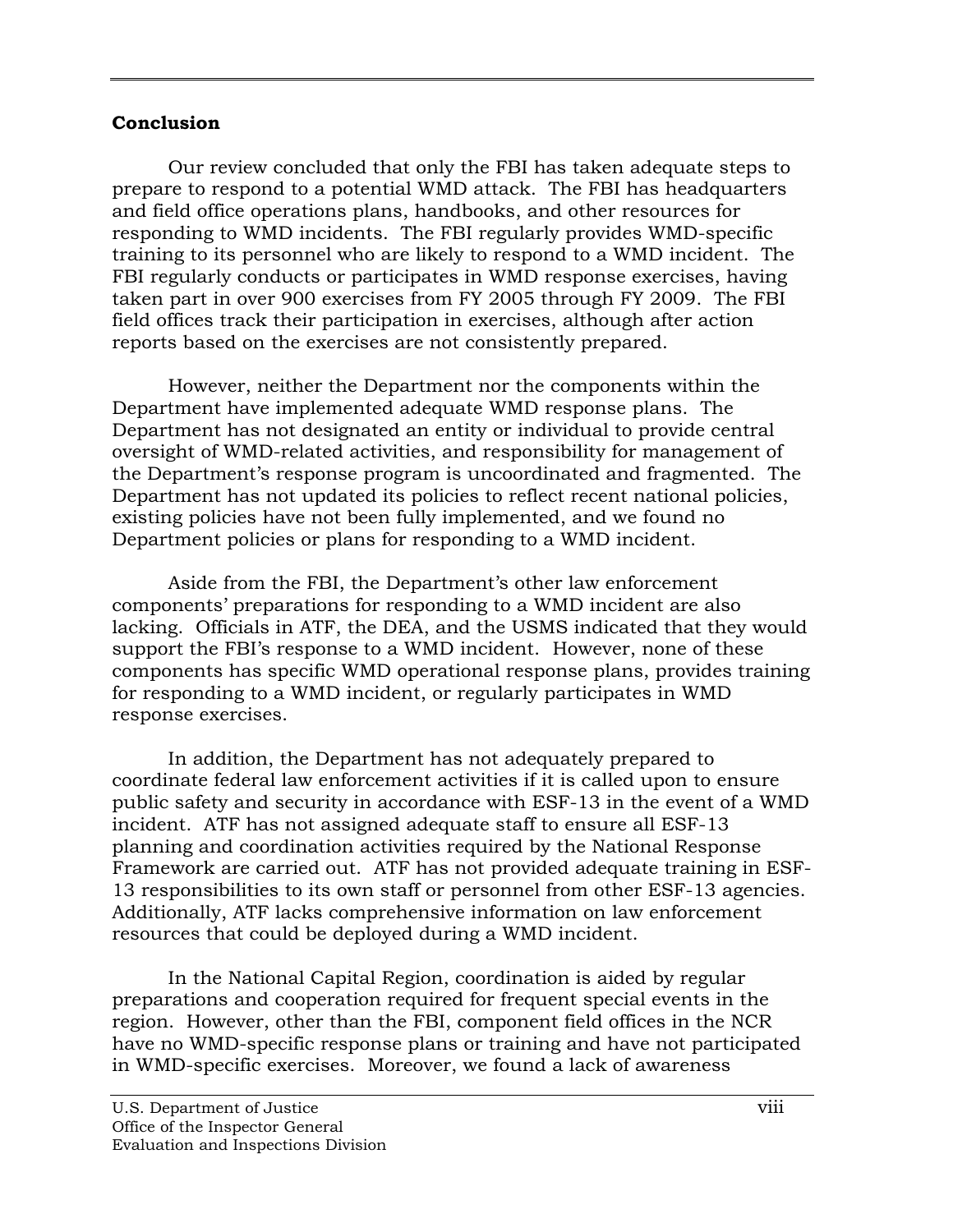regarding the Department's ESF-13 responsibilities and ATF's authority to serve as the lead coordinator for those activities, which could delay coordinating federal law enforcement support to state and local law enforcement in the event of a WMD incident in the NCR.

In this report, we make five recommendations to help the Department better prepare to respond to a WMD incident and to fulfill its responsibilities under ESF-13. We recommend that the Department:

- 1. Designate a person or office at the Department level with the authority to manage the Department's WMD operational response program.
- 2. Update the Department's response policies and plan to conform them to the National Response Framework and the National Incident Management System.
- 3. Require Department components to update their own policies and plans to reflect the updated Department guidance, and to reflect the need for adequate coordination among Department components in responding to WMD incident.
- 4. Establish effective oversight to ensure that components maintain WMD response plans, participate in training and exercises, and implement a corrective action program in response to such exercises.
- 5. Ensure that the Department is prepared to fulfill its emergency support function responsibilities under the National Response Framework, including reviewing the designation of ATF as the Department's lead agency to coordinate public safety and security activities, approving a Concept of Operations Plan, and staffing national and regional coordinator positions.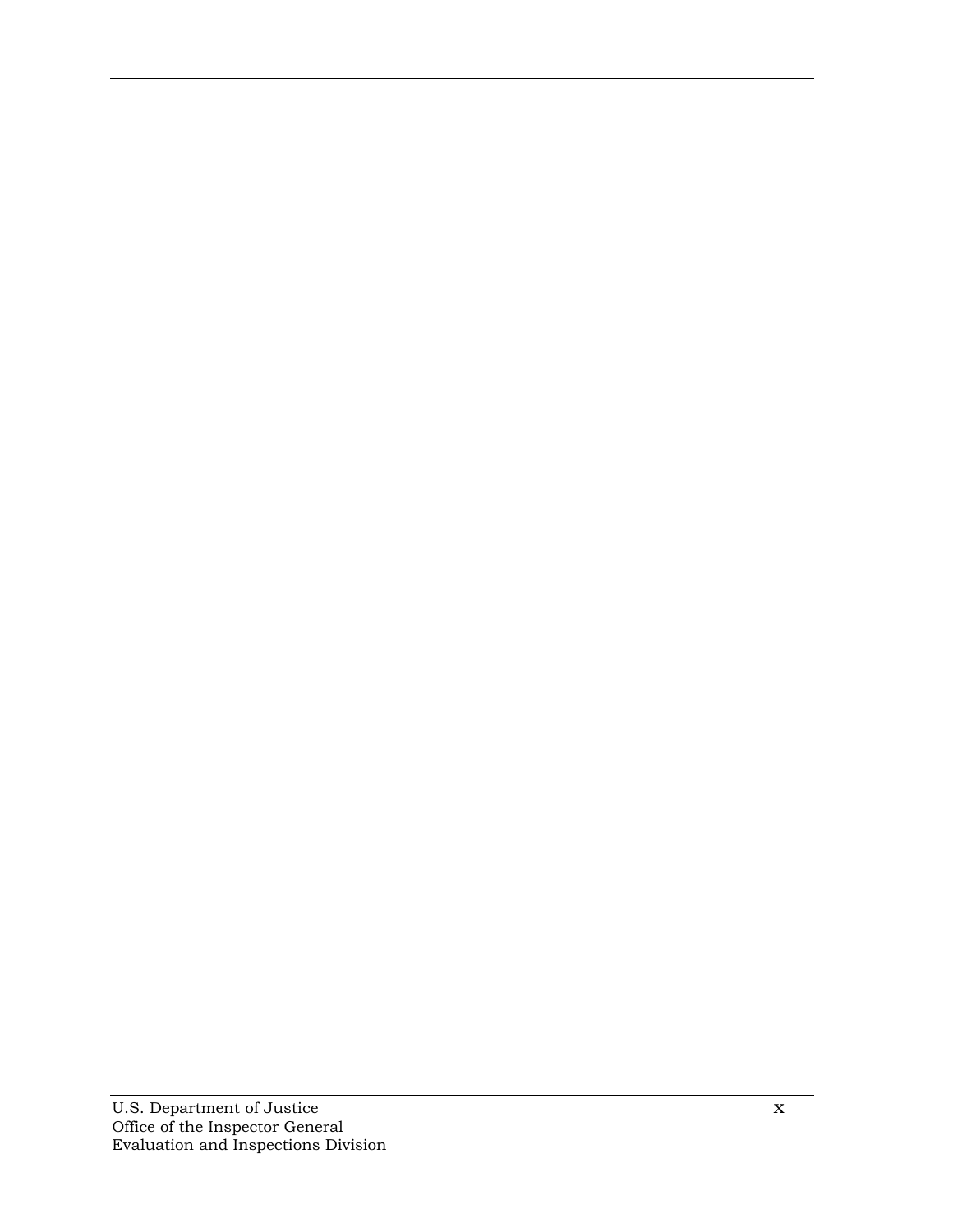# **TABLE OF CONTENTS**

| PURPOSE, SCOPE, AND METHODOLOGY OF THE OIG REVIEW  14                                                                                                                                           |                                                                                                                                |  |  |
|-------------------------------------------------------------------------------------------------------------------------------------------------------------------------------------------------|--------------------------------------------------------------------------------------------------------------------------------|--|--|
|                                                                                                                                                                                                 |                                                                                                                                |  |  |
|                                                                                                                                                                                                 | The FBI has taken appropriate steps to prepare to respond to                                                                   |  |  |
| The Department is not fully prepared to provide a coordinated                                                                                                                                   |                                                                                                                                |  |  |
| The Department is not prepared to fulfill its role, assigned to it<br>under the National Response Framework's ESF-13, to ensure<br>public safety and security in the event of a WMD incident 31 |                                                                                                                                |  |  |
|                                                                                                                                                                                                 | In the National Capital Region, with the exception for preparing<br>for special events, WMD incident response planning depends |  |  |
|                                                                                                                                                                                                 |                                                                                                                                |  |  |
| <b>APPENDIX I:</b>                                                                                                                                                                              | METHODOLOGY OF THE OIG REVIEW  43                                                                                              |  |  |
| <b>APPENDIX II:</b>                                                                                                                                                                             | EMERGENCY SUPPORT FUNCTIONS AND ESF                                                                                            |  |  |
|                                                                                                                                                                                                 | APPENDIX III: DEPARTMENT'S ESF-13 RESPONSIBILITIES  50                                                                         |  |  |
|                                                                                                                                                                                                 | APPENDIX IV: THE OFFICE OF THE DEPUTY ATTORNEY<br><b>GENERAL RESPONSE TO DRAFT REPORT  51</b>                                  |  |  |
|                                                                                                                                                                                                 | APPENDIX V: OIG ANALYSIS OF THE OFFICE OF THE DEPUTY                                                                           |  |  |
|                                                                                                                                                                                                 | APPENDIX VI: THE DRUG ENFORCEMENT ADMINISTRATION                                                                               |  |  |
|                                                                                                                                                                                                 | APPENDIX VII: OIG ANALYSIS OF THE DRUG ENFORCEMENT                                                                             |  |  |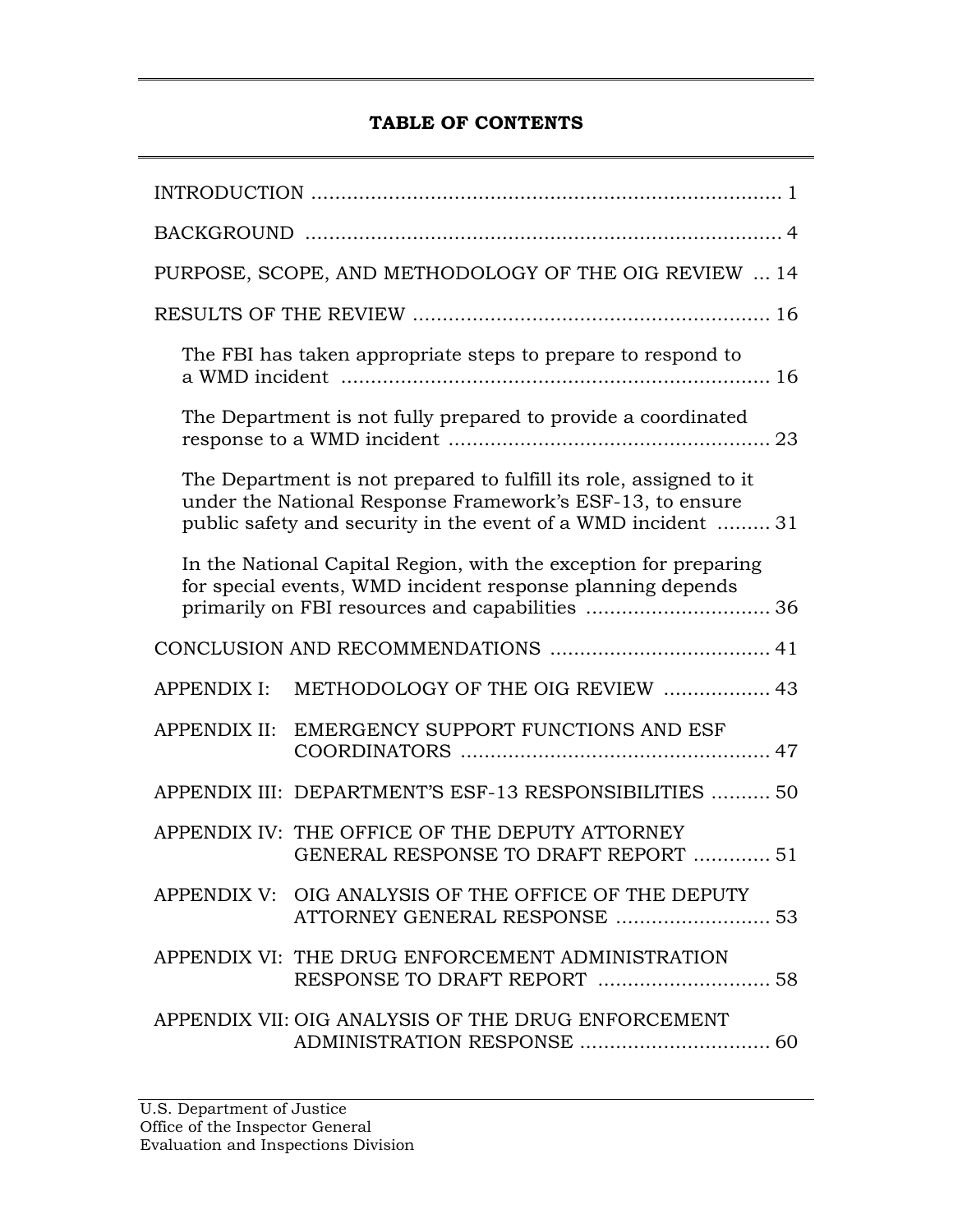In December 2008, the Commission on the Prevention of Weapons of Mass Destruction (WMD) Proliferation and Terrorism issued a report

on the United States' ability to protect itself from a WMD attack. The Commission concluded that, without concerted action to prevent it, a WMD attack is likely to occur somewhere in the world by 2013.[9](#page-12-0)

The general definition of a WMD is "any weapon or device that is intended or has the capability to cause death or serious bodily injury to a significant number of people through the release, dissemination, or impact of toxic or poisonous chemicals or their precursors; a disease organism; or radiation or radioactivity."[10](#page-12-1) Chemical, biological, radiological, and nuclear materials can be used to produce thousands of casualties in a single attack. In addition to mass casualties, a WMD could also disrupt vital infrastructure and disable communications, financial, and transportation systems. The text boxes to the right and on the next page present hypothetical examples of biological, chemical, radiological, and nuclear WMD incidents.

Planning for a response to a WMD incident is important because the actions taken to ensure public safety and security in response to a WMD incident differ from

#### **Biological Attack Scenario**

Two individuals release 100 liters of aerosolized anthrax into the air of a major metropolitan city. More than 330,000 people are exposed to the anthrax spores. Casualties and injuries resulting from the inhaled anthrax and subsequent infection reach upwards of 13,000 people. The economic costs associated with the closure and decontamination of affected areas may run in the billions of dollars, and the city will likely face a recovery effort that will take months.

#### **Chemical Attack Scenario**

Members of a terrorist organization acquire the nerve agent sarin and release it into the ventilation system of a large office building in a metropolitan area. The agent quickly kills 95 percent of the building's 6,000 occupants. Even more injuries and deaths occur as first responders arrive on the scene unaware of the current conditions. As the nerve agent escapes the building, almost 50,000 people located in adjacent buildings are forced to shelter in place. Recovery time will likely be 3 to 4 months, with the economic impact reaching upwards of \$300 million.

Source: *DHS's Progress in Federal Incident Management Planning*, DHS OIG-10-58, February 2010.

<span id="page-12-0"></span> <sup>9</sup> Commission on the Prevention of WMD Proliferation and Terrorism, *World at Risk: The Report of the Commission on the Prevention of WMD Proliferation and Terrorism*, December 2, 2008.

<span id="page-12-1"></span><sup>&</sup>lt;sup>10</sup> Annex 5 to National Security Presidential Directive-17/Homeland Security Presidential Directive-4, *Combating Weapons of Mass Destruction*, February 26, 2008.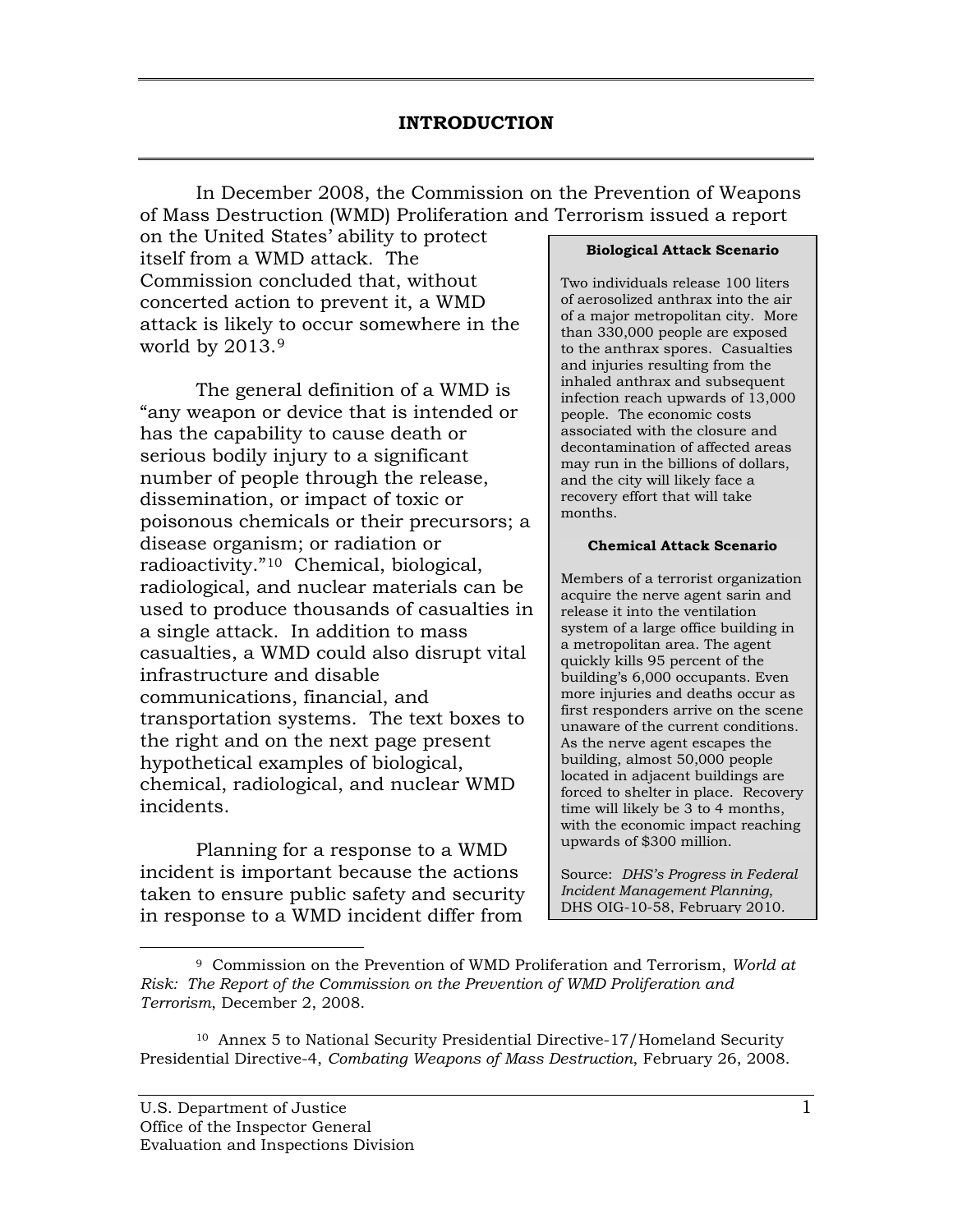responding to an incident involving only conventional explosives. When conventional explosives are involved, injuries and damage are caused by physical force, either from the force of the blast itself or by shrapnel.

Immediately after the explosion, the response is focused on, for example, caring for the injured, stabilizing damaged buildings, cleaning up debris, and conducting an investigation to identify the perpetrator.

In contrast to conventional explosives, WMD incidents involve agents that are more persistent. For example, a so-called "dirty bomb" can release radioactive material that contaminates the immediate area of the blast and can taint a larger region over time. Moreover, the radiological material is invisible and remains in the ground unless it is removed, presenting a danger to individuals entering the area for many years. Toxic chemicals such as nerve agents not only contaminate the area where they are released, but may float downwind to settle and cause casualties elsewhere. Biological agents may remain a viable threat for long periods of time, and biological WMD incidents may not even be recognized until victims' symptoms appear and mass casualties are evident.

When a WMD incident occurs, first responders must follow local protocols for notifying emergency services and

#### **Radiological Attack Scenario**

Members of a terrorist organization have manufactured and detonated a radiological dispersal device or a "dirty bomb" in three regionally close, moderate to large cities. Each explosion causes significant damage to many of the buildings and structures in the immediate area of the blast. At each site, there are approximately 180 deaths and upwards of 20,000 detectable contaminations. Recovery efforts could take several months to years. Total economic loss could be in the billions of dollars.

#### **Nuclear Attack Scenario**

Members of a terrorist organization have detonated a 10-kiloton improvised nuclear device in a heavily populated metropolitan area. The initial detonation causes total infrastructure damage in a 3-mile radius and various levels of radiation spanning out 3,000 square miles. As casualties climb in excess of several hundred thousand, hundreds of thousands of survivors either shelter in place or are forced onto the city's transportation system to seek shelter in safe areas or evacuate the city. The city is now facing hundreds of billions of dollars in damage and a recovery effort that will take years.

Adapted from: *DHS's Progress in Federal Incident Management Planning*, DHS OIG-10-58, February 2010.

emergency support personnel. Only personnel trained in responding to a WMD incident should be deployed to a potentially contaminated area. Responders must initiate a risk assessment and recognize the characteristics of chemical and biological agents, radiological materials, and dissemination devices. In addition, first responders use specialized detection devices and equipment, such as kits for detecting chemical agents and meters to measure radiation.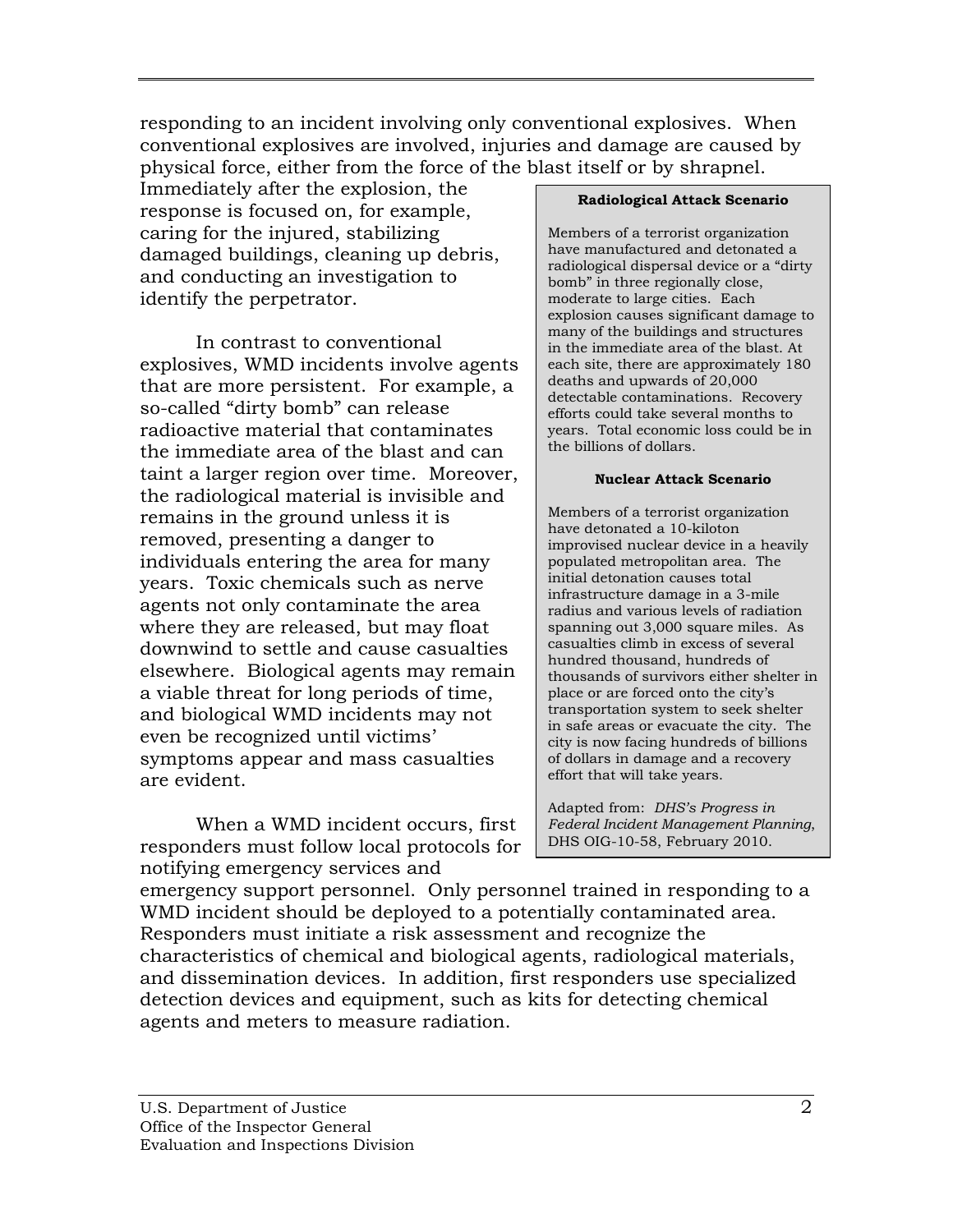In a WMD incident, protection of the lives of the victims as well as the responders is a primary concern. Response teams must have the appropriate equipment to allow them to safely enter a WMD site and avoid the hazard of the WMD agents. For unknown or highly toxic areas, responders must use a fully encapsulated, vapor protection suit that provides the greatest level of skin and respiratory protection available. As the hazard is remediated less protective measures may be allowed.

In addition, according to the Target Capabilities List in the National Response Framework, first responders should isolate the hazards by establishing control zones.[11](#page-14-0) There are three types of control zones:

- Hot Zone The area immediately surrounding a hazardous materials incident, which extends far enough to prevent the hazardous materials released from causing harm to personnel outside the zone. This zone is also referred to as the exclusion or restricted zone. Personnel entering this area must wear the highest level of protective equipment based on the substance involved.
- Warm Zone The area where personnel, equipment decontamination, and hot zone support takes place. It is referred to as the decontamination, contamination reduction, or limited access corridor. It includes control points for access to the corridor, which assists in reducing the spread of contamination. Personnel working in this area must also wear appropriate protective gear, as they will be dealing with contaminated people and equipment.
- Cold Zone Contains the command post and other support functions deemed necessary to control the incident. Personnel working in this area do not have to wear protective gear, but should have it available if needed.

According to the Target Capabilities List, after these areas are established, responders must continue to assess the ongoing threat for WMD and begin rescue operations. Responders must develop a decontamination plan for people, pets, and livestock, as well as the area itself. Decontamination procedures vary depending on the specific hazard because one procedure or method will not work for all hazards. The contaminated area must remain secure until decontamination is complete.

<span id="page-14-0"></span> <sup>11</sup> The Target Capabilities List defines 37 specific capabilities that all levels of government should possess in order to respond effectively to disasters, including a WMD incident.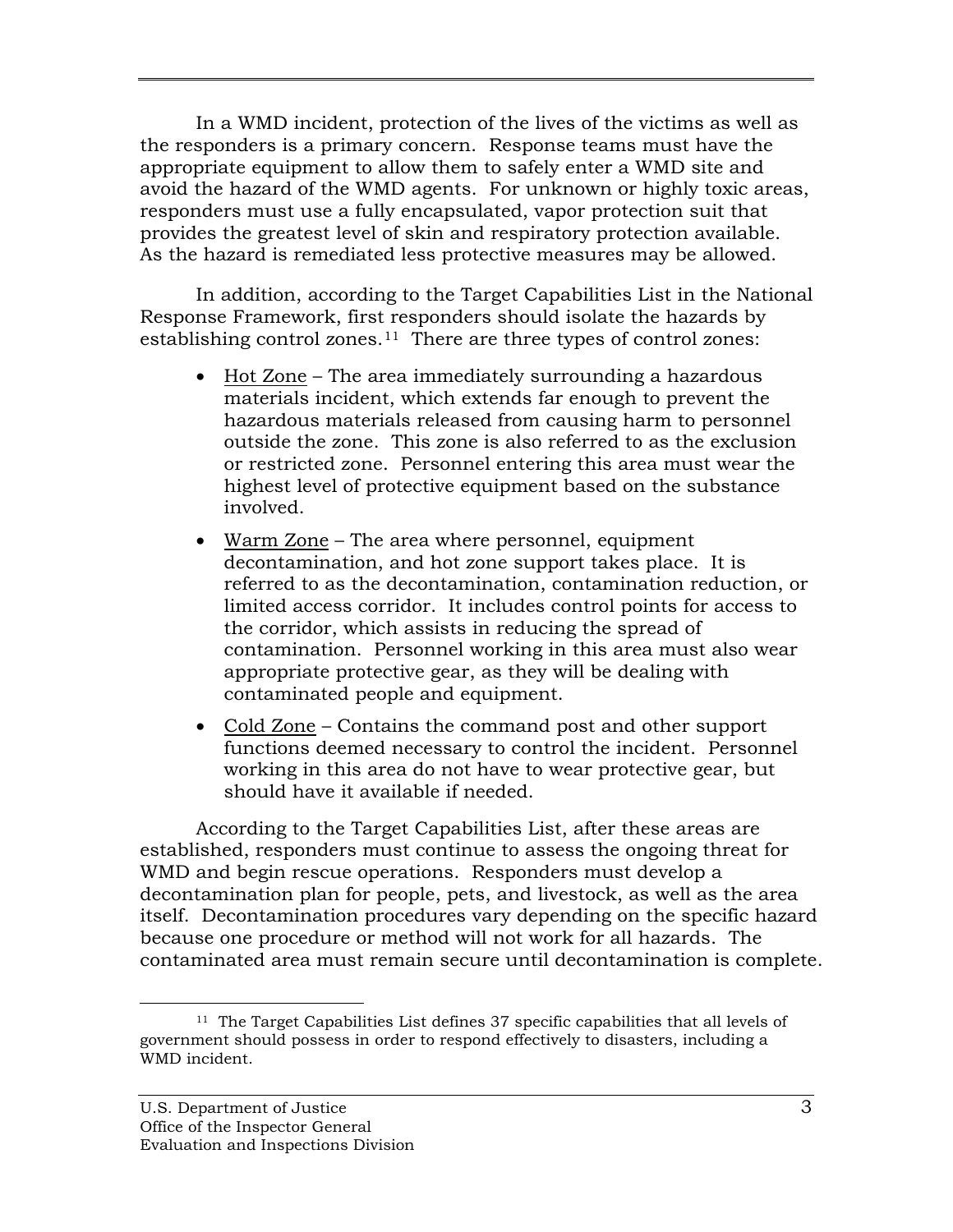The federal government has taken various steps to prepare to meet the threat of weapons of mass destruction. One of those steps was the completion of the National Response Framework, which establishes a comprehensive approach for a unified national response to natural and man-made disasters, including WMD incidents. National policies and presidential directives are intended to promote an organized and coordinated response to a WMD attack.

In this section, we discuss the Department of Justice's (Department or DOJ) policies, guidance, and plans relating to emergency or critical incident response that pertain to all such incidents. As discussed below, the Department does not currently have any policies, guidance, or plans that are specific to the WMD threat.

We also describe the presidential directives and national policies that control emergency response planning, including requirements for coordination among federal departments.

## **Department Policy and Guidance Governing Emergency Response Planning**

The Department's policies and assignment of responsibilities for responding to critical incidents are primarily contained in one Department order, four memoranda from the Attorney General or Deputy Attorney General, and a memorandum of understanding between the Executive Office for United States Attorneys (EOUSA) and the National Security Division (NSD). The following provides a brief description of these materials. The duties these documents assign to each component are described in the next section.

DOJ Order 1900.6A*, Department of Justice Crisis Management Plan,* December 13, 1988. This Order contained Department policy for crisis management, including terrorist incidents, and assigns responsibilities for a Crisis Management Plan's management and implementation. It created a Crisis Management Committee to guide the Department's readiness planning and to determine the operational responsibility for the on-scene federal or Department response to a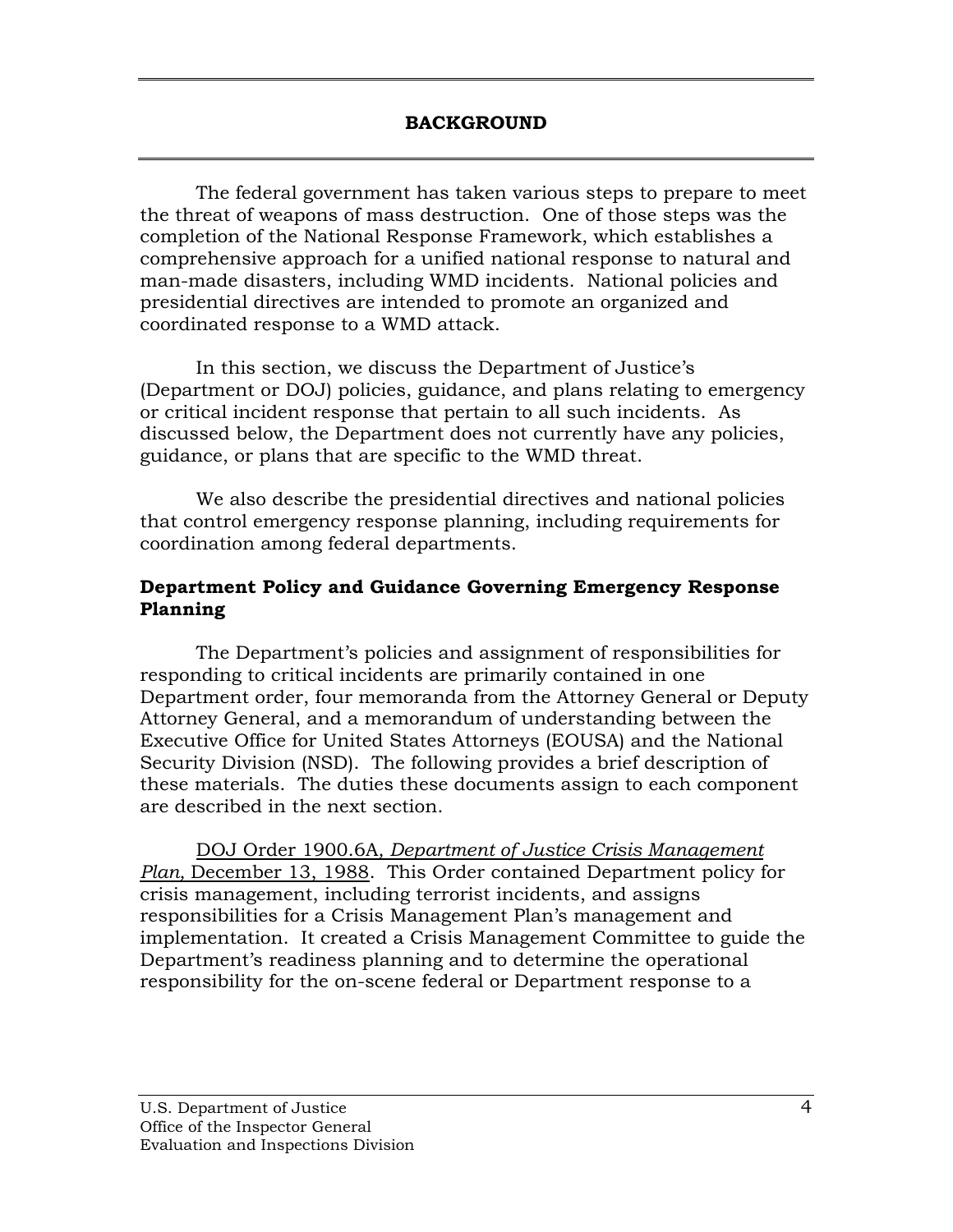critical incident.[12](#page-16-0) It also directed the Justice Management Division's (JMD) Security and Emergency Planning Staff (SEPS), under the direction of the Crisis Management Committee, to "conduct periodic exercises of emergency operating plans to ensure that the DOJ maintains a high level of readiness."

Memorandum from the Attorney General, *Attorney Critical Incident Response Group*, January 11, 1996. This memorandum established an Attorney Critical Incident Response Group to improve the Department's legal response to critical incidents and established requirements for Department attorneys and U.S. Attorney staff in headquarters and districts in responding to a critical incident.

Memorandum from the Attorney General, *Critical Incident Response Plan*, May 23, 1996*.* This memorandum provided that the Federal Bureau of Investigation's (FBI) Strategic Information Operations Center, the FBI's Critical Incident Response Group, and Department headquarters may become involved in critical incident responses, depending on the magnitude of the event and the response required.<sup>13</sup> In addition, the memorandum clarified that the prosecutorial and legal response to a critical incident would be handled by the U.S. Attorney's Office (USAO) in the district where an incident occurred and that the Drug Enforcement Administration (DEA) and the U.S. Marshals Service (USMS) would consult and coordinate with the FBI during a crisis.

Memorandum from the Deputy Attorney General, *Emergency Support Function-13 (ESF-13), Public Safety and Security*, October 16, 2008 .In this memorandum, the Deputy Attorney General stated that in line with a recommendation by the Homeland Security Council following Hurricane Katrina, the Department was assigned the lead role in coordinating federal law enforcement support to state and local and federal government agencies during critical incidents. This responsibility, designated as Emergency Support Function-13 (ESF-13) in the National Response Framework, requires the Department to ensure public safety and security in the event of a natural or man-made

<span id="page-16-0"></span> $12$  At a minimum, the Crisis Management Committee includes the Attorney General or his or her designee; the Deputy Attorney General; the Associate Attorney General; the Assistant Attorney General, Office of Legal Counsel; the Director, Office of Public Affairs; and the Director of the FBI.

<span id="page-16-1"></span><sup>&</sup>lt;sup>13</sup> The Strategic Information Operations Center is the FBI's national command center and operates on a 24-hour basis. The Critical Incident Response Group facilitates the FBI's rapid response to critical incidents.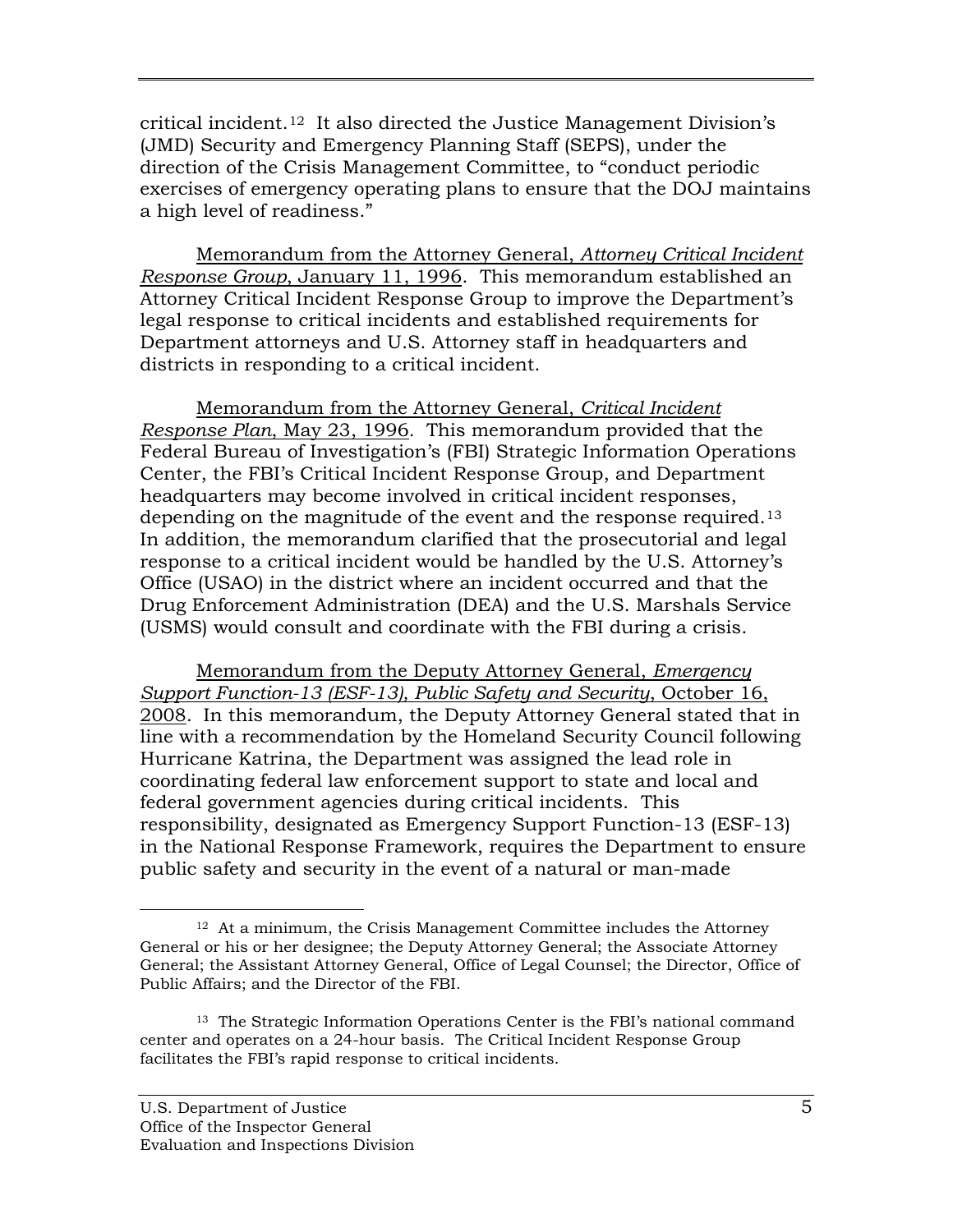disaster.[14](#page-17-0) (The requirements of ESF-13 are described below in the section on national policy.) The Attorney General accepted the assignment for the Department in 2006 and assigned the lead role to the Bureau of Alcohol, Tobacco, Firearms and Explosives (ATF). The 2008 memorandum formalized ATF's assignment as the Department's coordinator for ESF-13 activities to "coordinate the Federal law enforcement response to assist other Federal, State, local, tribal, and territorial law enforcement department and agencies that have been overwhelmed or incapacitated by an act of terrorism or natural or manmade disaster."

Memorandum from the Deputy Attorney General, *Interagency Coordination Positions for Response and Emergency Management*, August 31, 2009. In this memorandum, the Deputy Attorney General directed EOUSA, JMD, NSD, and the Office of Legal Policy each to identify a senior-level individual to assume responsibilities for coordinating the component's participation in interagency policy development and planning for man-made and natural disasters, as well as for national and regional exercises. According to a senior Department official from the Office of the Deputy Attorney General, four individuals in these components had assumed these responsibilities as of January 12, 2010.

Memorandum of Understanding Between the Executive Office for United States Attorneys and National Security Division*,* April 16, 2008. This memorandum of understanding transferred the overall administrative, logistical, and program management functions of the Crisis Management Coordinator program from the NSD to EOUSA and further delineated the respective duties and responsibilities of EOUSA and the NSD in crisis responses.[15](#page-17-1) The NSD retained responsibility for anti-terrorism responses, including providing guidance and training to the USAOs on legal issues that are likely to arise in a terrorist incident, participating in interagency meetings with the Department of Homeland Security (DHS) and other agencies to plan the Department's role in

<span id="page-17-0"></span> <sup>14 &</sup>quot;Public safety and security" is defined as the ability to protect critical infrastructure, control access to and from an incident site, manage traffic and crowd control, and provide general law enforcement support during an incident.

<span id="page-17-1"></span><sup>15</sup> The Crisis Management Coordinator program was designed to improve the planning and preparation of the USAOs to respond quickly to critical incidents. Each Crisis Management Coordinator is responsible for ensuring the USAOs' coordination with law enforcement and emergency response agencies, ensuring the identification and organization of resources for providing legal advice during a critical incident, and improving the USAOs' anticipation of crisis situations.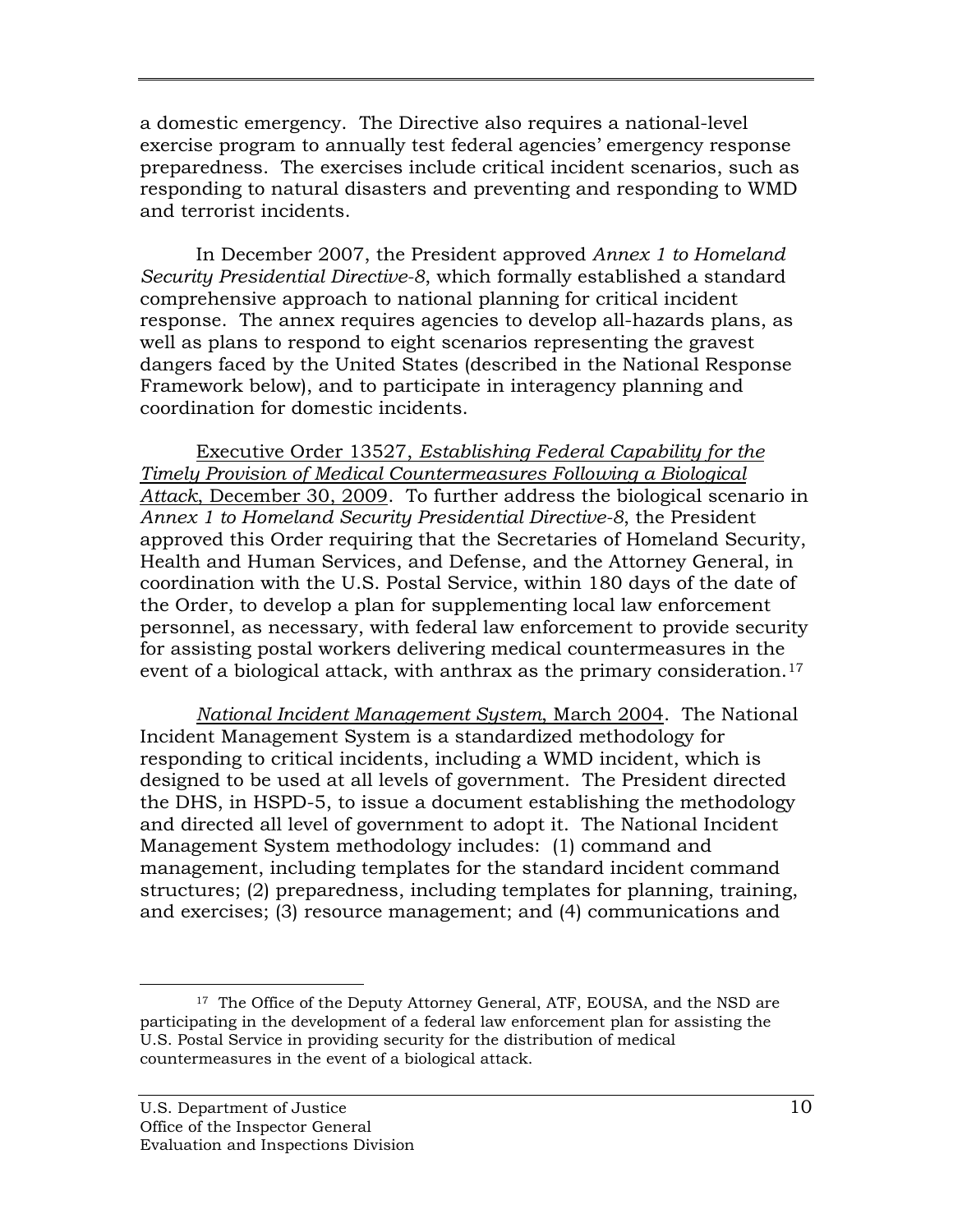information management.[18](#page-22-0) Agencies are required to train their operational response personnel on the National Incident Management System methodology.

*National Response Framework*, January 2008. Issued by the DHS and approved by the President, the National Response Framework implements the requirements in HSPD-5 and HSPD-8 for a consistent approach to emergency response and preparedness for domestic incidents.[19](#page-22-1) It describes how communities, tribes, states, the federal government, the private sector, and nongovernmental partners should work together to respond to incidents; describes specific authorities and best practices for managing incidents; and reinforces a consistent methodology for managing incidents. It also states that agencies are to conduct exercises and evaluate their performance to identify and correct weaknesses.

The National Response Framework directs federal agencies to develop all-hazards response plans and plans to respond to eight scenarios. Of the eight scenarios, four are WMD-specific and include attacks with nuclear, radiological, biological, and chemical weapons. [20](#page-22-2) In addition, the National Response Framework contains annexes that address specific hazardous incidents. The Department is identified as a cooperating agency in the following annexes: nuclear and radiological, biological, and catastrophic incidents.<sup>[21](#page-22-3)</sup> The Department, through the FBI, is identified as the lead coordinator for the Terrorism Incident Law Enforcement and Investigation Annex, which assigns the Department the responsibility for investigating all threats or acts of terrorism.

<span id="page-22-2"></span><sup>20</sup> The other four scenarios are explosives attack, natural disaster, cyber attack, and pandemic influenza.

<span id="page-22-3"></span><sup>21</sup> The lead coordinating agencies for the Nuclear/Radiological Incident Annex are the Department of Defense; Department of Energy; DHS; Environmental Protection Agency; National Aeronautics and Space Administration; and the Nuclear Regulatory Commission. The lead coordinating agency for the Biological Incident Annex is the Department of Health and Human Services. The lead coordinating agency for the Catastrophic Incident Annex is the DHS's Federal Emergency Management Agency.

<span id="page-22-0"></span> <sup>18</sup>  [www.fema.gov/emergency/nims/IncidentCommandSystem.shtm,](http://www.fema.gov/emergency/nims/IncidentCommandSystem.shtm) accessed May 12, 2010.

<span id="page-22-1"></span><sup>19</sup> This policy was originally approved by the President and issued in December 2004 as the *National Response Plan.* The policy was revised in January 2008 and renamed the *National Response Framework*.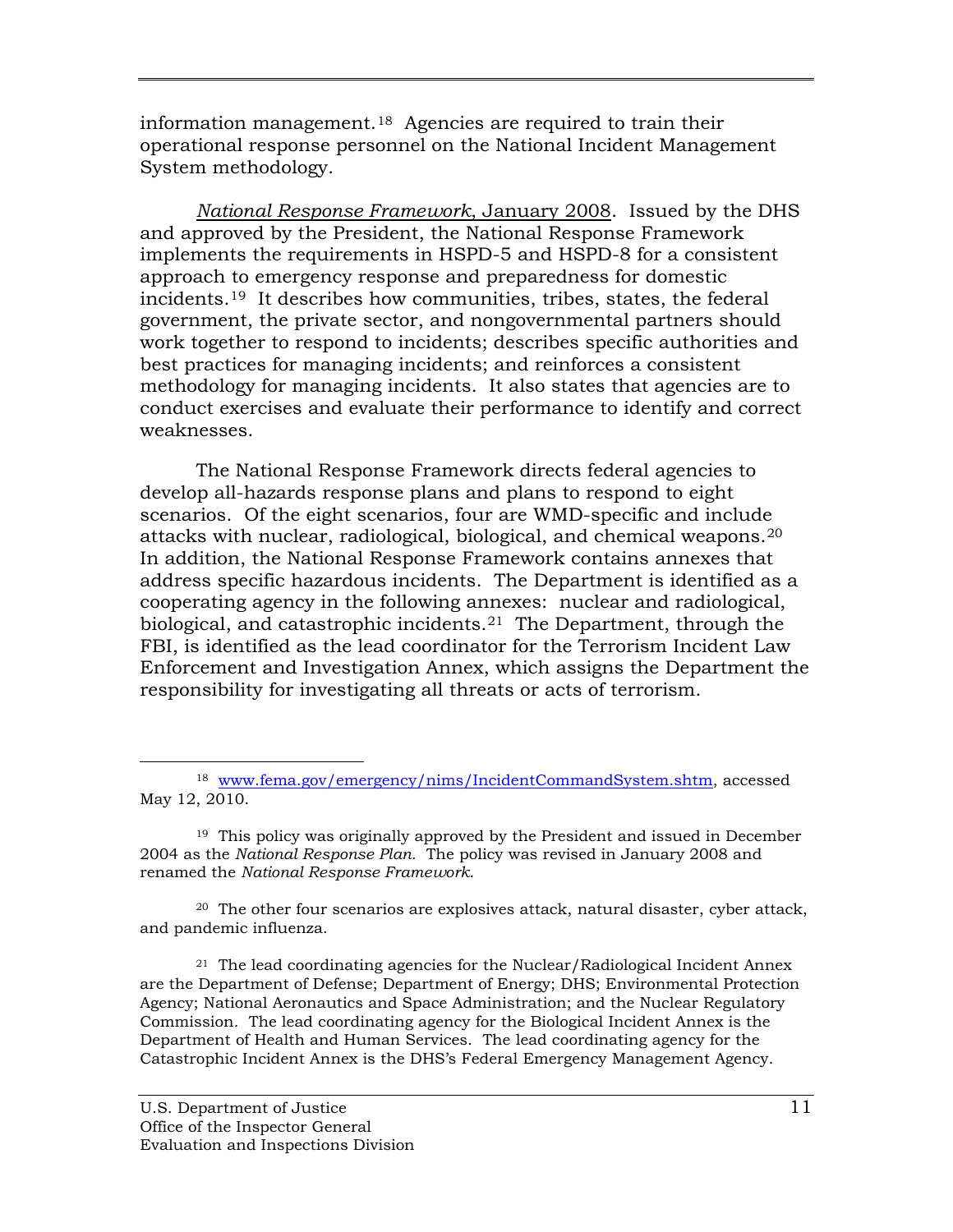The National Response Framework also authorizes the Attorney General to appoint a Senior Federal Law Enforcement Official, in appropriate circumstances such as a WMD incident, to provide operational coordination and direct the federal law enforcement support operations related to the incident. According to the National Response Framework, this official does not have to come from the Department, but will usually be an FBI Special Agent in Charge if the incident is an act of terrorism.

The National Response Framework also establishes 15 Emergency Support Functions that are common to all incidents and designates 9 federal departments to be the lead coordinators of various functions.[22](#page-23-0)  The Department is the lead coordinator for ESF-13, which involves the use of federal law enforcement resources to maintain public safety and security if local and state resources are overwhelmed during an act of terrorism or natural or man-made disaster.<sup>23</sup> ESF-13 can be activated by a presidential declaration of an emergency or disaster, or by the Attorney General at the request of a state governor.<sup>[24](#page-23-2)</sup>

The National Response Framework assigns the Department 10 specific responsibilities related to ESF-13. The 10 responsibilities include staffing management positions at headquarters and in field offices to manage ESF-13 activities: cataloging federal resources, training staff, planning and participating in National Level Exercises, and

<span id="page-23-0"></span> <sup>22</sup> A summary of the 15 Emergency Support Functions is presented in Appendix II.

<span id="page-23-1"></span><sup>23</sup> ESF-13 activities are not the same as the activities described in the National Response Framework's Terrorism Incident Law Enforcement and Investigation Annex or other criminal investigative law enforcement activities. During terrorist incidents, including a WMD incident, ESF-13 coordinates and contributes support to the FBI's operational response, if requested.

<span id="page-23-2"></span><sup>24</sup> The *Justice Assistance Act of 1984,* 42 U.S.C. § 10501 (2006), et seq., and the Robert T. Stafford Disaster Relief and Emergency Assistance Act, Pub. L. No. 93-288, as amended, 42 U.S.C. §§ 5121-5206, and implementing regulations in 44 C.F.R. §§ 206.31-206.48. Under Emergency Federal Law Enforcement Assistance provisions in the *Justice Assistance Act,* the Attorney General may provide law enforcement assistance in response to a governor's written request when assistance is necessary to provide an adequate response to a law enforcement emergency. The *Stafford Act* provides the statutory framework for a presidential declaration of an emergency or a declaration of a major disaster. Such declarations allow a wide range of federal resources to be made available to assist in dealing with the emergency or major disaster. Federal resources under this Act supplement state and local resources for disaster relief and recovery.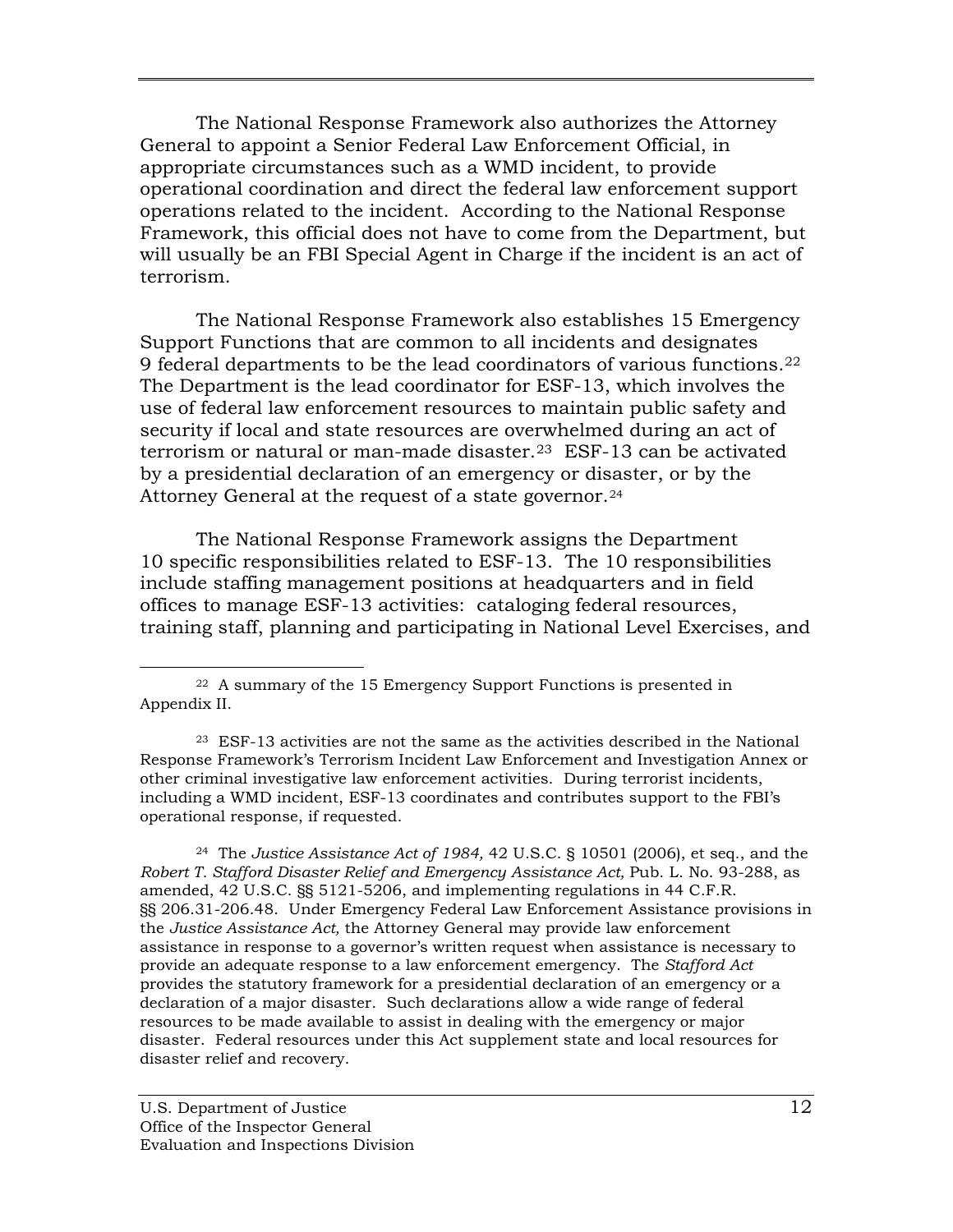providing coordination among the Department's law enforcement partners in the field (see Appendix III for the Department's ESF-13 responsibilities). On October 16, 2008, an Office of the Deputy Attorney General memorandum formally designated ATF as the Department's lead for planning and coordinating the federal law enforcement response if ESF-13 is activated. While ATF coordinates all ESF-13 activities, personnel to perform ESF-13 activities may be provided by any of 13 federal agencies.[25](#page-24-0)

<span id="page-24-0"></span><sup>&</sup>lt;sup>25</sup> There are 13 agencies involved in ESF-13 activities. The Department of Justice is lead coordinator, and the other 12 agencies are the Department of Agriculture; Department of Commerce; Department of Defense; Department of Energy; Department of Homeland Security; Department of the Interior; Department of the Treasury; Department of Veterans Affairs; Environmental Protection Agency; National Aeronautics and Space Administration; Social Security Administration; and U.S. Postal Service. We refer to these 12 support agencies in the text as the ESF-13 agencies.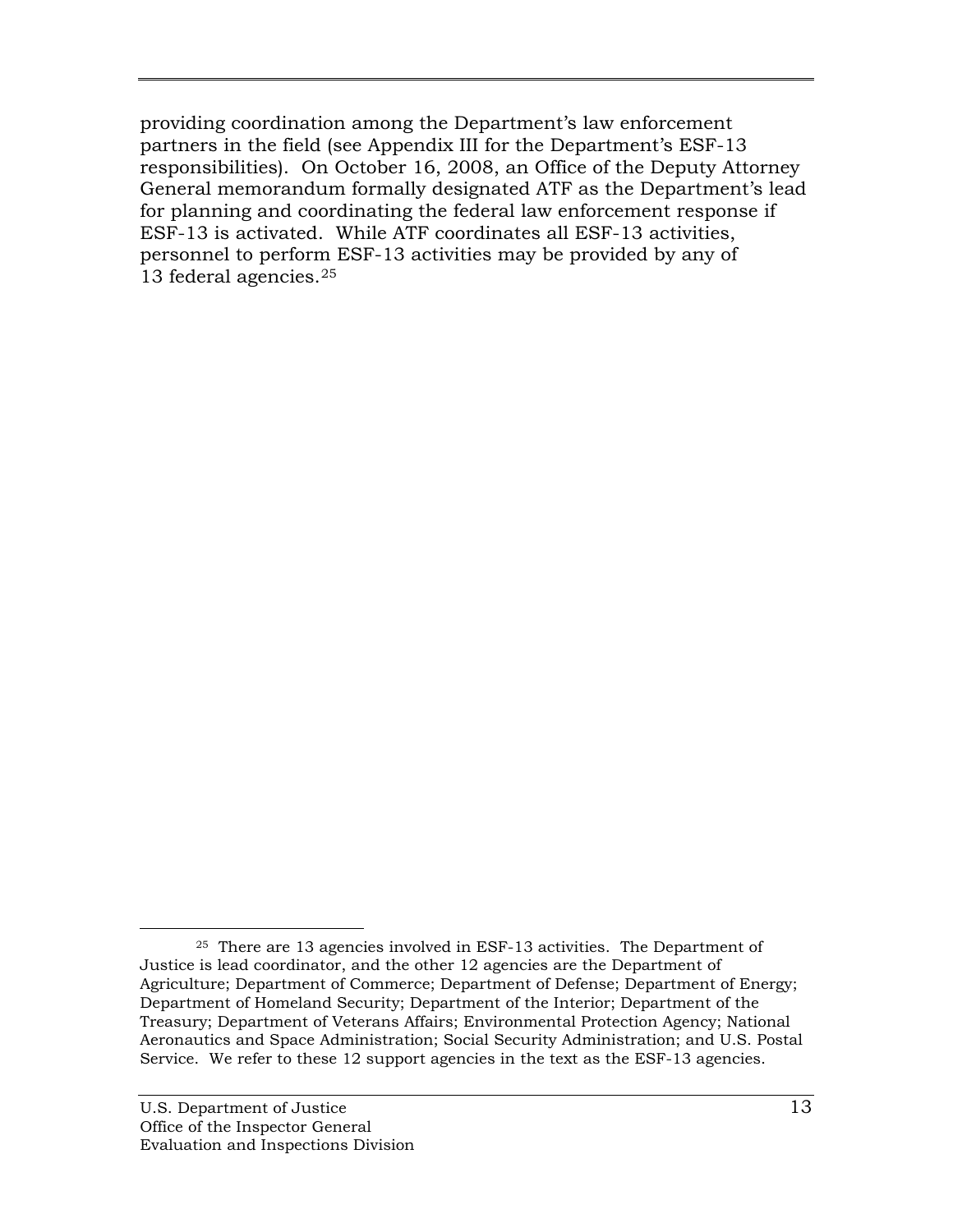# **PURPOSE, SCOPE, AND METHODOLOGY OF THE OIG REVIEW**

### **Purpose**

Our review examined the Department's and its components' preparedness for responding to a WMD incident. Specifically, we examined whether:

- the Department and components have adequate policies and operational plans for their WMD preparedness activities;
- the Department and components have a person or office to manage WMD operations, activities, or responsibilities;
- the Department and its components are training their personnel to respond to a WMD incident;
- the Department and its components are conducting WMD response exercises; and
- corrective actions are being taken to resolve deficiencies identified during WMD response exercises.

In addition, we examined the preparations of components' field offices in the National Capital Region for responding to a WMD incident.[26](#page-25-0)

## **Scope and Methodology**

We examined the preparedness of the Department and its components to respond to a WMD incident. Emergency preparedness functions are generally considered to have two main elements: operational response and continuity planning. Operational response consists of an on-scene response to the incident and investigation of the incident. Continuity planning includes continuity of operations planning (COOP) and continuity of government (COG) planning. [27](#page-25-1)

This report examines the preparations of the Department to carry out an operational response but does not examine preparedness to prevent a WMD incident, conduct a criminal or other investigation of a

<span id="page-25-0"></span> <sup>26</sup> The National Capital Region is composed of the District of Columbia and nearby jurisdictions in Virginia and Maryland.

<span id="page-25-1"></span><sup>&</sup>lt;sup>27</sup> COOP details how an agency will continue to perform its essential functions during circumstances that disrupt normal operations and COG refers to the continued functioning of constitutional government under all circumstances.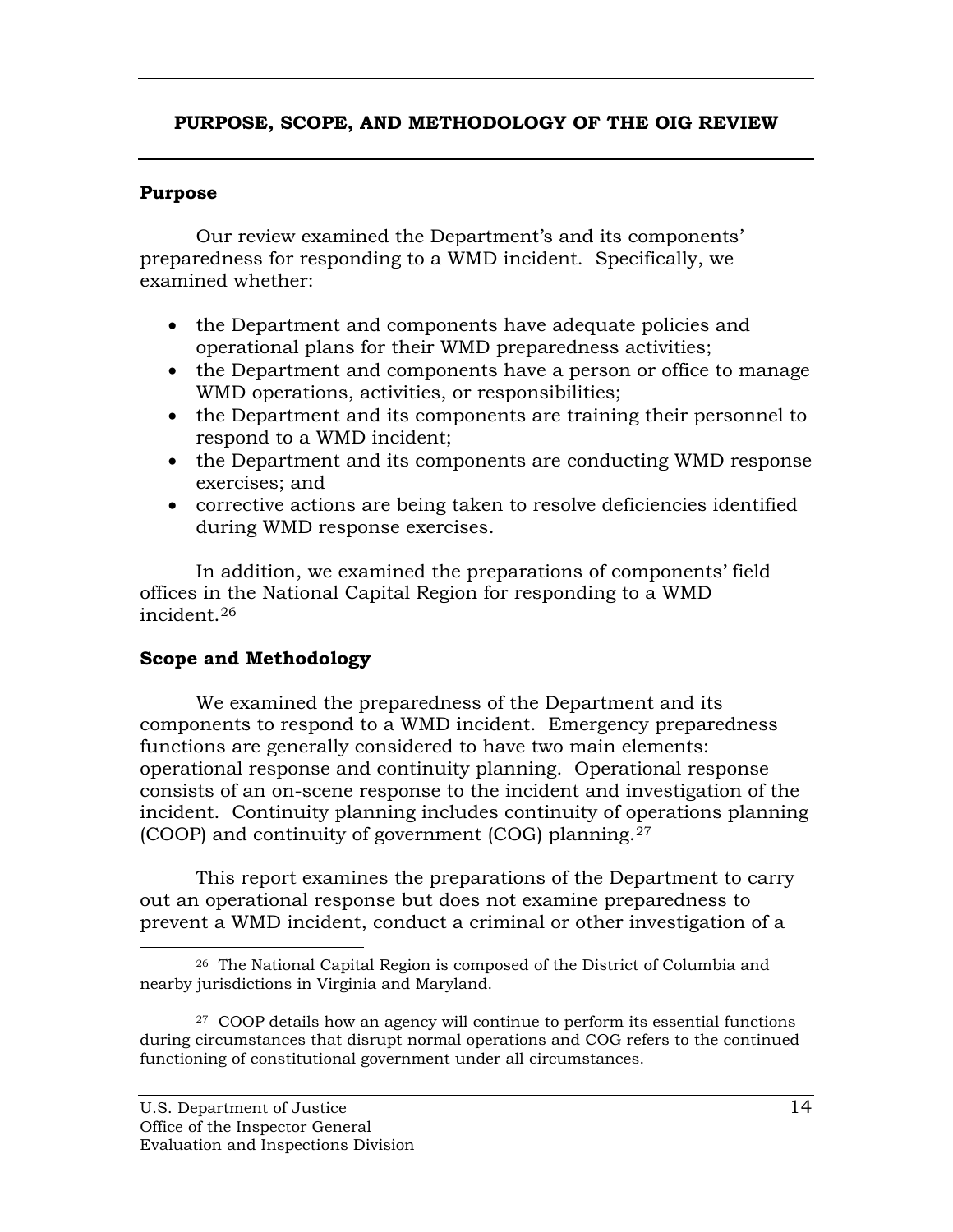WMD incident, or COOP and COG planning. Also, we did not review ESF-13 support for responding to natural disasters, such as hurricanes and earthquakes.

In conducting this review, we examined the roles of the Office of the Deputy Attorney General, JMD, ATF, the Criminal Division, DEA, EOUSA, FBI, NSD, Office of Legal Counsel, Office of Legal Policy, USAOs in the National Capital Region, and the USMS.[28](#page-26-0)

Our fieldwork, which was conducted from July 2009 through December 2009, included interviews, data collection and analyses, and document reviews. The review covered activities from FY 2005 through FY 2009. A detailed description of the methodology of our review is in Appendix I.

<span id="page-26-0"></span> <sup>28</sup> Although we reviewed the Federal Bureau of Prisons because of its law enforcement capabilities, we determined during the review that the Department has not designated a role for the Federal Bureau of Prisons in providing an operational response to a critical incident and so did not include it in this report.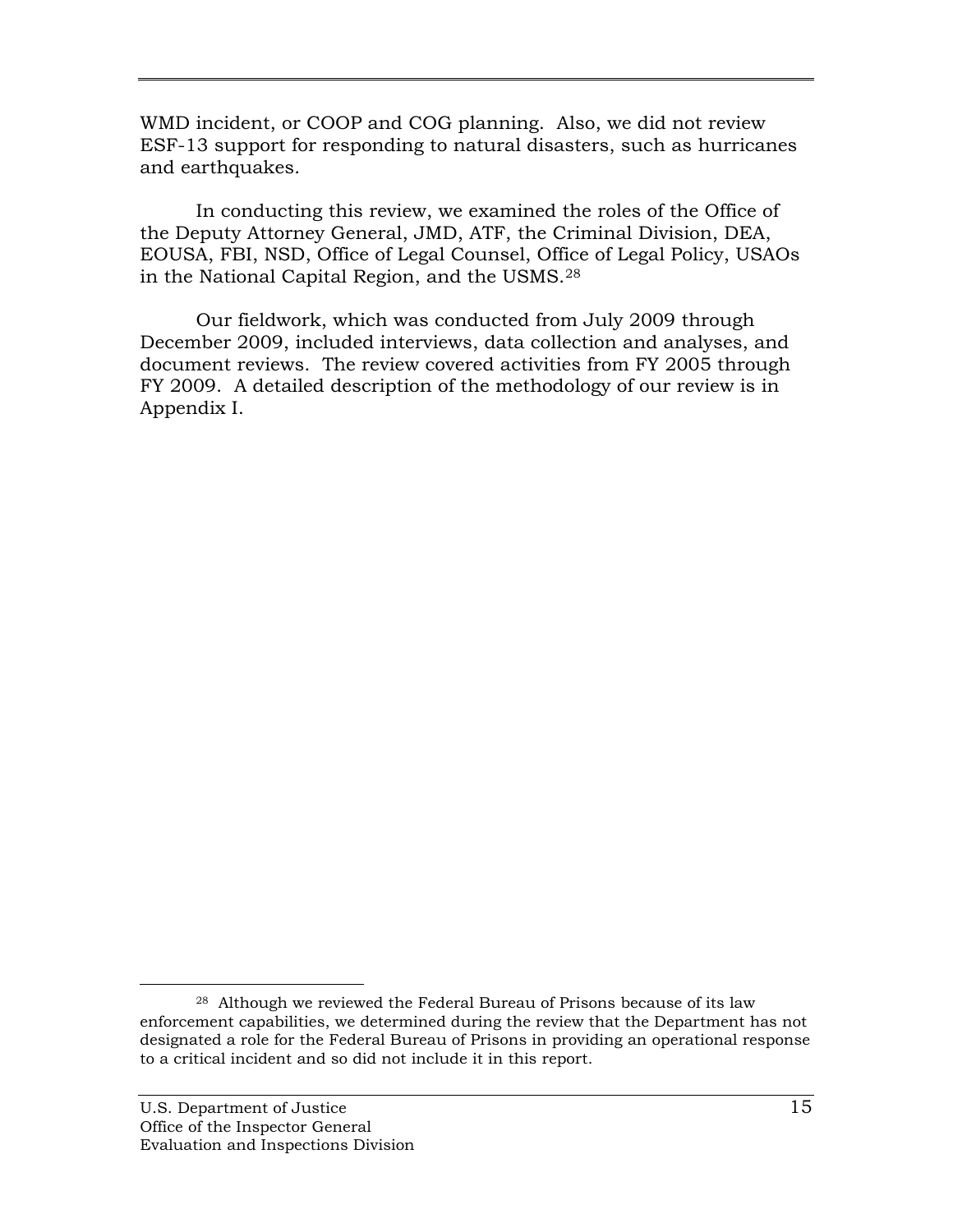**Our review found that the FBI has taken appropriate steps to prepare to respond to a WMD incident because it has implemented a headquarters-led program that established WMD response plans, provided WMD training to its response staff, and performed WMD exercises. However, the Department and its other components have not implemented adequate WMD response plans. The Department's emergency response program is fragmented, and the components' WMD incident response planning is inconsistent and not well coordinated. There is no Department plan that specifically addresses response to a WMD incident as opposed to other crises or critical incidents. Further, the FBI has not formally identified roles and responsibilities for the other Department components in its plans. Moreover, the Department is not prepared to carry out its responsibilities under ESF-13 for coordinating the law enforcement activities of federal departments to ensure public safety and security if state and local law enforcement is overwhelmed by a WMD incident. In the National Capital Region, planning for incidents that may occur during special events is coordinated, but planning for incidents at other times needs improvement.** 

### **The FBI has taken appropriate steps to prepare to respond to a WMD incident.**

As described in the following sections, we found that the FBI has implemented an appropriate WMD response program, including designating a group within the FBI to manage WMD operations activities and responsibilities, establishing operations plans for responding to a WMD incident, providing appropriate FBI staff with training to prepare for a WMD incident, participating in WMD response exercises, and considering corrective actions taken based on exercises.

### The FBI WMD Directorate manages the FBI's WMD response efforts .

Management of FBI resources, and the FBI's actual operational response activities, at the scene of a WMD incident are coordinated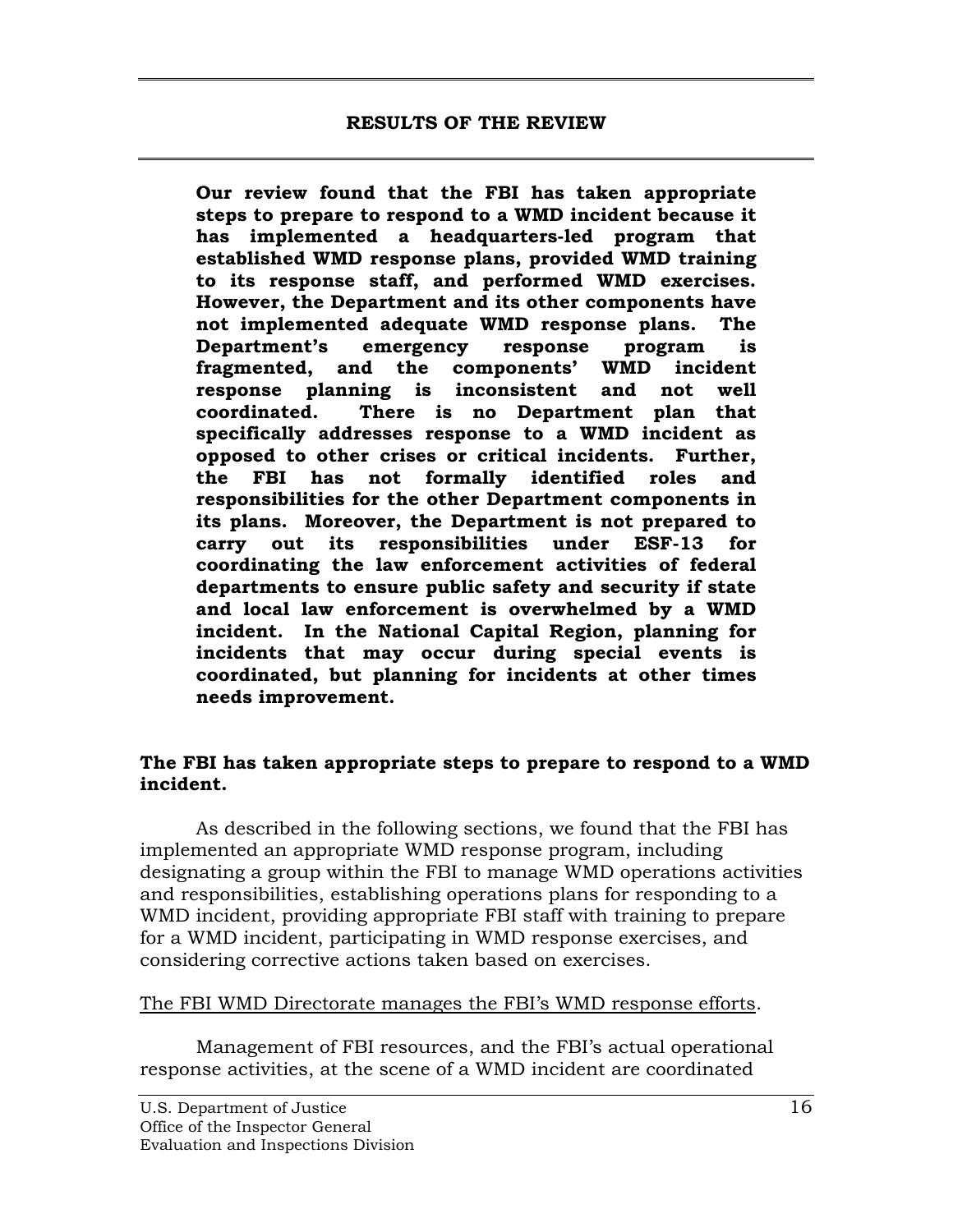through the FBI's Weapons of Mass Destruction Directorate (WMD Directorate). The WMD Directorate's mission includes managing WMD investigations, preventing the use of WMDs, assessing and responding to incidents involving the use or threatened use of WMDs, and staging various exercises to test the FBI's ability to respond to a WMD incident. The WMD Directorate includes the WMD Operations Unit, which provides strategic management and oversight of the FBI WMD program. The WMD Directorate is supported by the following additional FBI units:

- The Critical Incident Response Group (CIRG) integrates tactical and investigative resources to provide rapid support to a field office response to a critical incident and to facilitate management of the incident.
	- o CIRG's Strategic Information and Operations Center serves as the FBI's 24-hour clearinghouse for information and the center for crisis management, including the collection and dissemination of information to support responding to a critical incident.
	- o CIRG's Operations Support Branch prepares for, responds to, and assists in the resolution of critical incidents.
- The Laboratory Division provides, among other things: (1) WMD operational and technical-level training to FBI field personnel; (2) research and development in WMD detection, identification, and response; (3) forensic, scientific, and technical response to WMD incidents; and (4) WMD technical information and advice to the FBI and other federal, state, and local agencies.

In addition, at the field office level the FBI primarily relies on a designated Special Agent in each field office, referred to as a WMD Coordinator, to implement the FBI's WMD-related activities, including responding to a WMD incident. The responsibilities of WMD Coordinators are to identify WMD threats and vulnerabilities, provide WMD subject matter expertise to field offices, and coordinate with headquarters during the FBI's response to a WMD incident.<sup>[29](#page-28-0)</sup>

<span id="page-28-0"></span> <sup>29</sup> The OIG recently conducted an audit of the FBI's WMD Coordinator Program. The audit report found many WMD Coordinators could not identify the top, specific WMD threats and vulnerabilities that faced their particular field division. *See* U.S. Department of Justice Office of the Inspector General, *The Federal Bureau of Investigation's Weapons of Mass Destruction Coordinator Program*, Audit Report 09-36 (September 2009).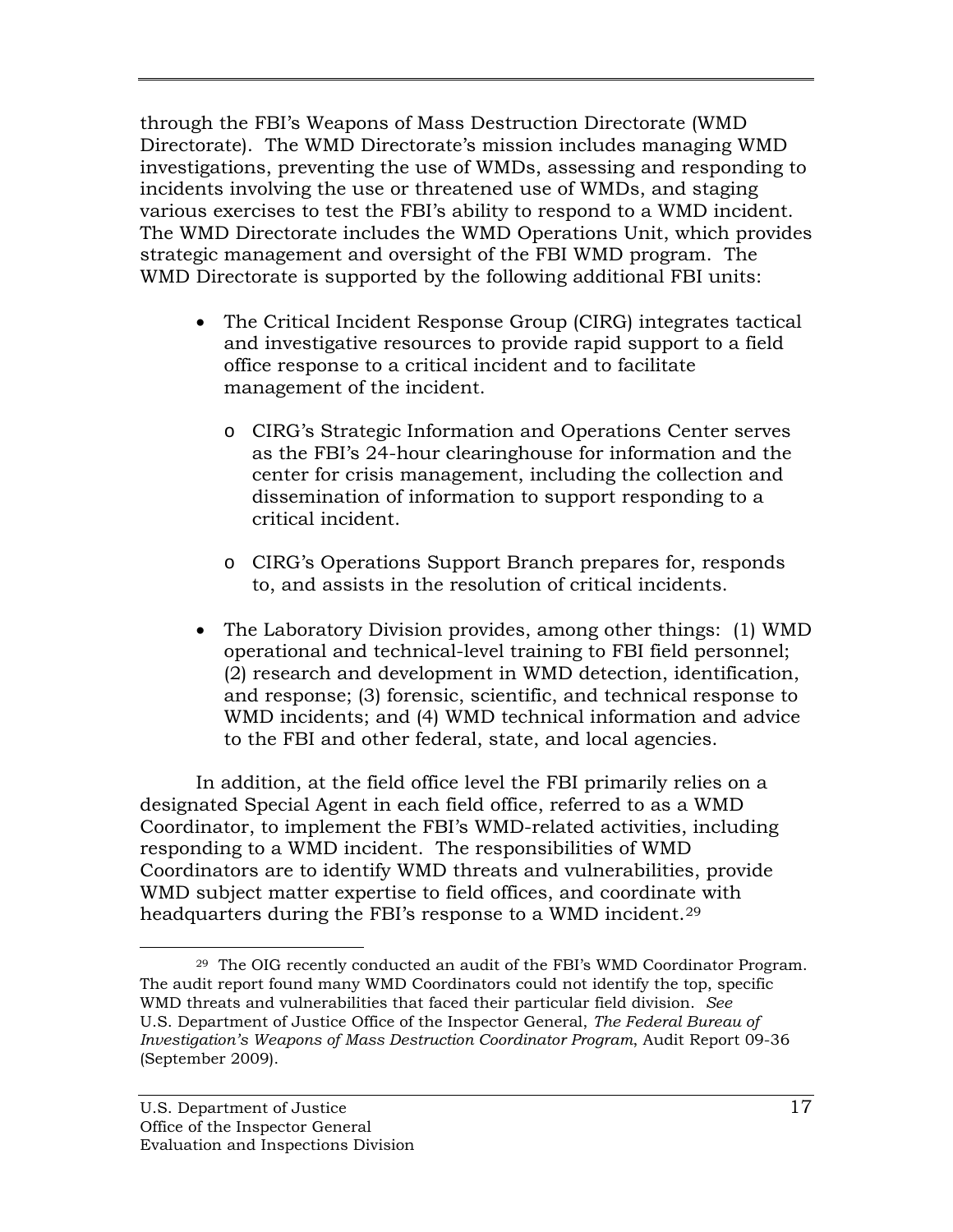The FBI maintains operational plans, handbooks, and other resources to direct and assist FBI personnel in responding to WMD incidents .

The FBI maintains a variety of operational plans to respond to a WMD incident at the headquarters, regional, and local levels. For example, the FBI has a Terrorism Incident Response Protocol that establishes step-by-step procedures for headquarters units that assess and respond to acts of terrorism, including WMD incidents. The FBI also has Crisis Response Plans that provide detailed, tactical, and administrative assignments for the FBI's response to critical incidents at the local and regional level. [30](#page-29-0) In addition, the FBI has Incident Contingency Plans that are further detailed, based on a standard template, and that can be modified to address potential WMD threats in each field office.

The FBI also maintains handbooks and other resources to aid FBI Special Agents in responding to various types of WMD incidents. For example, the *Radiological/Nuclear Law Enforcement and Public Health Investigative Handbook* provides responders with indicators to determine if radiological or nuclear materials are present. The FBI also has created a *Critical Incident Handbook,* which is designed to assist FBI Special Agents in Charge in quickly organizing and executing an effective response to a critical incident, including a WMD incident. The handbook contains information to guide Special Agents in Charge through all phases of a critical incident and provides a checklist for responders to follow. Other FBI resources provided to FBI response personnel include pocket guides, flipbooks, and cards. These resources present chemical, biological, and radiological indicators, WMD response procedures, WMD statutes, and guidelines to respond to WMD threats and incidents.

## The FBI regularly provides training specifically on responding to a WMD incident to its response staff .

The FBI provides a variety of regular training specific to WMD incidents, including:

• All new Special Agents receive basic WMD training during their initial FBI Academy training;

<span id="page-29-0"></span> <sup>30</sup> FBI officials said every FBI field office should have a Crisis Response Plan, which is supposed to include a WMD annex describing the FBI's operational response to a WMD incident.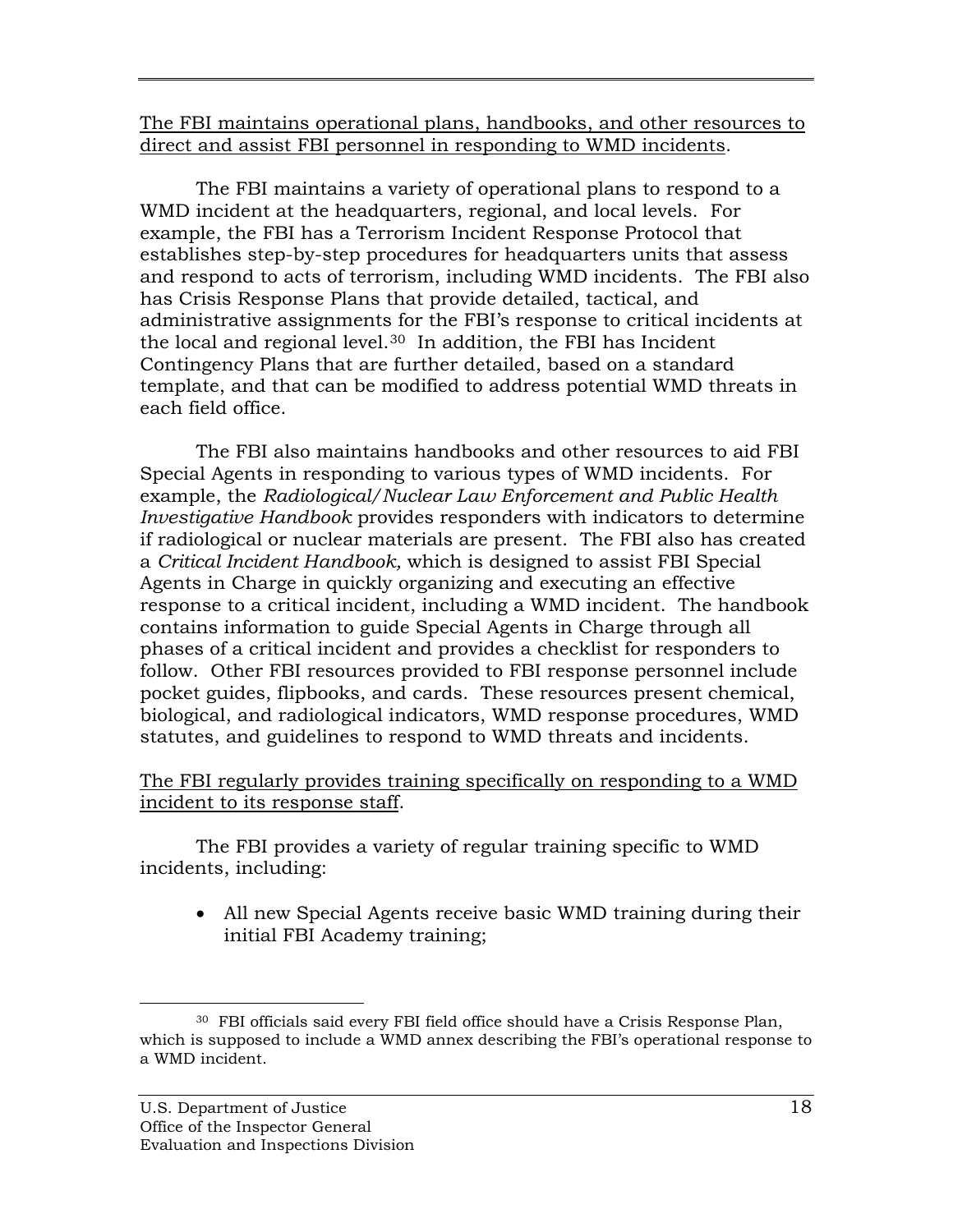- WMD Coordinators and Intelligence Analysts receive training in specific WMD areas of emphasis, including: (1) biological, (2) chemical, including chemical explosives, (3) radiological, (4) nuclear, (5) agroterrorism, (6) explosives, and (7) hazardous materials; and
- FBI personnel, as well as local, state, and federal first responders participate in the Comprehensive Integrated Training and Exercise course, which is designed to enhance first response capability to a WMD incident. The objective of the course is to strengthen the ability of the FBI and its partner agencies to detect and prevent WMD threats and respond to WMD incidents. The course concludes with a WMD scenario tabletop exercise.

In addition, various divisions within the FBI that could have a role in responding to a WMD incident are trained within their areas of expertise. For example:

- A WMD Master's Degree and Certificate Program, which is offered to Special Agents and Intelligence Analysts but is mainly directed at WMD Coordinators, includes courses with a specific emphasis on the material most relevant to the FBI's role in WMD incidents, and
- A program for Special Agents to develop as WMD career professionals with expertise in a specific type of WMD that offers WMD training through partner agencies and the National Laboratories.

Further, a Supervisory Special Agent with the FBI's Operational Technology Division told us that the Division trains staff all over the country to operate specialized equipment to ensure communications within the FBI during any critical incident.<sup>[31](#page-30-0)</sup> Also, the Laboratory Division's Assistant Director said the Laboratory Division trains evidence response personnel located in each FBI field office, as well as specialized response teams that would be involved in responding to a WMD incident, to safely enter an incident area to collect evidence and support a

<span id="page-30-0"></span><sup>&</sup>lt;sup>31</sup> Although not part of the WMD Directorate, the FBI's Operational Technology Division supports the FBI's investigative and intelligence-gathering efforts with a wide range of technological equipment and communications tools, such as mobile command centers and satellite communications.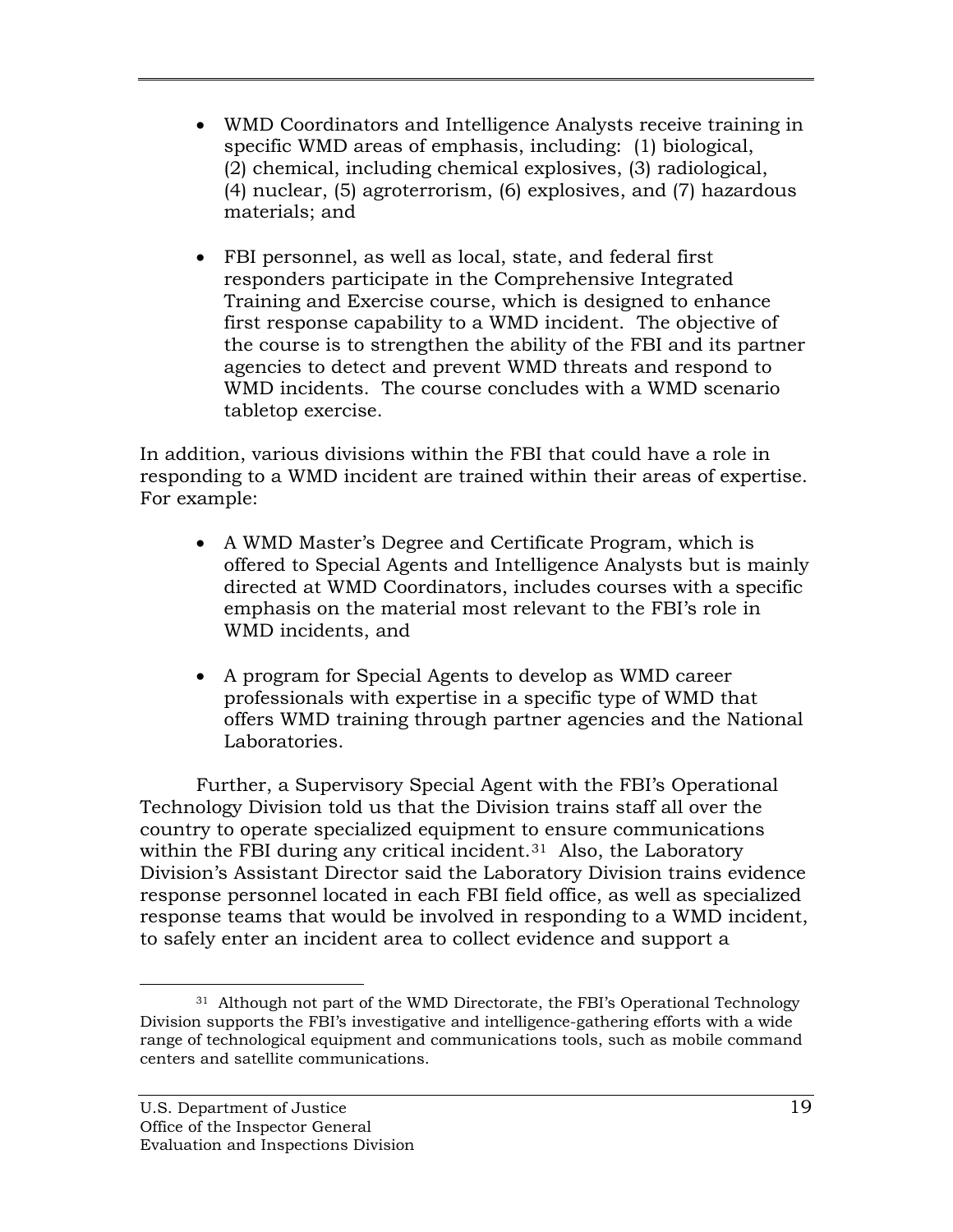response.[32](#page-31-0) In addition, the Laboratory Division provides hazardous materials operations, incident command and WMD crime scene operations training to FBI Special Agents in Charge or other FBI personnel who may lead an incident command.

The FBI also trains a designated cadre of FBI Special Agents in Charge to serve as Senior Federal Law Enforcement Officials who provide operational coordination and direct the federal law enforcement support operations related to an incident. All FBI personnel identified as potential Senior Federal Law Enforcement Officials are also trained on the National Response Framework, National Incident Management System, and Incident Command System through resources provided by the Federal Emergency Management Agency's Emergency Management Institute. [33](#page-31-1) He said this training is provided so everyone "is on the same page and using the same language."

## The FBI regularly conducts and participates in WMD response exercises .

Since 2005, there have been two National Level Exercises involving a WMD incident response, one in 2005 and another in 2007. The FBI participated in both. [34](#page-31-2) In addition, the FBI both sponsors WMD incident exercises and participates extensively in WMD incident exercises sponsored by other federal agencies and state or local law enforcement.

FBI exercise data showed that from FY 2005 to FY 2009, FBI field offices regularly participated in WMD-related exercises. Each year, the FBI participated in 168 to 215 WMD exercises, for a total of at least

<span id="page-31-0"></span> <sup>32</sup> An example of a Laboratory Division specialized team is the Hazardous Evidence Analysis Team, which responds to contaminated areas to conduct traditional forensics, such as looking for fingerprints and hair samples.

<span id="page-31-1"></span><sup>33</sup> The Incident Command System is used to facilitate a common response structure for activities in command, operations, planning, logistics, and finance and administration.

<span id="page-31-2"></span><sup>34</sup> TOPOFF 3 and TOPOFF 4, now known as a National Level Exercises, were congressionally mandated counterterrorism exercises for senior law enforcement and first responder officials. TOPOFF 3 took place from April 4-8, 2005, and simulated incidents of biological and chemical agent attacks. TOPOFF 4 took place from October 15-20, 2007, and was designed to prevent or respond to a simulated terrorist attack using WMDs. A National Level Exercise in 2009 focused on prevention of a WMD attack, but not on responding in the event the attack was carried out.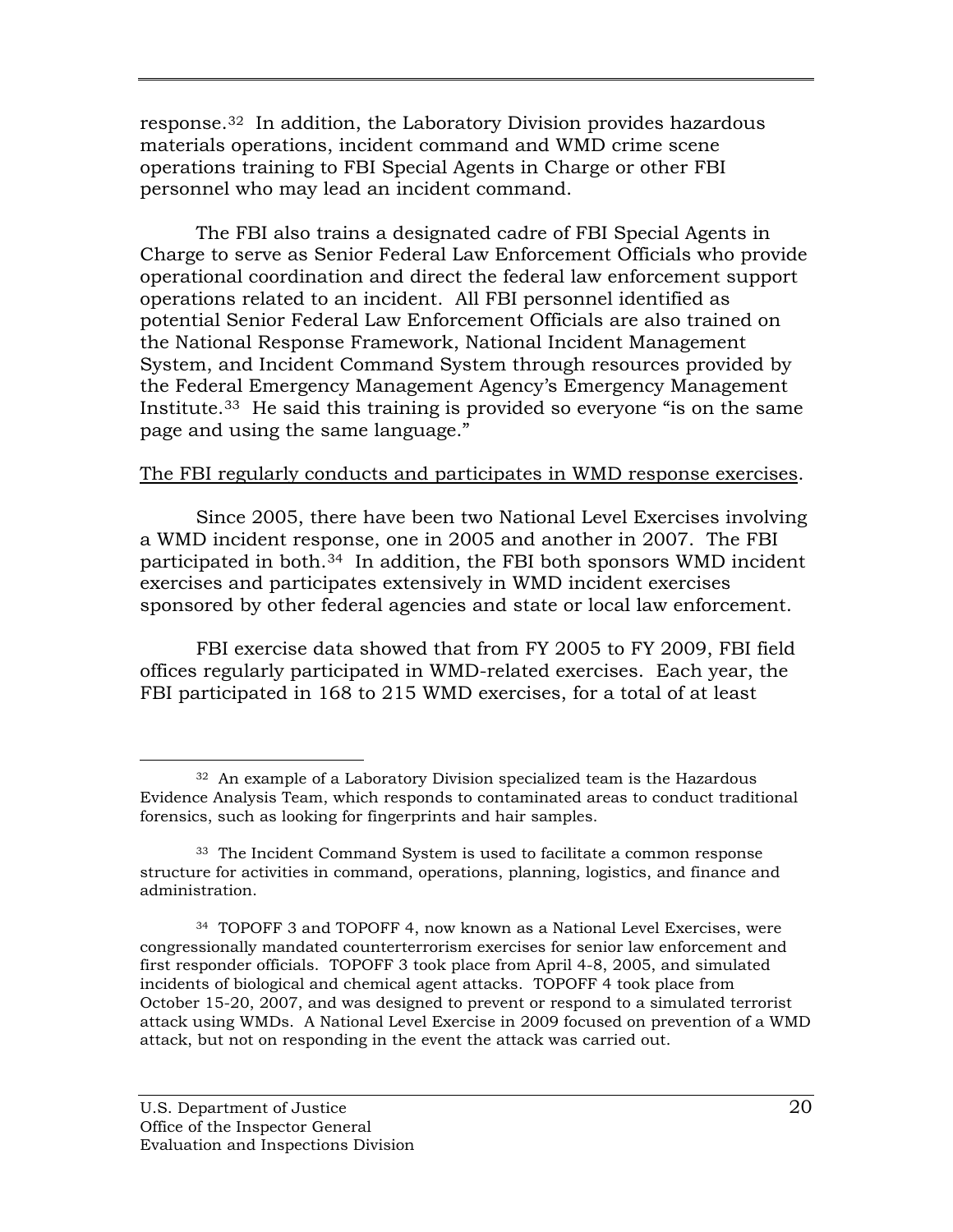936 WMD exercises (Table 2).<sup>35</sup> These exercises provided training to test responses to a chemical, biological, radiological, or nuclear device, as well as the use of improvised explosive devices. Of the 936 exercises, 496 (53 percent) were field training exercises and the remaining 440 (47 percent) were tabletop or command post exercises.[36](#page-32-1)

| Year         | <b>Number of Exercises</b> |
|--------------|----------------------------|
| 2005         | 186                        |
| 2006         | 188                        |
| 2007         | 179                        |
| 2008         | 168                        |
| 2009         | 215                        |
| <b>Total</b> | 936                        |

**Table 2: FBI Field Offices' Participation in Exercises** 

Source: FBI WMD exercise data.

 The FBI sponsored or co-sponsored some of the exercises, although most were sponsored by state and local law enforcement agencies. Table 3 shows the entities that sponsored the exercises in which the FBI participated.

**Table 3: Sponsoring Agencies and Number of WMD Exercises Conducted** 

| <b>Sponsoring Entity</b>               | <b>Exercises</b> |
|----------------------------------------|------------------|
| Amtrak                                 |                  |
| Coast Guard                            | 28               |
| Customs and Border Protection          | 2                |
| Department of Agriculture              | 6                |
| Department of Defense                  | 61               |
| Department of Energy                   | 16               |
| DHS                                    | 5                |
| <b>Environmental Protection Agency</b> | 10               |
| FBI                                    | 46               |

*Continued on next page*

<span id="page-32-0"></span> <sup>35</sup> The documentation provided by the FBI regarding its field offices' participation in WMD response exercises included 45 of the 56 field offices.

<span id="page-32-1"></span><sup>36</sup> A tabletop exercise is an analysis of an emergency situation in an informal environment designed to elicit discussion as participants examine and resolve problems based on existing plans and identify where those plans need to be improved. A command post exercise simulates a response to an incident where the on-scene coordinator, responders, and technical representatives make response decisions, deploy manpower and equipment, maintain liaison with headquarters, and handle communications.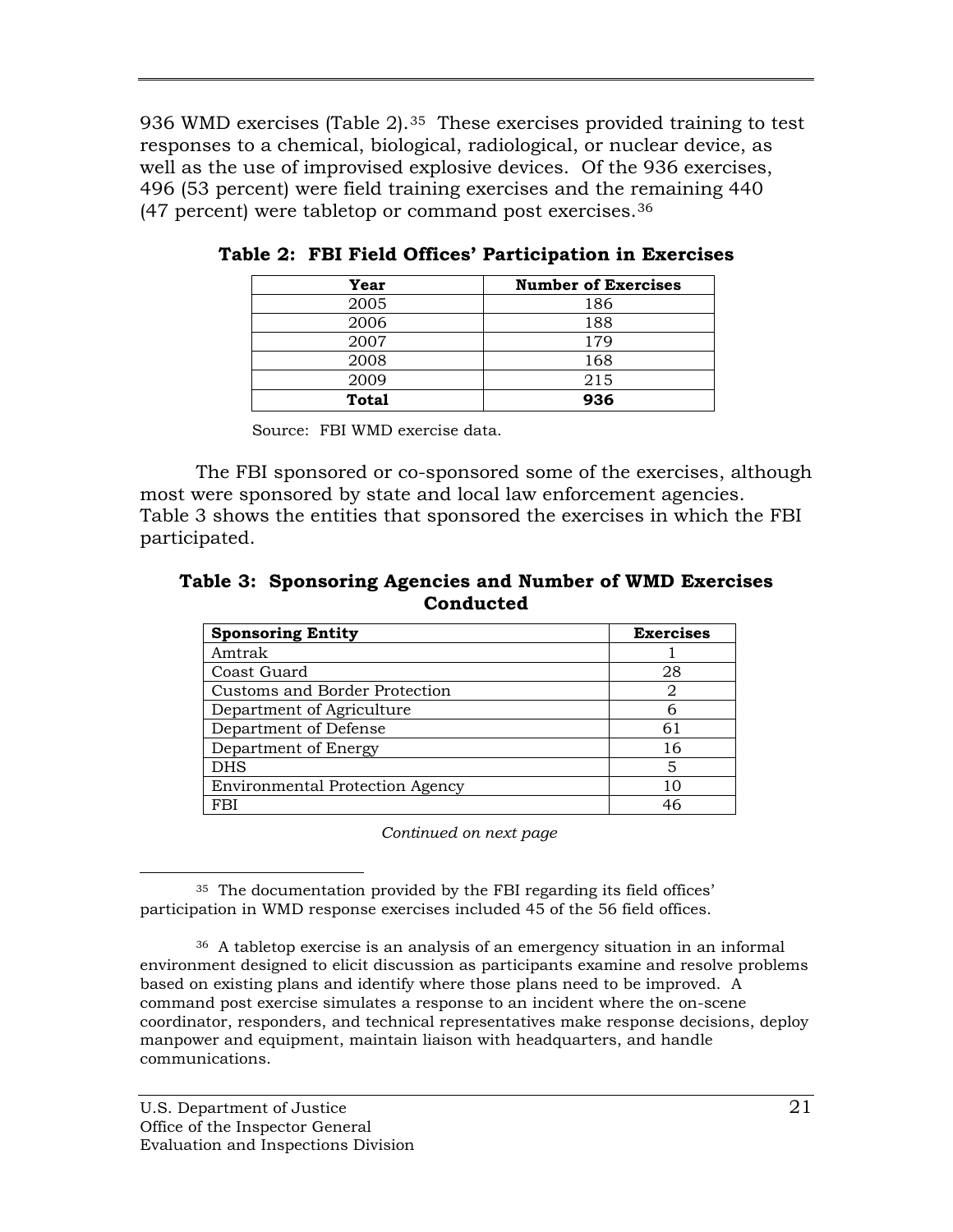| <b>Sponsoring Entity</b>             | <b>Exercises</b> |
|--------------------------------------|------------------|
| FBI and Department of Energy         |                  |
| Federal (not specified)              | 26               |
| Federal Emergency Management Agency  |                  |
| Food and Drug Administration         |                  |
| International law enforcement agency | 8                |
| Local law enforcement agency         | 653              |
| Multi-agency (not specified)         | 5                |
| Nuclear Regulatory Commission        | 13               |
| Postal Service                       | 50               |
| Total                                | 936              |

Source: FBI WMD exercise data.

 Although the FBI was able to provide data regarding 45 of its 56 field offices, the information reported was not standardized. As reflected in the chart above, some field offices named the sponsoring entity, and others categorized the entity broadly (for example, "federal"). In addition, while most data described the type of WMD incident being tested, 50 of the 936 exercises did not. Thus, while the FBI is tracking its components' participation in exercises, this information could be more complete to better capture who is sponsoring the exercises, the entities participating, and the type of WMD response tested. The FBI also does not have one place where all the WMD exercise participation of its many separate units is documented. Nonetheless, we believe the available data clearly shows the FBI is conducting and participating in many exercises to prepare to respond to a WMD or other critical incident.

## *After action reports are not consistently prepared.*

We found that the preparation of after action reports to document deficiencies identified during WMD response exercises is inconsistent. Conducting exercises is only the first step in ensuring an effective response capability – deficiencies revealed during exercises must be identified and addressed. The National Response Framework states that agencies must establish a corrective action program to improve their emergency operations and that, upon concluding an exercise, performance should be evaluated, weaknesses identified, and corrective action plans instituted.

The OIG requested FBI after action reports for any WMD exercise in which the FBI had participated. In response, the FBI provided after action reports for 25 exercises that took place between FY 2005 and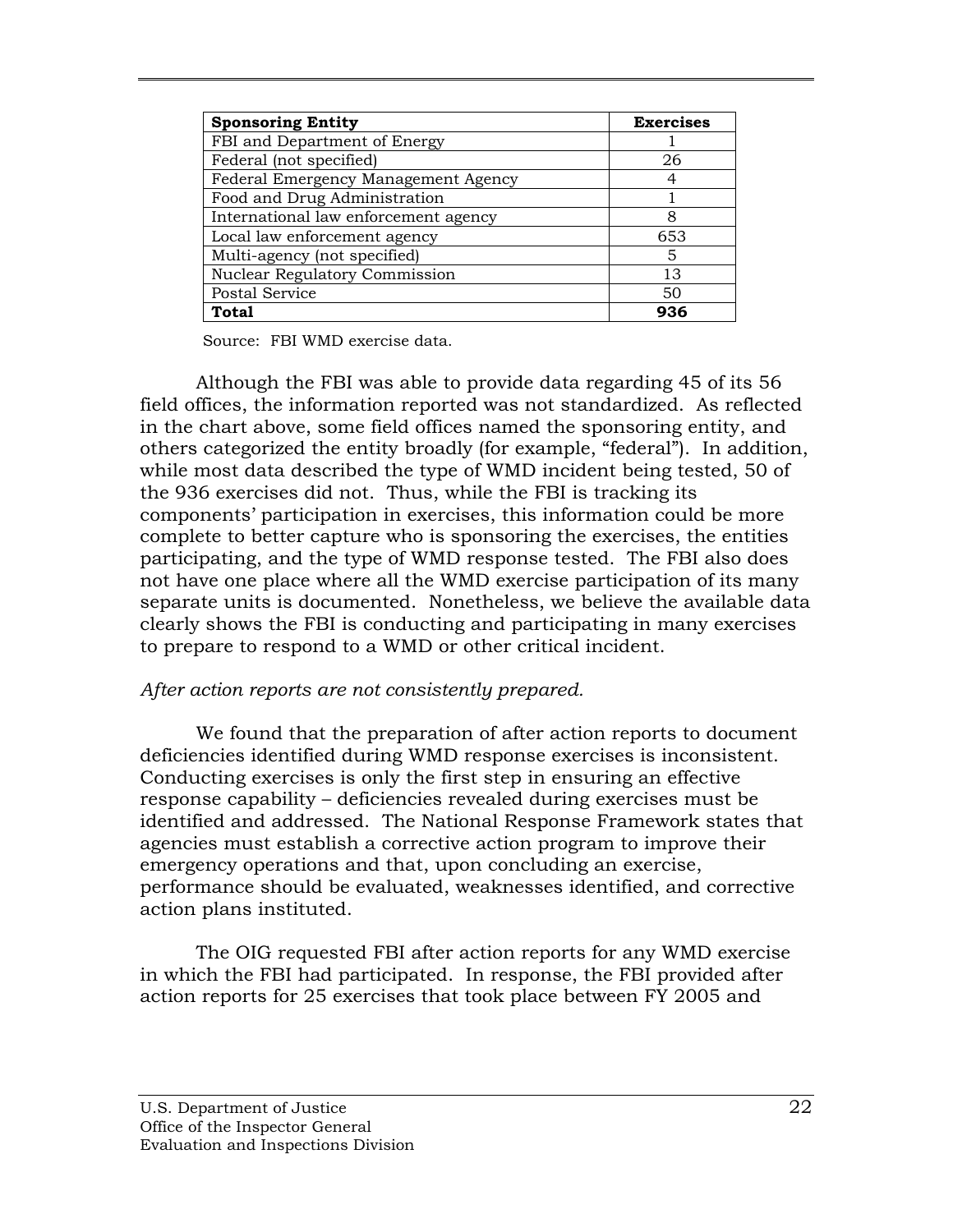FY 2009.<sup>[37](#page-34-0)</sup> Thirteen were written by the FBI, and 12 were written by other agencies. According to FBI data, however, of the 936 exercises in which the FBI participated, 473 had written after action reports and 335 exercises did not have written after action reports. The FBI's data did not show whether after action reports were written for the remaining 128 exercises.[38](#page-34-1)

FBI officials gave conflicting responses regarding the requirement to write after action reports. Of the nine FBI officials we interviewed, four stated that written after action reports were required, and five officials said written after action reports were not required. Those officials who said written after actions reports were not required also said that after action reports were usually written by the federal, state, or local agency that hosted the exercise.

## **The Department is not fully prepared to provide a coordinated response to a WMD incident.**

Although the FBI appears prepared to provide the initial response to a WMD incident, the Department as a whole is not fully prepared to provide a coordinated response. We found that no entity or individual has been assigned responsibility for central oversight of WMD response activities throughout the Department. In addition, the existing Department-level response policies and plans are not in compliance with national policy and are outdated. Further, the components' preparations for responding to a WMD incident, other than the FBI's, are inconsistent and not well coordinated. Moreover, appropriate component staff does not appear well trained in the unique requirements associated with responding to a WMD incident. The following sections provide greater detail on these deficiencies.

## No entity provides central oversight of the Department's WMD-related activities .

We found that the Department has not assigned one entity or individual with the responsibility for the central oversight or management of WMD incident response policy development, planning

<span id="page-34-0"></span><sup>&</sup>lt;sup>37</sup> Not all FBI field offices provided after action data. The FBI does not maintain its exercise data in a central location. Rather, exercise and after action data from the FBI was provided by field offices or various entities within FBI headquarters.

<span id="page-34-1"></span><sup>&</sup>lt;sup>38</sup> The Operational Technology Division provided data for 22 exercises in which it participated and provided after action reports for 6 of the 22 exercises.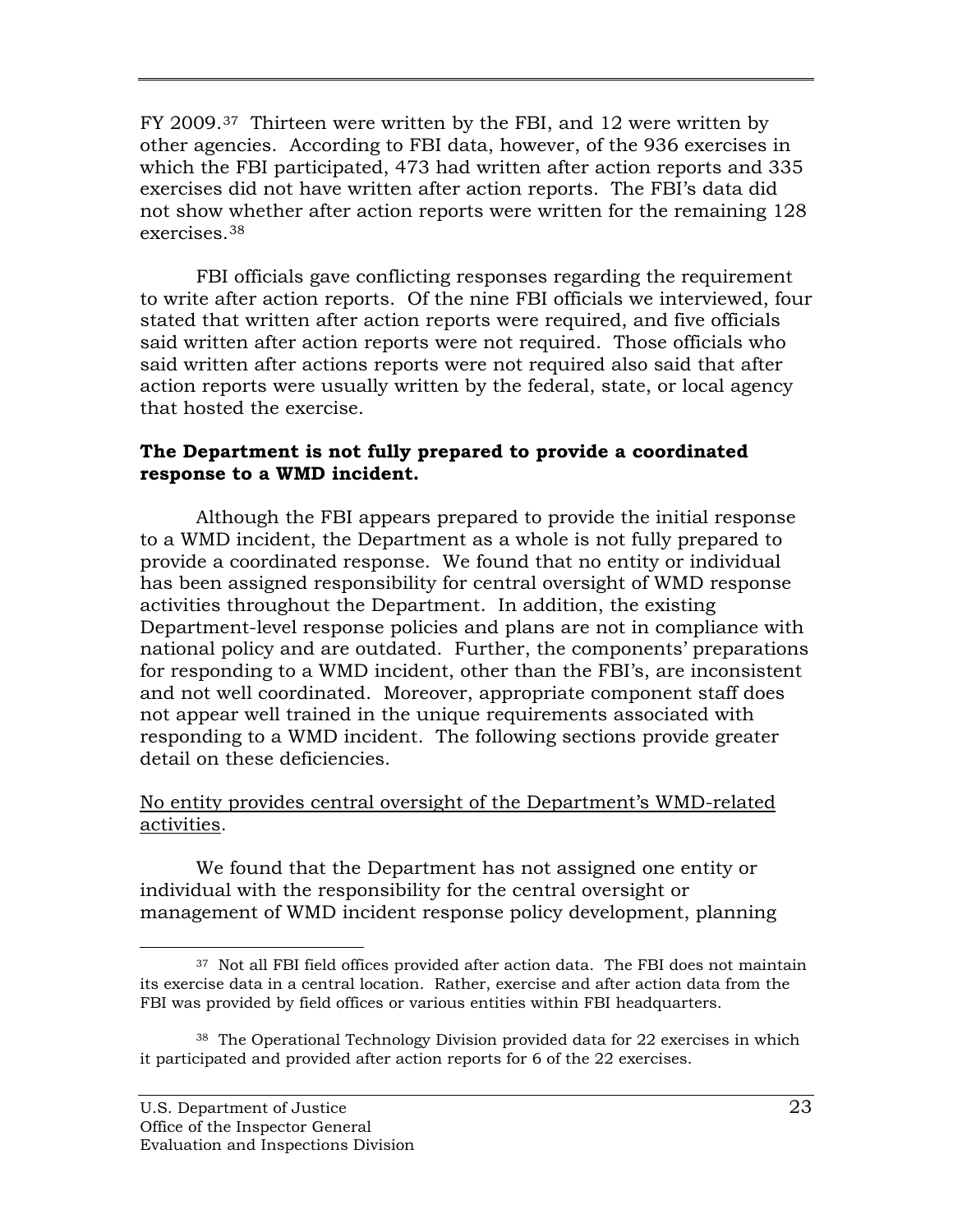and training for responding to a WMD incident, or conducting WMD incident response exercises.The JMD Deputy Assistant Attorney General for Policy Management and Planning stated that "it is not clear" who has responsibility for managing WMD response activities in the Department. He noted that the uncertainty could create a "disaggregated" response to a WMD incident. Through our interviews of 36 senior officials involved in emergency response planning in the Department and the components' headquarters, it was clear that no person or entity is managing the overall Department's response activities.[39](#page-35-0)

### *The management of the Department's response program is uncoordinated and fragmented.*

Although no one entity handles management of the Department's operational response program, including a response to a WMD incident, some response functions are being handled by a Special Assistant to the Deputy Attorney General as well as senior staff at the NSD, EOUSA, and the FBI. These individuals also represent the Department in interagency policy and planning meetings for scenarios and exercises. The Special Assistant to the Deputy Attorney General stated that his principal role is to attend interagency meetings to ensure the Department is appropriately represented and responds to interagency requests. NSD and EOUSA officials stated they were primarily concerned with addressing legal questions and authorities that arise during a response. FBI officials said they were primarily concerned with ensuring that the FBI could meet its responsibilities at headquarters and at the site of an incident.

An EOUSA Attorney Advisor who was detailed to the Office of the Deputy Attorney General from 2002 to 2006 stated that he had been the central coordinator of the Department's response planning. He originally worked on national security policy, but after the terrorist attacks on September 11, 2001, was assigned to coordinate Department notices, meetings, and after action reports for response preparedness. He said he had been the "Senior Counsel for National Security Affairs" and the "*de facto* executive secretary" for correspondence about national security matters, including response preparedness. He said he had coordinated with the components and had met regularly with the Deputy Attorney General to provide updates on emergency preparedness. After the end of his detail, however, the position of Senior Counsel for National Security

<span id="page-35-0"></span> <sup>39</sup> JMD's Security and Emergency Planning Staff is responsible for managing the Department's activities for continuity of operations planning, but not for managing the Department's incident response planning program.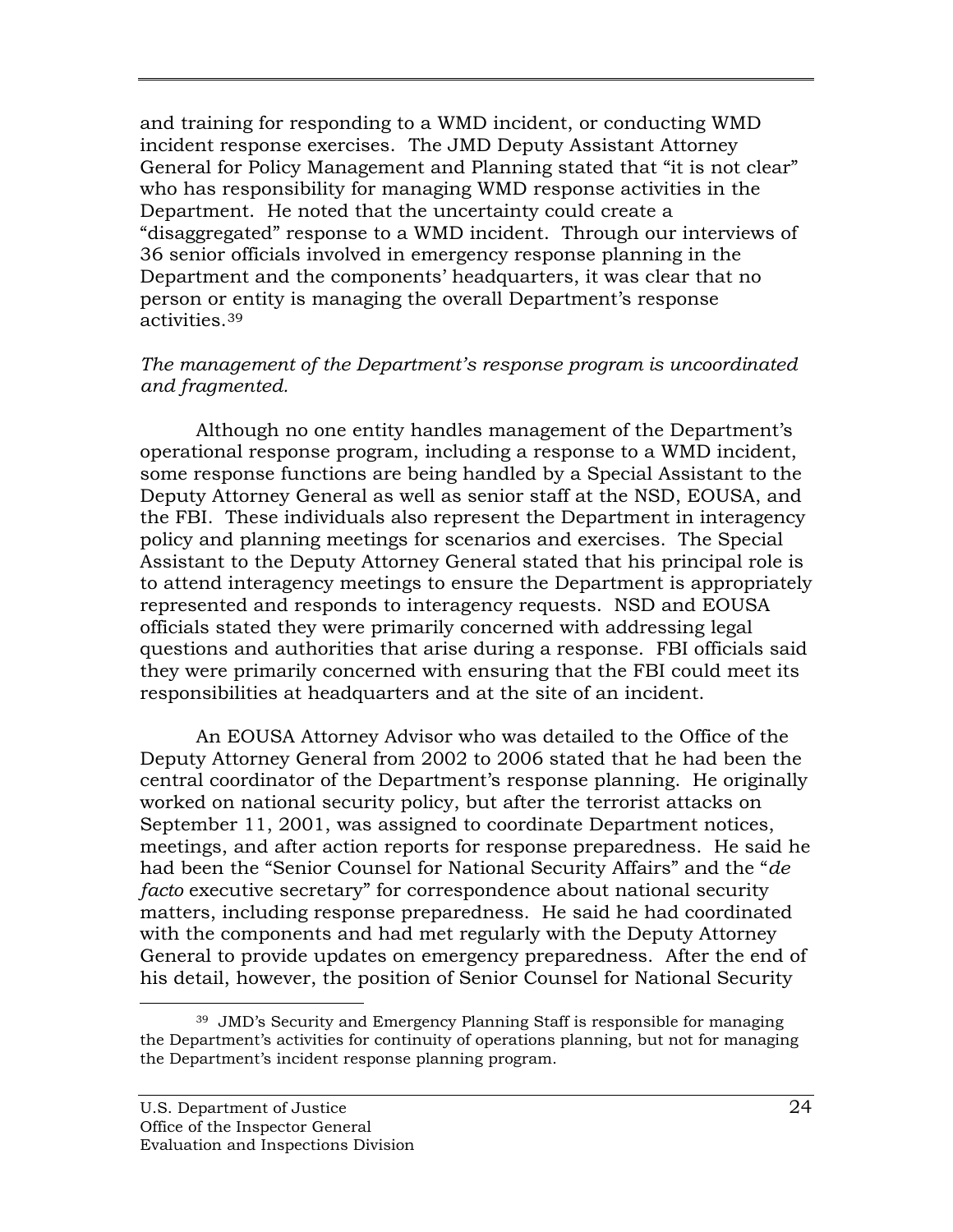Affairs was discontinued, and the responsibilities for emergency management activities were assigned to various personnel in the Office of the Deputy Attorney General and NSD.

Similarly, the NSD's National Crisis Management Coordinator told us he was detailed to the NSD to get the USAOs "back on track" after the first OIG review of USAO Critical Incident Response Plans (CIRP) in 2003, but he said he spent a considerable amount of time on other duties, including a criminal investigation.[40](#page-36-0) As of December 2009, the NSD hired a Director of Preparedness and Response to work full time on emergency management for the NSD.

These individuals also told us that they believed the Department's operational response program lacks leadership and oversight. The EOUSA Attorney Advisor said the Department's current state of response preparedness had no overarching structure to make it work. Similarly, the NSD National Crisis Management Coordinator stated that the Department's response program lacked general leadership, centralization, and coordination. He added that nobody is looking at all of the components regarding response operations, particularly for responding to a WMD incident. He said that the Department "needs to get a better handle on this," but "if you're not at the Deputy [Attorney General] level no one is going to listen to you. You need clout." EOUSA's Counsel for Emergency Management and Crisis Response agreed, saying these issues need to be addressed at a Department level and the Office of the Deputy Attorney General or an Associate Deputy Attorney General needs to have the emergency planning portfolio.

In fact, the need for coordinated emergency management at the Department level has been previously identified by the Department. In January 2006, the Assistant Attorney General for Administration proposed an updated DOJ Order to address the need for better coordinated emergency response management at the Department level through a new Crisis Management Plan. The proposed Order assigned responsibilities for emergency response to a Crisis Management Committee that would have coordinated with the components to conduct

<span id="page-36-0"></span> <sup>40</sup> The OIG conducted two reviews of USAO plans to respond to critical incidents. The first report, issued in 2003, was entitled *Review of the Critical Incident Response Plans of the United States Attorneys' Offices*, Evaluations and Inspections Report I-2004-001 (December 2003). A follow-up report was issued in 2007, entitled *Review of the Critical Incident Response Plans of the United States Attorneys' Offices*, Evaluations and Inspections Report I-2007-001 (January 2007).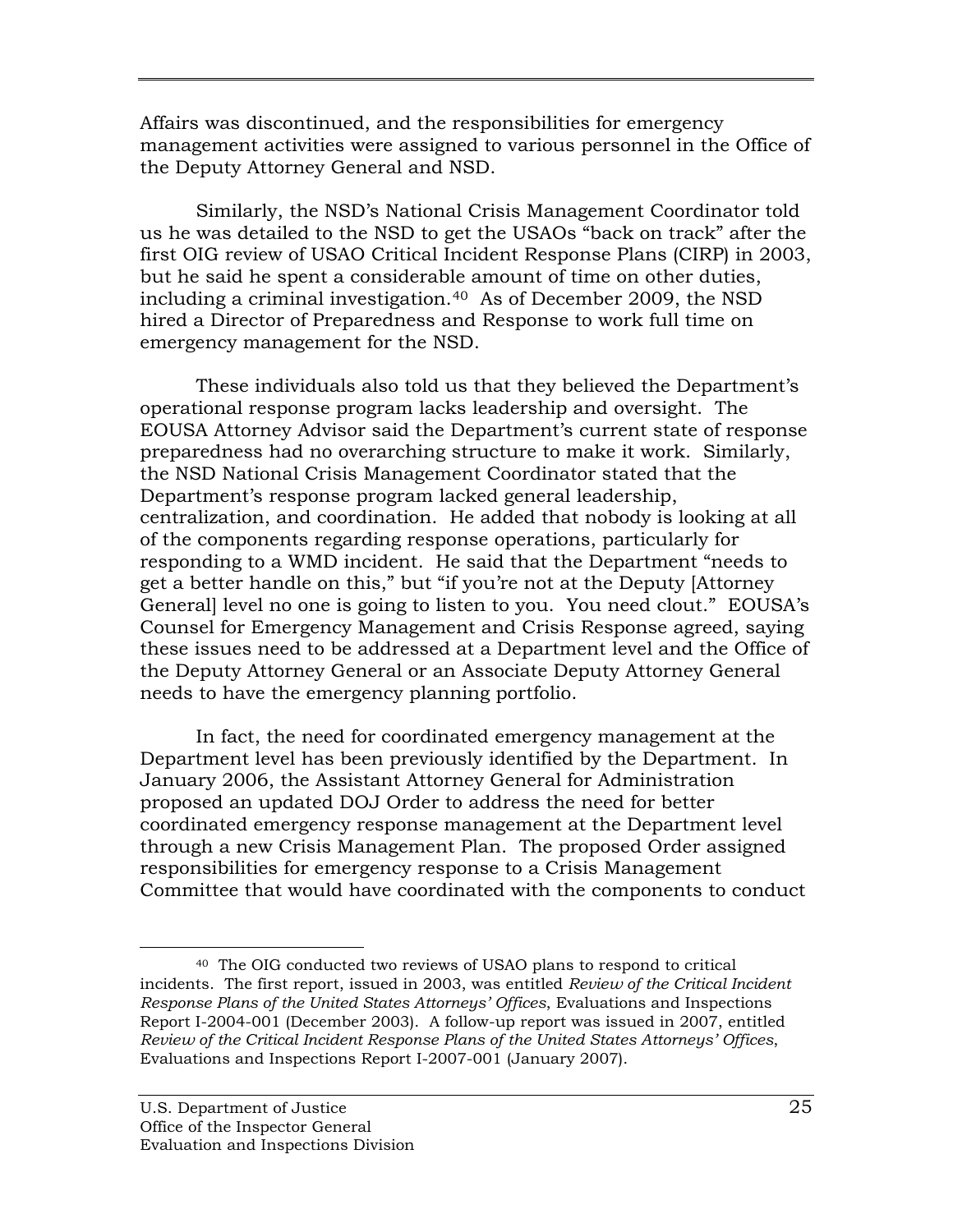periodic exercises of emergency operating plans to ensure that the Department maintains a high level of readiness.

A February 23, 2006, memorandum from staff of the Counterterrorism Section of the Criminal Division critiqued the proposed Crisis Management Plan. The memorandum suggested adding senior representatives from the Criminal Division, the NSD (when it was established), and EOUSA to the Crisis Management Committee. The memorandum concluded that the preparedness elements discussed in the proposed Order should not be addressed piecemeal with separate components. The memorandum stated that the

Department is long overdue to design and implement an internal mechanism or structure to comprehensively and effectively address preparedness issues . . . . These issues demand a more organized, deliberate, and thoughtful approach, with more coordination both within the Department and with other agencies.

However, the proposed Order has not been made final.<sup>[41](#page-37-0)</sup>

During our review, the Department began to take action in this area. A Deputy Attorney General memorandum dated August 31, 2009, directed the NSD, Office of Legal Policy, EOUSA, and JMD to each designate a senior-level position to coordinate interagency response and emergency management activities associated with interagency policy development and planning for man-made and natural disasters, national and regional exercises, and COOP or COG matters. [42](#page-37-1) However, we believe that the designation of these individuals does not meet the need for a Department-level manager with the authority to direct emergency response efforts. Similar to the shortcomings the Criminal Division noted in the February 2006 memorandum described above, this latest approach risks perpetuating a fragmented program because these individuals report to their offices' senior management and will not be directing or managing the overall Department's preparation to respond to a WMD incident.

<span id="page-37-0"></span> <sup>41</sup> As of May 2010, the Department components had commented on the proposed Order, and the Order was awaiting review by the JMD Office of General Counsel.

<span id="page-37-1"></span><sup>42</sup> These representatives have formed the Crisis Response Working Group, which, in addition to the components identified in the memorandum, includes representatives from the Office of the Deputy Attorney General, Office of Legal Counsel, and Criminal Division.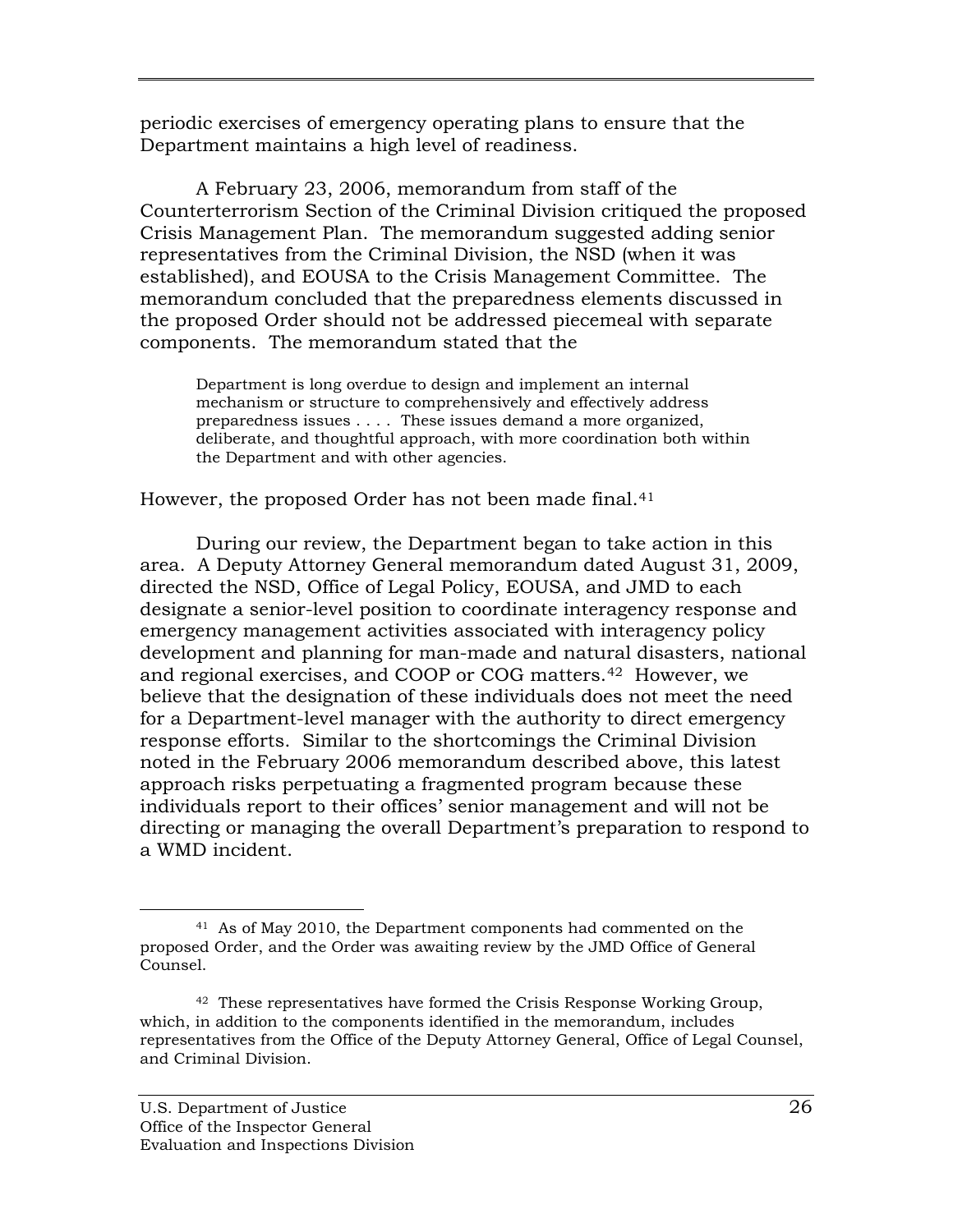*The Department has not updated its policies to reflect recent national policies.* 

The existing Department-level response policies and plans are outdated and not in compliance with national policy. Since 1996, the federal government has taken various steps in response to the WMD threat, including issuing new national policies such as Homeland Security Presidential Directives-5 and 8. The National Response Framework and the National Incident Management System were established to attempt to promote an organized, coordinated response to critical incidents, including a WMD incident. In addition, the DHS was created in 2003, and the FBI was given new counterterrorism responsibilities.

However, the Department's polices and 1996 Critical Incident Response Plan have not been revised to reflect these changes. For example, they do not incorporate the principles and requirements of the National Response Framework or the National Incident Management System.[43](#page-38-0) Also, the Department's Critical Incident Response Plan, which has not been updated since first approved by the Attorney General in May 1996, does not address the National Planning Scenarios.[44](#page-38-1) To ensure the Department is prepared to respond to a WMD incident, we recommend that the Department's Critical Incident Response Plan be updated to include WMD scenarios.

## *Department operational response policies and plans have not been fully implemented.*

DOJ Order 1900.6A, issued in December 1988, established a Crisis Management Committee to determine the Department's responsibility for the on-scene federal or Department response. However, we found that this committee does not exist.

<span id="page-38-0"></span> <sup>43</sup> Homeland Security Presidential Directives-5 and 8 require federal agencies to adopt the National Response Framework. Officials in the Office of the Deputy Attorney General and the Office of Legal Counsel confirmed that the National Response Framework is considered binding on the Department and its requirements should be the basis for the Department's policy.

<span id="page-38-1"></span><sup>44</sup> There are eight National Planning Scenarios. Four are WMD-specific and include attacks with nuclear, radiological, biological, and chemical weapons. The other four scenarios are explosives attack, natural disaster, cyber attack, and pandemic influenza.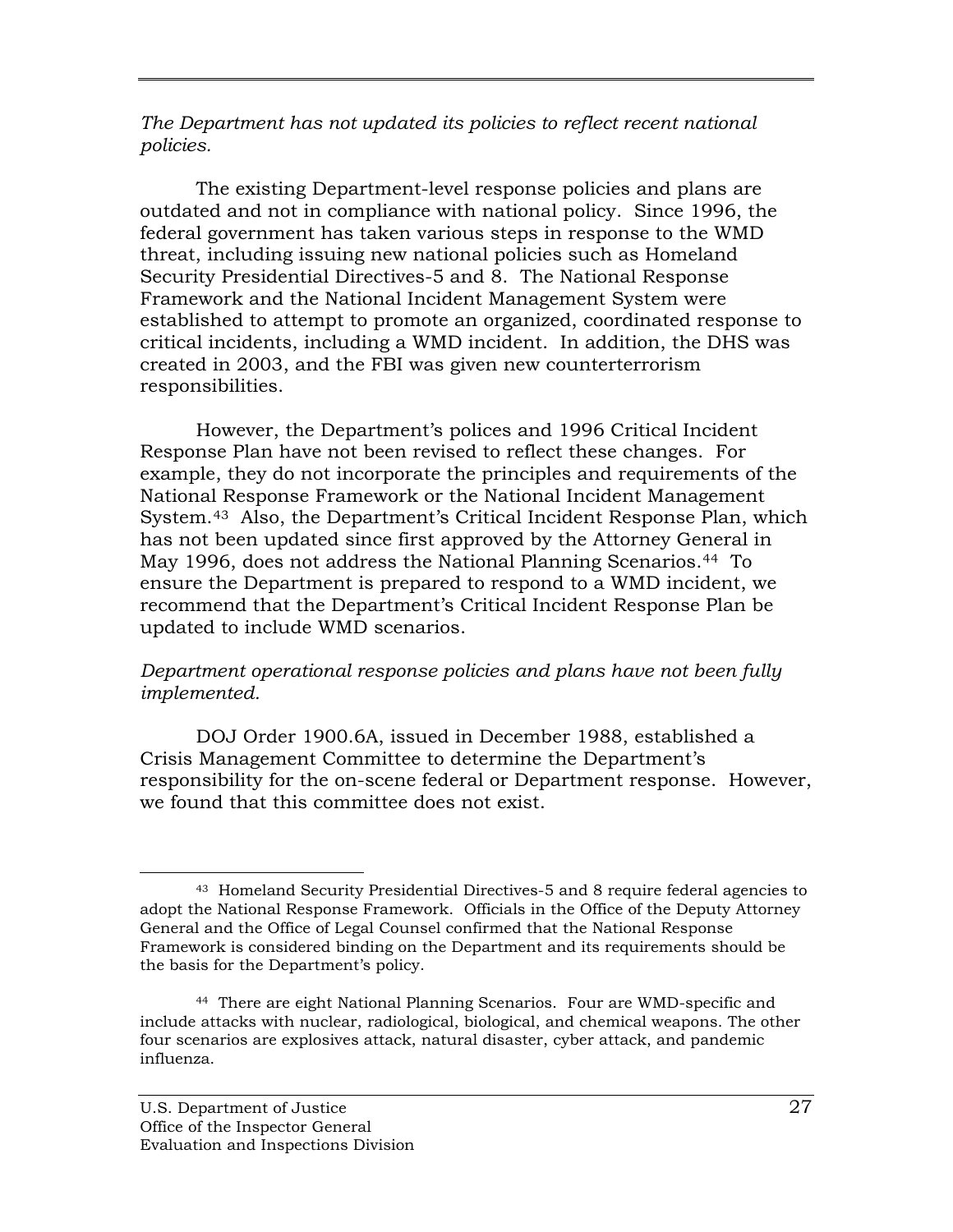Further, the May 1996 Critical Incident Response Plan advised the members of the Attorney Critical Incident Response Group to participate in law enforcement crisis scenario training that occurs throughout Department components, such as ATF, the DEA, and the USMS. However, we found that the Attorney Critical Incident Response Group also does not exist and that the expected coordination does not occur among the components.

Overall, we found no Department-sponsored training or coordination of exercises to test preparedness for responding to a WMD or other incident.

## No law enforcement components other than the FBI have specific WMD operational response plans, although EOUSA and NSD have developed plans or guides for a legal response to a WMD incident.

We found ATF, the DEA, and the USMS each have groups or individuals to manage all-hazards responses, but no Department component, other than the FBI, assigns an entity specifically to prepare for WMD incidents.[45](#page-39-0) Further, none of the components maintains plans, handbooks, and other resources specifically for responding to WMD incidents.

ATF's Chief of the Office of Field Operations said that ATF's plan in the event of a WMD incident is to not respond, but rather to provide support to the FBI. DEA and USMS officials stated that in the event of a WMD incident they would develop plans to support an FBI response if the FBI asked for support, after the components' headquarters approved the use of resources.

We found that EOUSA, the USAOs, and the NSD have developed plans or guides for a legal response to a WMD incident. The USAOs' role during a WMD incident is to provide legal guidance and oversight to the on-scene law enforcement response. To accomplish this, USAOs would rely on guidance from EOUSA and the NSD. EOUSA developed a template for all USAOs to use in creating their district-specific Critical Incident Response Plans, which describe the USAOs' role in the

<span id="page-39-0"></span> <sup>45</sup> According to the USMS, it created a Hazardous Response Unit after the September 11, 2001, terrorist attacks to handle WMD incidents and training, but the unit was disbanded prior to 2006.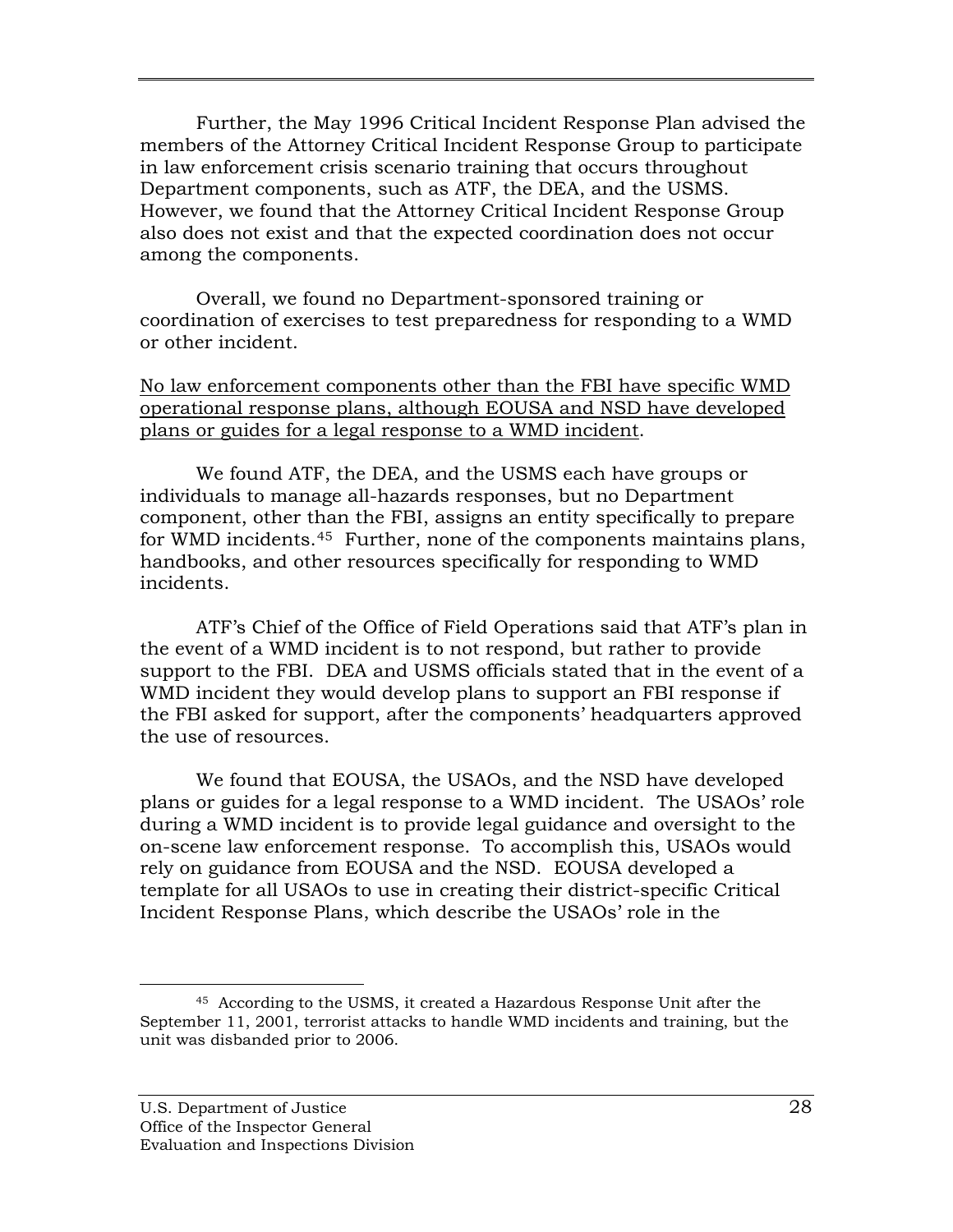immediate aftermath of a WMD incident.[46](#page-40-0) In addition, the NSD maintains operational guides to respond to a WMD incident. For example, the NSD maintains a guide for a legal response to an anthrax attack at a special event and for responding to an improvised nuclear device.

However, we found no efforts among the components to coordinate responding to a WMD incident. The FBI is the only component with plans, handbooks, and other resources for responding to a WMD incident, but officials from the other components said they have not seen the FBI's response materials. The Assistant Directors of the FBI's WMD Directorate and Critical Incident Response Group said the FBI would not object to letting other Department components review the plans, but none of the components have asked to do so.

## No components other than the FBI provide training on responding to a WMD incident.

We found that Department components provide general training on responding to critical incidents, including training on the general principles of the National Response Framework, National Incident Management System, and the Incident Command System. However, except for the FBI, the components provide little or no training specifically on how to respond to a WMD incident.

The training programs at ATF, the DEA, EOUSA (and the USAOs), and the USMS are designed for critical incidents resulting from all hazards. We found that only two of the components' training programs included instruction, albeit minimal, on WMD response. The USMS requires all newly hired Deputy U.S. Marshals to complete a chemical, biological, radiological, and nuclear awareness course that instructs them on how to identify a hazardous agent release, activate emergency response operations, perform basic decontamination procedures, and use proper personal protective equipment in accordance with regulations.

<span id="page-40-0"></span> <sup>46</sup> USAO Critical Incident Response Plans are designed to be all-hazards response plans. EOUSA's original template for responding to critical incidents was revised, in part, to ensure the USAOs' plans comply with the National Response Framework and National Incident Management System. In addition, EOUSA maintains an online reference, *USABook,* that provides guidance regarding statutes that could apply to chemical, biological, radiological, and nuclear incidents. Also, in 2009, EOUSA's Office of Legal Education published *Crisis Response and Related Litigation*, which describes the USAOs' role in emergency management and crisis response, including USAOs' response to acts of terrorism.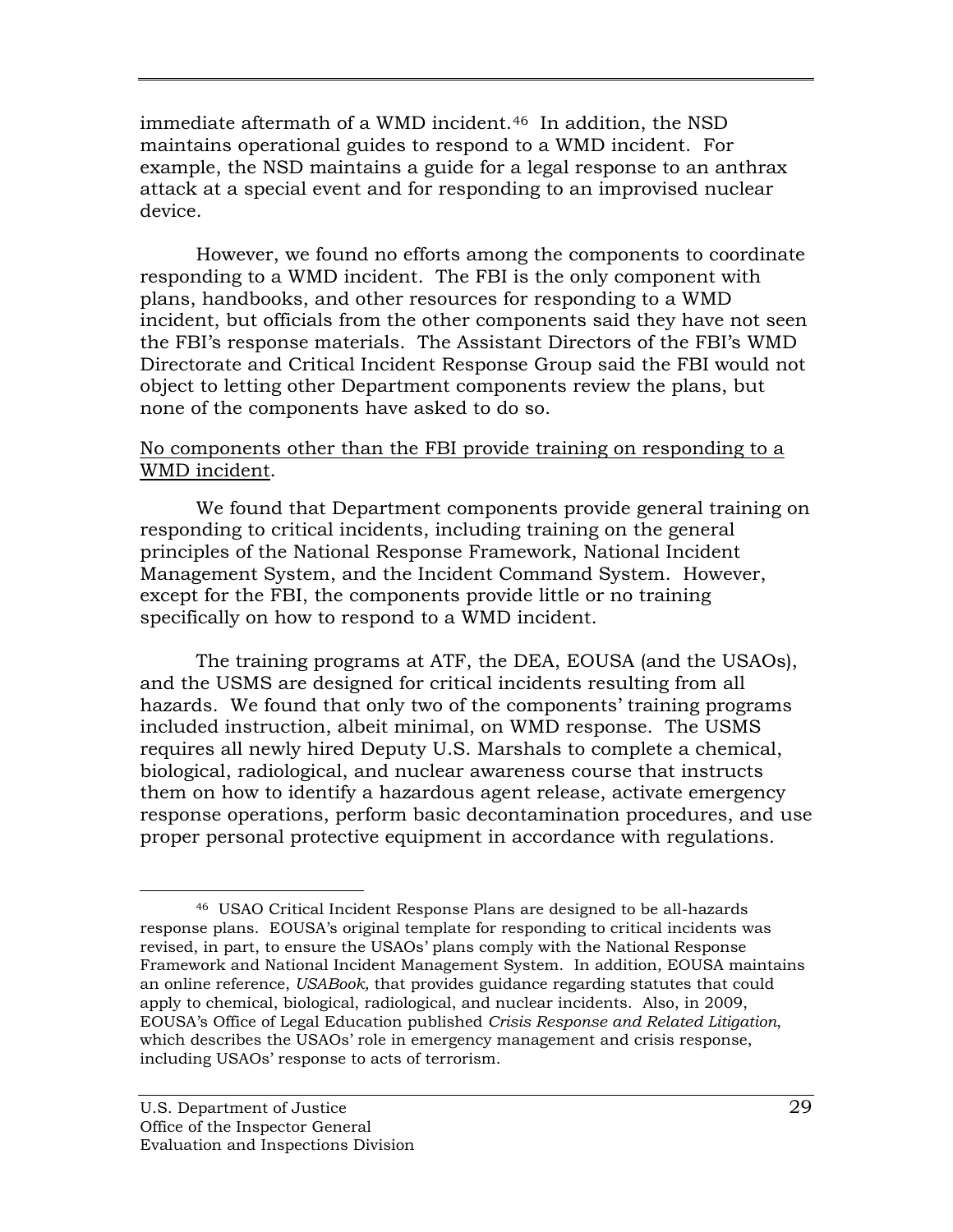This training is given once to new Deputy U.S. Marshals, and no subsequent training in WMD response is provided.

EOUSA hosted a Regional Security Specialist and Crisis Management Coordinator Conference in November 2009. In attendance at the conference were USAO Crisis Management Coordinators.[47](#page-41-0) At the conference, which we also attended, the coordinators received an overview of the National Response Framework. In addition, coordinators divided into working groups to discuss how they would respond to specific critical incidents, including an unexpected crisis, which may include a WMD incident. Officials from the following groups gave presentations on their components' roles and resources for responding to a critical incident:

- the Department,<sup>[48](#page-41-1)</sup>
- state and local law enforcement agencies,
- ATF in ESF-13,
- the FBI's Critical Incident Response Group,
- the FBI's WMD Directorate, and
- the NSD's Counterterrorism Section.

We found that, except for these presentations to attendees of this particular conference (who were all USAO staff), the components did not coordinate with each other on the training they provide to their personnel. Each component provides training only on its own roles and responsibilities, and does not include in the training any information on the roles and responsibilities of other components that may be responding to the same incident.

The need for coordination was raised during the EOUSA Crisis Management Coordinator training described above. At the conference, a Special Assistant to the Deputy Attorney General said there needed to be more discussion and coordination about how the Department would

<span id="page-41-0"></span><sup>&</sup>lt;sup>47</sup> Each USAO is required to designate a Crisis Management Coordinator. The Crisis Management Coordinator is to be a senior Assistant U.S. Attorney and is responsible for ensuring the USAO's coordination with law enforcement and emergency response agencies, ensuring the identification and organization of resources for providing legal advice during a critical incident, and improving the USAO's anticipation of crisis situations.

<span id="page-41-1"></span><sup>48</sup> The Department portion of the training focused on the role of the Department in helping create the national policy included in the National Response Framework. There was no discussion of Department planning or identifying Department or component roles and responsibilities.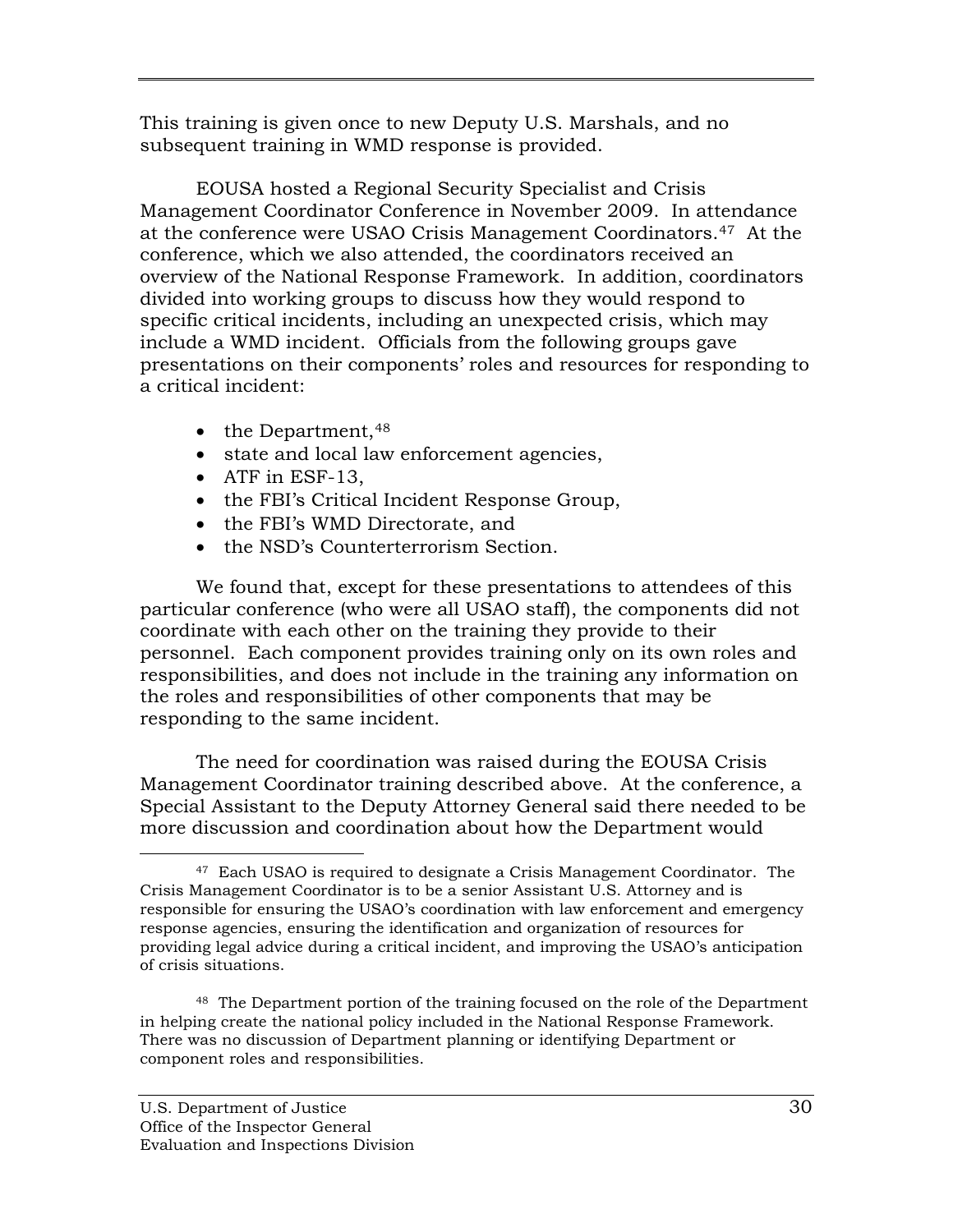respond to WMD incidents, and he encouraged USAO Crisis Management Coordinators to "get to know your Department personnel" because "the last thing you want is to have an incident and meet the responders for the first time." In addition, EOUSA's Counsel for Emergency Management and Crisis Response, a principal coordinator of the conference, noted that other Department components that would have a role in responding to an incident were not present at the training. He encouraged all USAO Crisis Management Coordinators to bring Department response personnel "to the table" to coordinate in their respective districts.

## No component other than the FBI regularly conducts or participates in WMD response exercises.

As described previously, there have been two National Level Exercises involving a WMD incident response, one in 2005 and another in 2007. The FBI and ATF participated in both exercises, the USMS participated in the 2005 exercise, and two USAOs participated in the 2007 exercise. The DEA was not involved in either exercise.

At the regional, state, and local levels, officials in ATF and the USMS told us their personnel rarely participate in WMD exercises. FBI data confirmed that ATF, the USMS, and the USAOs, participated in only 22 of the 936 exercises.[49](#page-42-0) DEA officials stated they have not been involved in any WMD exercises.

## **The Department is not prepared to fulfill its role, assigned to it under the National Response Framework's ESF-13, to ensure public safety and security in the event of a WMD incident.**

As discussed above, the National Response Framework established the Department as the lead agency for ESF-13 with the responsibility to coordinate the use of federal law enforcement resources to maintain public safety and security if local and state resources are overwhelmed

<span id="page-42-0"></span> <sup>49</sup> The number of Department components who participated in the WMD exercises is likely understated because 11 FBI field offices did not respond to our request for information on exercises. Some other field offices omitted information such as the participation of other Department components in exercise. In addition, FBI data for the 46 reporting field offices noted that no Department components participated in 591 of the 936 exercises, and it was unknown whether any component other than the FBI participated in 323 of the exercises.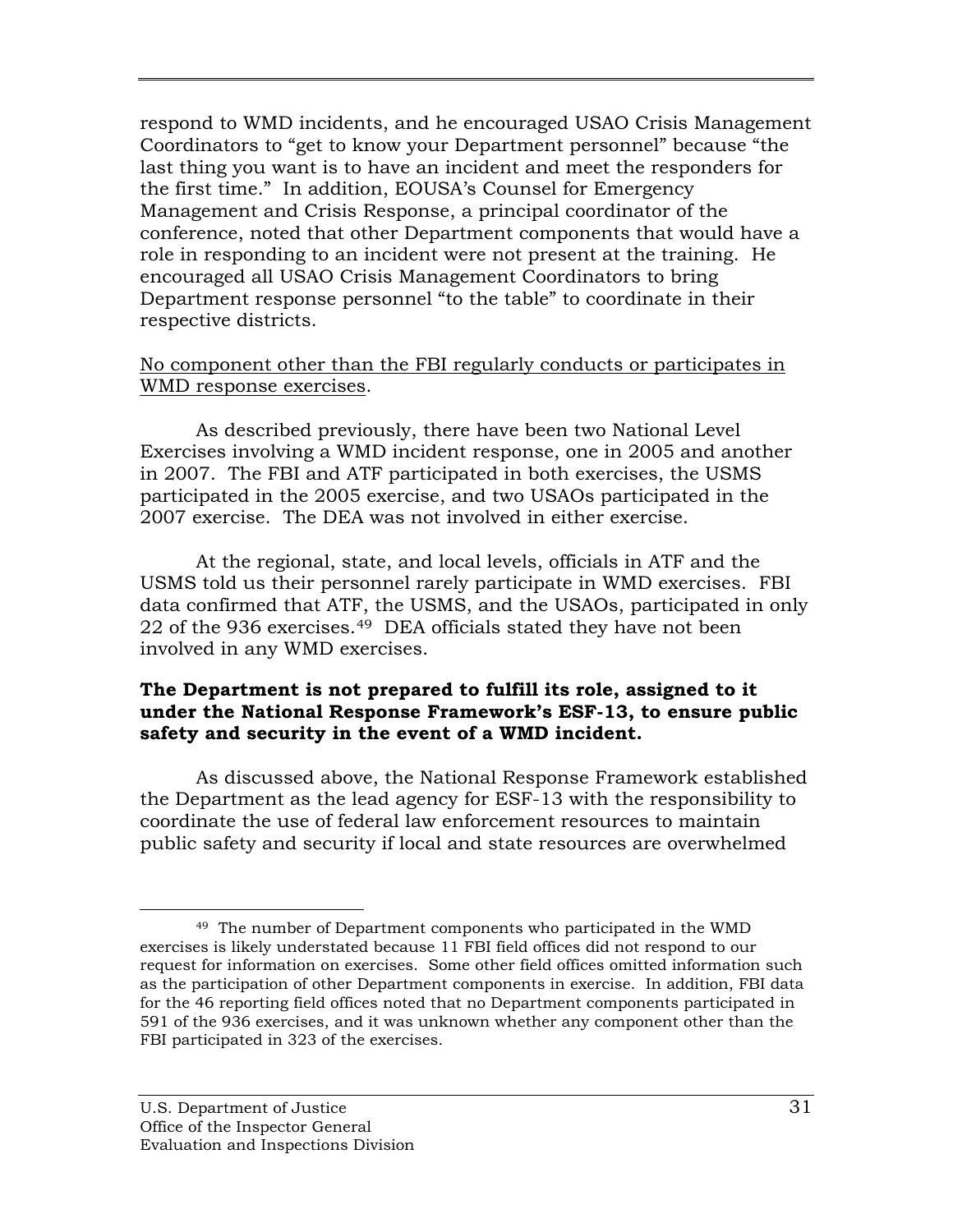during an incident.<sup>[50](#page-43-0)</sup> The Department delegated the responsibility for implementing its ESF-13 activities to ATF.

However, we found that the Department is not prepared to coordinate federal law enforcement response activities if it is called upon to ensure public safety and security in accordance with ESF-13 in the event of a WMD incident. [51](#page-43-1) ESF-13 staff said that, in the event of a WMD incident "we are totally unprepared." They added that, "right now, being totally effective would never happen. Everybody would be winging it."

In January 2008, ATF proposed a Concept of Operations Plan to provide a structure for the Department to implement its ESF-13 responsibilities. Yet, as of March 2010, that Concept of Operations Plan was still in draft and had not been approved by the Department. [52](#page-43-2) In addition, several elements within the draft Concept of Operations Plan that are essential to the Department's ability to fulfill its responsibilities for coordinating the federal law enforcement activities in an ESF-13 activation remained incomplete. As discussed below, the incomplete elements include staffing national and regional coordinator positions; training staff in ESF-13 operations; cataloging law enforcement resources available in the event of an ESF-13 activation; participating in National Level Exercises to test preparedness; and deputizing ESF-13 law enforcement personnel.

Staffing national and regional coordinator positions. The Department and ATF have not made all the necessary personnel assignments to manage ESF-13 activities. The draft Concept of

<span id="page-43-2"></span>52 Although the Concept of Operations Plan has not been approved by the Department, according to ATF it has been vetted and approved through the 13 agencies involved in ESF-13 activities on multiple occasions. ATF stated that future iterations of the Concept of Operations Plan would not contain the term "draft."

<span id="page-43-0"></span> <sup>50</sup> The National Response Framework outlines 10 specific responsibilities for the Department to coordinate. See Appendix III for the Department's ESF-13 responsibilities.

<span id="page-43-1"></span><sup>51</sup> These ESF-13 activities, include: (1) providing basic law enforcement assistance such as conducting routine patrols and making arrests; (2) issuing identification badges to emergency responders and other personnel needing access to a controlled area and verifying emergency responder credentials; (3) providing security forces to control access to the incident site and critical facilities; (4) providing officers for traffic and crowd control; and (5) providing for protection of emergency responders and other workers operating in a high threat environment.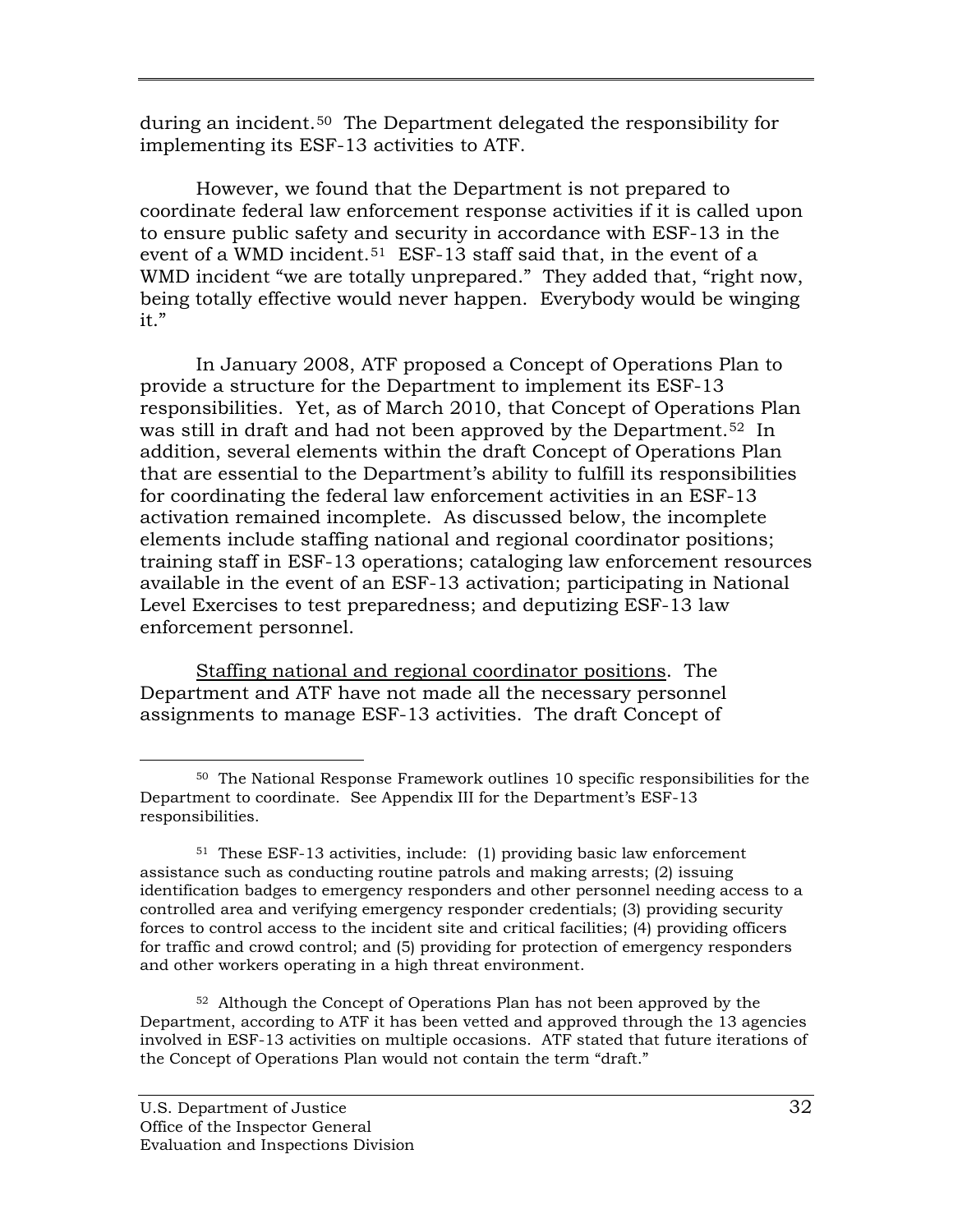Operations Plan proposed a national-level management structure, housed at ATF headquarters, consisting of an ESF-13 National Coordinator, who has been assigned, and a Deputy National Coordinator, who has not been assigned, selected by ATF and approved by the Department. The ESF-13 National Coordinator is to manage all routine ESF-13 planning activities.

Until April 2010, ATF had only four administrative staff working on ESF-13 activities as a collateral duty. As of April 2010, ATF increased its authorized ESF-13 staffing to 13 headquarters positions, although the positions remained largely unstaffed, with only 7 of the 13 positions filled. ATF currently has two Special Agents, four professional support personnel, and one contractor dedicated to ESF-13.

According to the Concept of Operations Plan, the National Coordinator and Deputy National Coordinator are to be supported by an interagency contingent of five Sector Coordinators, each responsible for representing ESF-13 matters in coordination with Federal Emergency Management Agency regional offices.[53](#page-44-0) ATF initially planned to provide some of the Sector Coordinators and requested that the remaining coordinators be provided by other ESF-13 agencies. However, only one agency, the DHS's Customs and Border Protection, responded to ATF's request. As of March 18, 2010, ATF had decided not to staff the Sector Coordinator position from interagency personnel but rather to staff the position with contractors to coordinate with Federal Emergency Management Agency regional offices. Until the contractors are hired, ATF has temporarily assigned ATF liaisons in each of the Federal Emergency Management Agency regions.

Additionally, while the Department designated a Department ESF-13 Coordinator in early 2009, as called for in the draft Concept of Operations Plan, the individual selected currently performs this function as a collateral duty. The Department ESF-13 Coordinator works with the ATF ESF-13 National Coordinator, Deputy National Coordinator, and other ESF-13 management personnel, but is not involved in routine planning. The Department Coordinator is supposed to administer all aspects of the support in the event of an ESF-13 activation, including coordination between ATF's ESF-13 staff and other federal officials. The current Department ESF-13 Coordinator divides his time between ESF-13 responsibilities and his work for the U.S. Attorney's Office in the

<span id="page-44-0"></span> <sup>53</sup> Each of the 10 Federal Emergency Management Agency regions has a Regional Interagency Steering Committee that coordinates interagency and intergovernmental issues related to disaster planning and operations.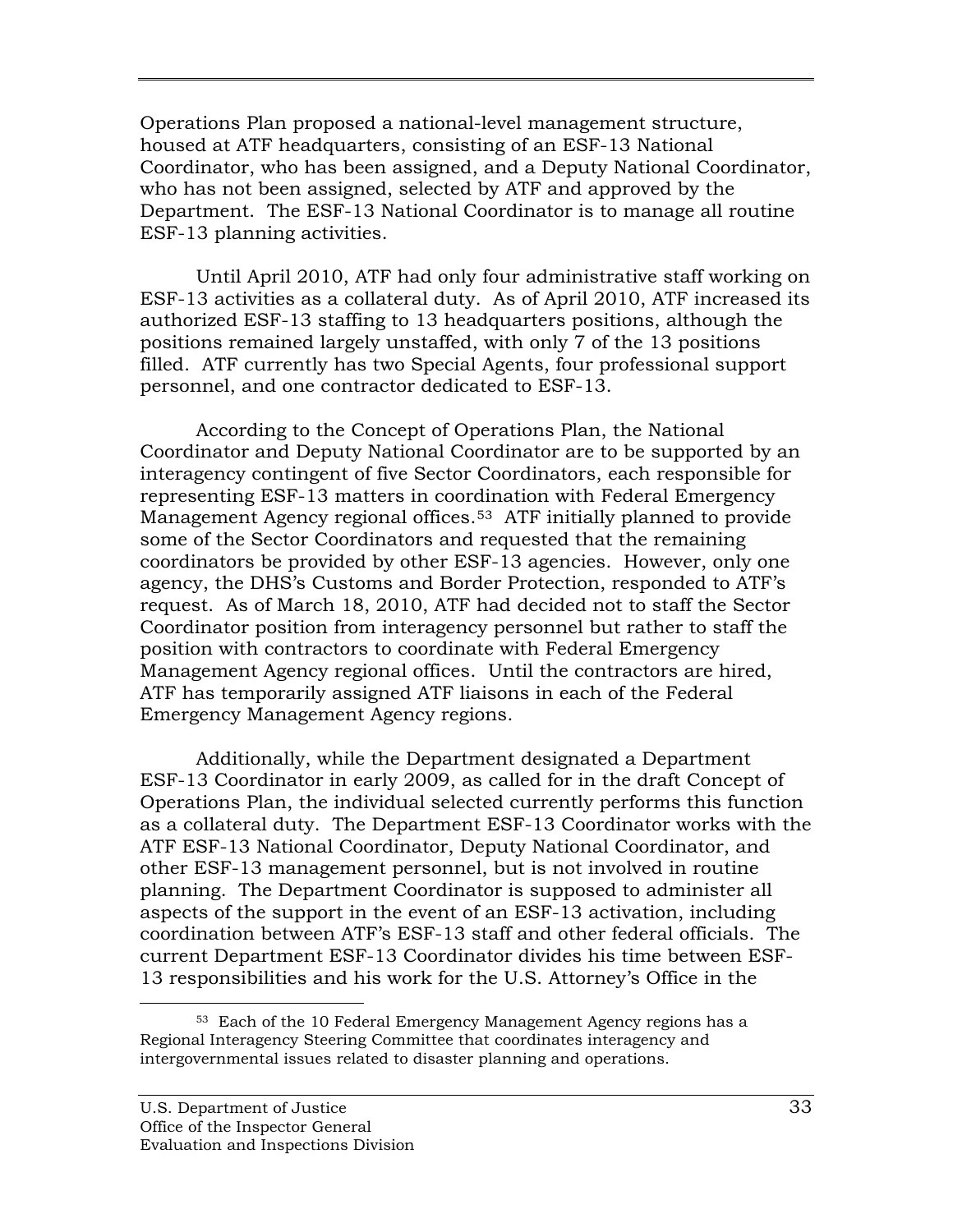Eastern District of Louisiana. As of May 2010, a replacement ESF-13 Coordinator had been selected, but had not entered the position.

Training. ATF has provided minimal training on implementing ESF-13 responsibilities for ATF field office personnel, support agency personnel, and state and local emergency operations officials. ESF-13 staff said that ATF field staff have not been trained to respond to a WMD incident. The draft Concept of Operations Plan requires "training for all levels of personnel involved in the program." The training is intended to enable ATF field office personnel to provide initial situation assessments from an affected area to aid in the determination of the appropriate response to requests for assistance. Training is also required to prepare staff to resolve conflicting demands for public safety and security resources; coordinate backup support from other geographical regions to an affected area; and ensure that responding agencies are provided with information on known hazards, mission requirements, appropriate vaccinations, credentials, and personal protective equipment.

ATF's ESF-13 staff said training for ATF field office personnel, support agency personnel, and state and local emergency operations officials has not been fully implemented. According to ESF-13 staff, ATF has trained only ATF personnel in Florida, Louisiana, Texas, Mississippi, and Alabama field offices for an ESF-13 activation resulting from a hurricane. ATF has provided field office ESF-13 Coordinators with an ESF-13 briefing paper and slide show, and the draft Concept of Operations Plan as guidance for how to respond in an ESF-13 activation. ATF is in the process of training ATF Assistant Special Agents in Charge (ASAC) in the requirements of being an ESF-13 Coordinator. The training curriculum familiarizes these ASACs with ESF-13's role in the National Response Framework, the ESF-13 Concept of Operations Plan, the Federal Emergency Management Agency mission assignment process, and ESF-13's interagency relationships. ATF has completed two of these training sessions during FY 2009 and one during FY 2010. Two additional training sessions are scheduled for May and June 2010.[54](#page-45-0) Also, ATF provided similar ESF-13 training to approximately 20 of its supervisors other than ASACs in FY 2009.

<span id="page-45-0"></span> <sup>54</sup> During February 2010, ATF conducted ESF-13 training for approximately 45 members of its ESF-13 Assessment Teams. The Assessment Teams consists of ATF ASACs, ATF Group Supervisors, ATF Crisis Management Coordinators, and personnel from the USMS and DHS's Federal Emergency Management Agency. The Assessment Teams coordinate the needs for support with state emergency managers and ESF-13 Coordinators through embedded ESF-13 liaisons in the state emergency operations centers.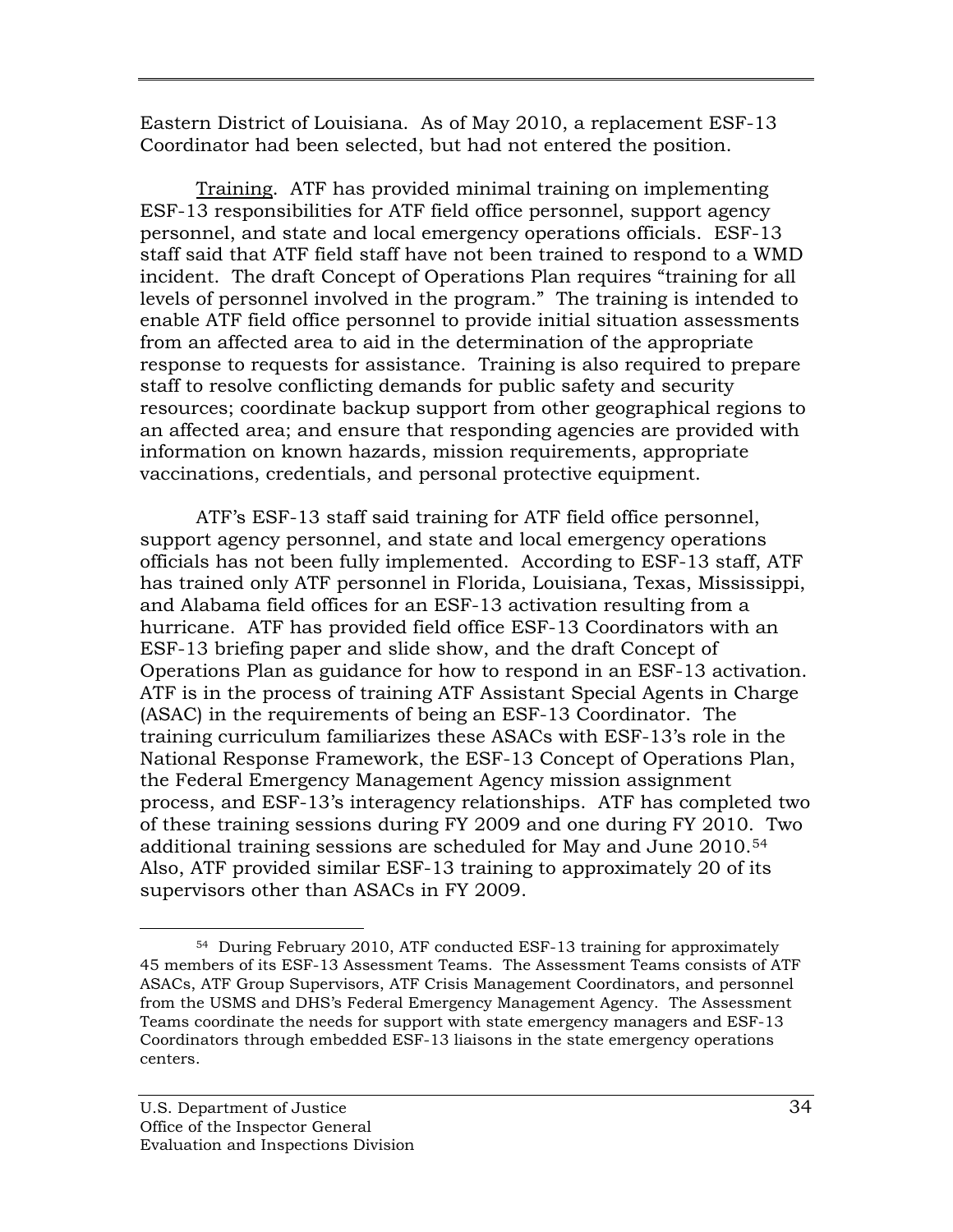Cataloging Resources. ATF has not developed a catalog of law enforcement resources – people and equipment **–** available to be deployed in an ESF-13 activation. The draft Concept of Operations Plan requires ATF to screen and match approved ESF-13 mission assignments with available Department and other federal law enforcement resources. However, ATF does not have information on the resources available from all ESF-13 agencies and does not have specific resource information for Department components, particularly at the local level.

Resource information is critical for ATF to identify the need for ESF-13 support and analyze potential factors (for example, mapping, modeling, and forecasting for crowd size, impact of weather, and other conditions) that may affect resource allocations and requisite actions affecting public safety and security in the event of a WMD incident. ATF lacks information on ESF-13 agency resources because the other ESF-13 agencies have not responded fully to ATF's requests for information. Further, because of the lack of staffing, ATF has not designated anyone to follow up on the requests and could not conduct the logistical resource planning if the data were made available.

Participation in National Level Exercises. ATF has not tested its preparedness to carry out its ESF-13 responsibilities in any National Level Exercises. The draft Concept of Operations Plan states that "ATF will ensure ESF-13 participation is included in National Level Exercises when appropriate to support the exercise scenarios."<sup>55</sup> ESF-13 staff explained that although they participated in the TOPOFF 4 National Level Exercise, they did not exercise ESF-13 functions. Instead, ATF's exercise role was to provide support to the FBI.[56](#page-46-1) The ESF-13 Program Manager said ATF has not had the opportunity to evaluate ESF-13 operational readiness because ESF-13 has not been included in National Level Exercises and ATF has not conducted any other operational exercise. Participating in National Level Exercises will enable ATF to fulfill the Department's responsibility for conducting an evaluation of operational readiness.

<span id="page-46-0"></span> <sup>55</sup> The exercise scenarios are designed to test a response to a specific man-made critical incident or natural disaster, such as an improvised nuclear device or an earthquake.

<span id="page-46-1"></span> <sup>56</sup> The TOPOFF 4 National Level Exercise was a congressionally mandated terrorism preparedness exercise involving top officials at every level of government. TOPOFF 4 was sponsored by the DHS and involved a 2-year cycle of seminars, planning events, and exercises that culminated in a full-scale assessment of the nation's capacity to prevent, prepare for, respond to, and recover from terrorist attacks involving WMDs.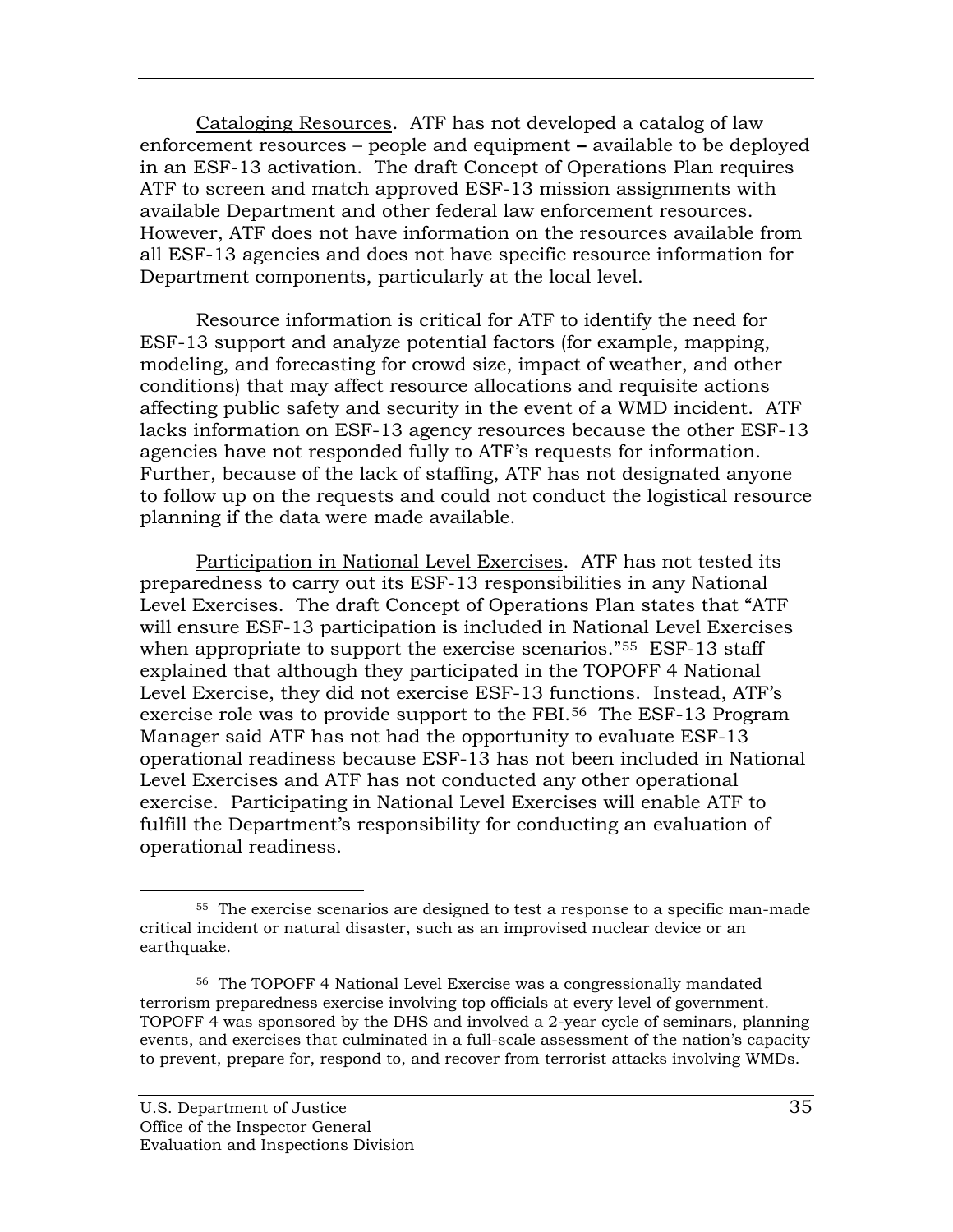Deputation. The Concept of Operations Plan states that ESF-13 federal law enforcement officers "should not be deployed without being deputized as a Deputy U.S. Marshal." ESF-13 staff explained that ATF is still in the process of determining how deputation will be implemented during an ESF-13 activation. The ESF-13 Program Manager said ATF has requested a written legal opinion from the Department that explains the authority of federal law enforcement officers under ESF-13 so that those law enforcement officers who are deputized know the extent of their authorities. The NSD's Director of Preparedness and Response said that this lack of clarity regarding deputation could "paralyze an agent in the field who doesn't know if his actions are covered."

When we asked why ATF had been unable to implement the ESF-13 Concept of Operations Plan, ATF officials stated that ATF lacked the funds to fulfill the Department's ESF-13 responsibilities. We reviewed ATF budget documents and found the Department's budget request for FY 2011 was the first time that funding designated specifically for ESF-13 activities was included in the Department's budget request to the President.<sup>[57](#page-47-0)</sup> The requested funding would provide for one ESF-13 National Coordinator, two program managers, two intelligence analysts, one management analyst, and one program analyst. ATF also requested \$34,000 to fund two nationwide training sessions per year to provide ESF-13 representatives with the necessary skills and knowledge to successfully develop and maintain relationships with ESF-13 state and local law enforcement partners.

## **In the National Capital Region, with the exception of preparing for special events, WMD incident response planning depends primarily on FBI resources and capabilities.**

The National Capital Region (NCR) is a potential target for terrorists who may attempt to use WMD in an attack. In this review, we examined the preparations of Department component field offices in the NCR to respond to a WMD attack.

As described in the sections above, the FBI has created plans and assigned other resources for responding to a WMD incident and participates in exercises that specifically include WMD scenarios in the NCR. Further, we found that components regularly work with each other, with other federal agencies, and with state and local law

<span id="page-47-0"></span> <sup>57</sup> In 2006, as a part of the budget formulation for FY 2008, ATF requested funding to support ESF-13 activities, but this request was not included in the Department's budget request for FY 2008.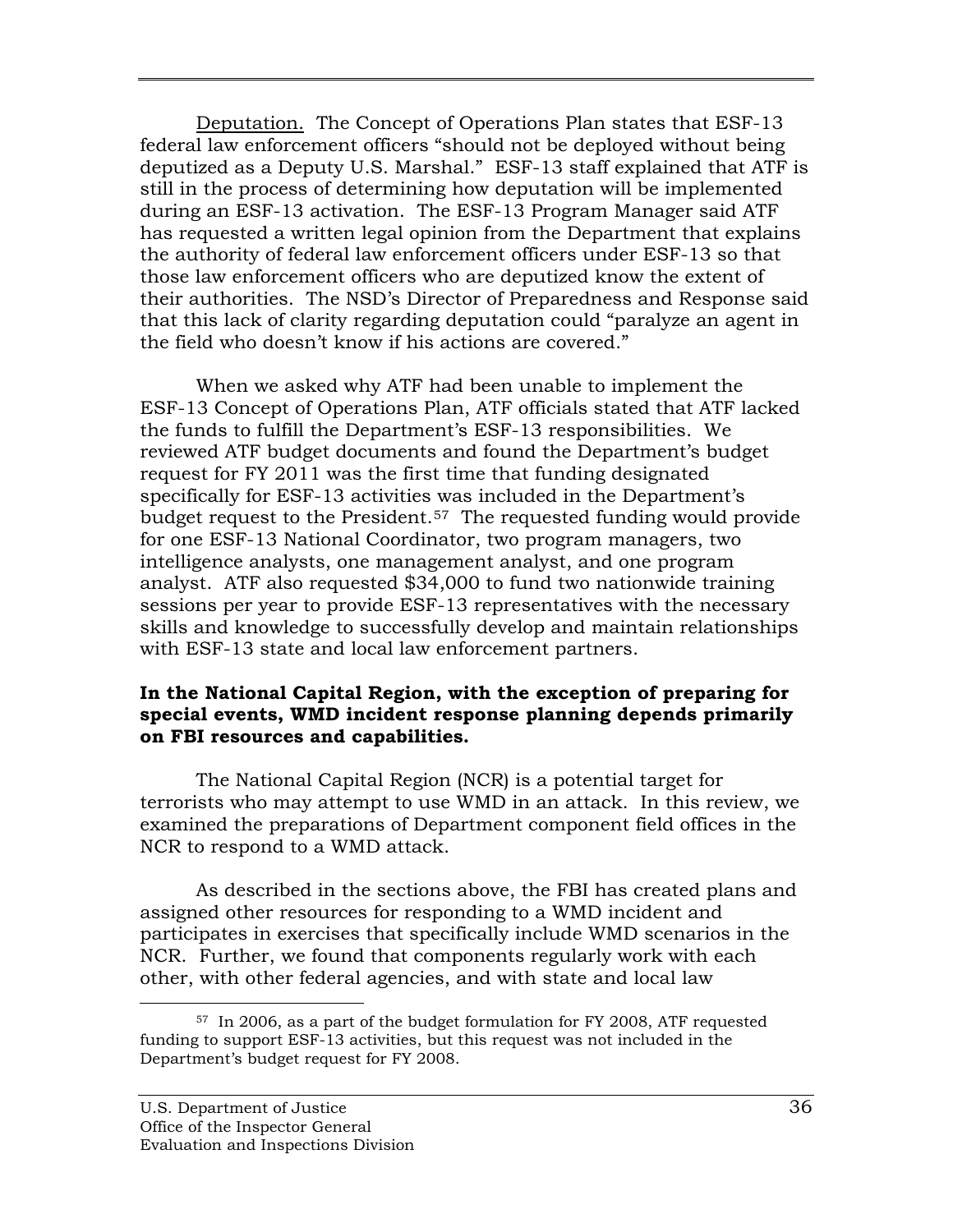enforcement agencies to prepare to respond to critical incidents that may occur during the frequent special events in the NCR. This regular coordination for special events builds knowledge and relationships that help prepare components for responding to incidents in the NCR. Nonetheless, as previously noted in the report, WMD incident response planning in the NCR depends primarily on FBI resources and capabilities, and other components have conducted minimal WMDspecific planning or training. In addition, some components' personnel in the NCR were not familiar with the responsibilities assigned to the Department in the event ESF-13 is activated and did not know that ATF is the Department's designated lead coordinator of ESF-13.

#### The FBI has a WMD-specific plan and guides, and conducts exercises on responding to a WMD incident in the NCR.

The FBI's Washington Field Office is the only component field office in the NCR with a written plan and checklist to respond specifically to a WMD incident in the NCR. The FBI's plan identifies how the FBI will work with other non-Department agencies and state and local law enforcement and emergency response agencies. However, the FBI plan does not include any stated role for the Department's other law enforcement components in the NCR. FBI NCR officials said if the FBI needed support for its response to a WMD incident from the other components' NCR field offices, they would contact those field offices through their representatives on the Joint Terrorism Task Force to coordinate the support.[58](#page-48-0)

Additionally, the FBI's Washington Field Office conducts exercises on responding to WMD incidents in the NCR. According to FBI exercise data, from FY 2005 through FY 2009 the FBI Washington Field Office led or participated in 29 field training or tabletop WMD exercises. These exercises included state and local law enforcement, as well as other federal agencies, including the DHS and the Departments of Defense and Energy. However, other DOJ component field offices did not participate in the 29 FBI exercises and, other than scheduled special events, did not participate in any other WMD response activities with the FBI. Our interviews with other components' NCR field office managers confirmed that they do not participate in WMD exercises or any other WMD response activities with the FBI except for special events.

<span id="page-48-0"></span> <sup>58</sup> Joint Terrorism Task Forces operate in 100 cities nationwide. They are based out of the 56 FBI field offices and 10 smaller offices around the country and include representatives from local, state, and federal law enforcement agencies.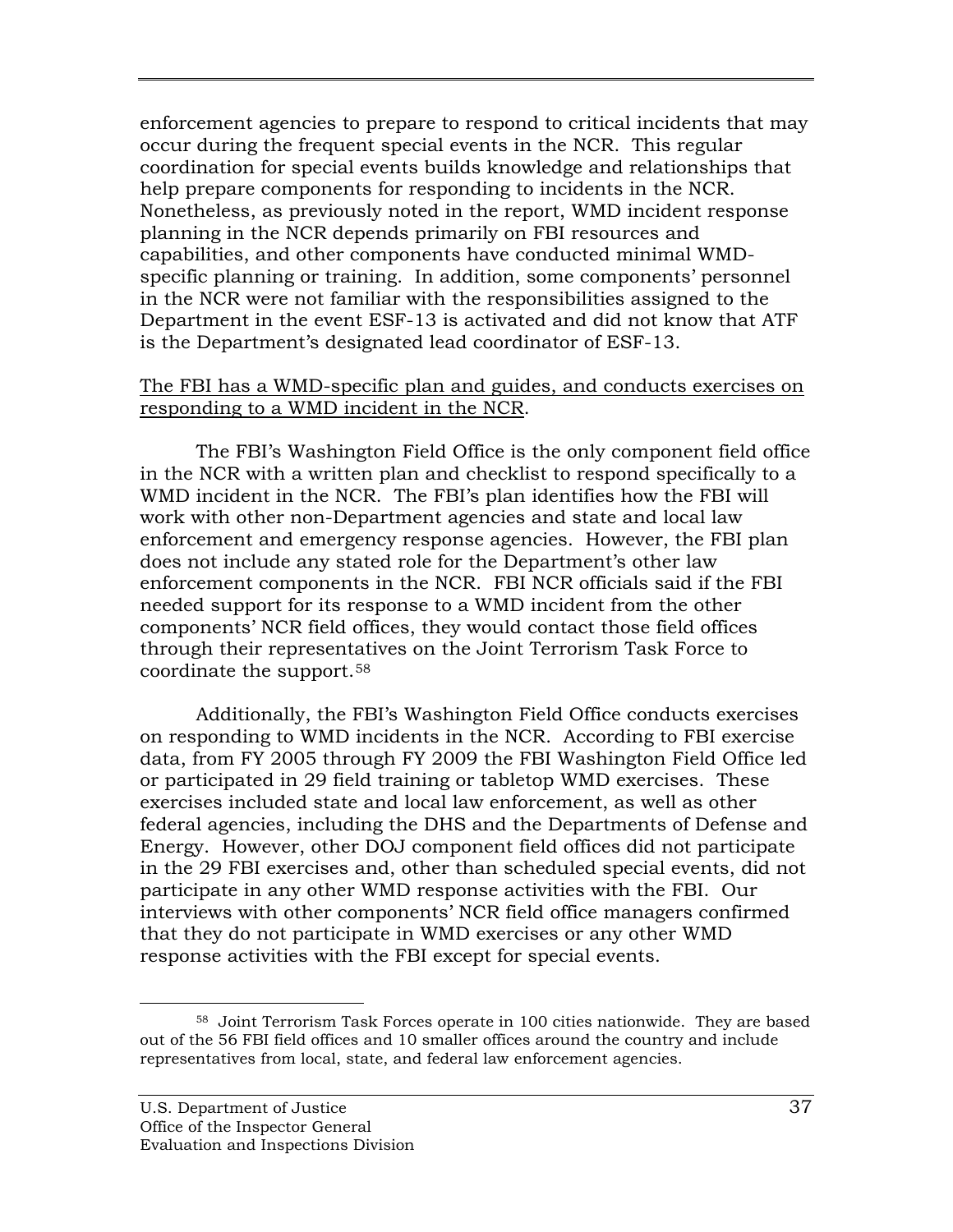## NCR field offices regularly coordinate with each other to prepare to respond to critical incidents that may occur during special events.

We found that NCR field offices regularly coordinate with each other to prepare to respond to critical incidents, including WMD incidents, which may happen during the special events that frequently occur in the NCR. Many of these events are unique to the NCR, such as presidential inaugurations, State of the Union Addresses, visits by heads of state, and mass political demonstrations. Planning for these events is led by non-Department agencies within the NCR, and Department NCR field offices participate and coordinate through the FBI's local Joint Terrorism Task Force.

The field offices also meet regularly with the local police departments, as well as other federal, state, and local law enforcement agencies to discuss threats and prepare for these special events. In addition, ATF, DEA, and FBI officials told us they meet with the Metropolitan Washington Council of Governments to discuss incident response in the NCR.[59](#page-49-0) USMS officials said they do not participate in such meetings. As a result of the frequent coordination for special events, NCR field office staff told us they are aware of other agencies' roles and the resources that are available from them if a WMD incident should occur during a special event. However, we believe that WMD planning for special events does not adequately prepare NCR components for a WMD incident that occurs outside of a special event. For example, during special events roles and responsibilities are pre-determined and resources are on standby, which would not be the case for incidents that occur at other times.

## Most NCR component field offices have conducted little or no planning specifically for responding to a WMD incident and have no defined role in the FBI's WMD response plans.

Although the NCR field offices' preparations for special events include planning for WMD incidents, we found that preparations for a WMD incident that might occur at times other than during a special event were lacking.

<span id="page-49-0"></span> <sup>59</sup> The Metropolitan Washington Council of Governments is a regional organization of 21 Washington-area local governments that develops regional responses to such issues as public safety, the environment, affordable housing, economic development, health and family concerns, human services, population growth, and transportation.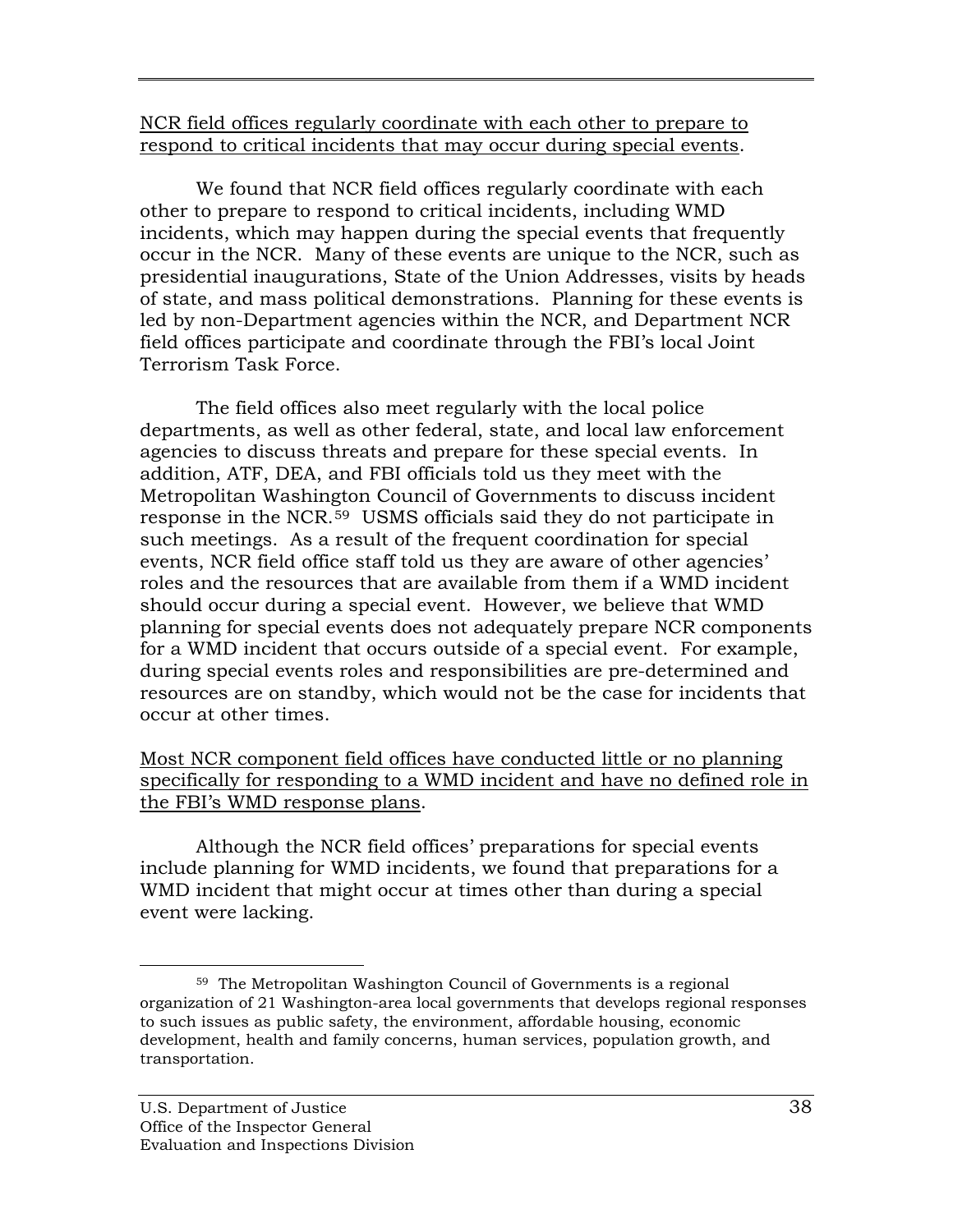The ATF, DEA, and USMS field offices had no plans that specifically addressed responding to a WMD incident. Although NCR USAOs maintained all-hazard Critical Incident Response Plans, we found no specific WMD-related response guidance as contained in EOUSA's Critical Incident Response Plan template.[60](#page-50-0) When we asked field office officials from other components why they did not have WMD-specific plans, they stated that they believed the FBI would be the Department's lead responder in the event of a WMD incident in the NCR and that their roles would be limited to supporting the FBI's response. Both ATF's Acting Special Agent in Charge and the DEA's Special Agent in Charge of their Washington field offices said that they believed the FBI is aware of their agencies' capabilities and resources and would request them as needed. When asked if they were familiar with the FBI's WMD response plans, only the USAO officials said that they were aware of the plans. ATF, DEA, and USMS field office officials were not familiar with the plans. Further, the ATF, DEA, and USMS field office officials stated that they had not asked to see the FBI's plans to determine whether they would be included in the FBI's response.

The Special Agent in Charge of the FBI's Washington Field Office Counterterrorism Division confirmed that no other component had asked to review the WMD response plan, but said he "did not see why it would be a problem" for other Department components to review it.

#### Some component officials in NCR field offices are not aware of ESF-13 or ATF's role as the Department's lead coordinator if ESF-13 is activated during a WMD incident.

 To determine if the Department components' field offices are prepared to carry out the Department's responsibilities for ensuring public safety and security if ESF-13 was activated in the NCR during a WMD incident, we asked 12 NCR field office managers about ESF-13 requirements and assignments. Only three officials (one each from ATF, the FBI, and the USAO) knew of the Department's responsibilities under ESF-13 and that ATF is designated as the Department's lead coordinator if ESF-13 is activated. Another three officials (one from the FBI field office and two USAO staff) knew about the Department's ESF-13 responsibilities, but not that ATF is the Department's lead coordinator. Six officials (one each from the FBI and the DEA, and four USMS

<span id="page-50-0"></span> <sup>60</sup> We reviewed the Critical Incident Response Plans for the District of Columbia and the Eastern District of Virginia.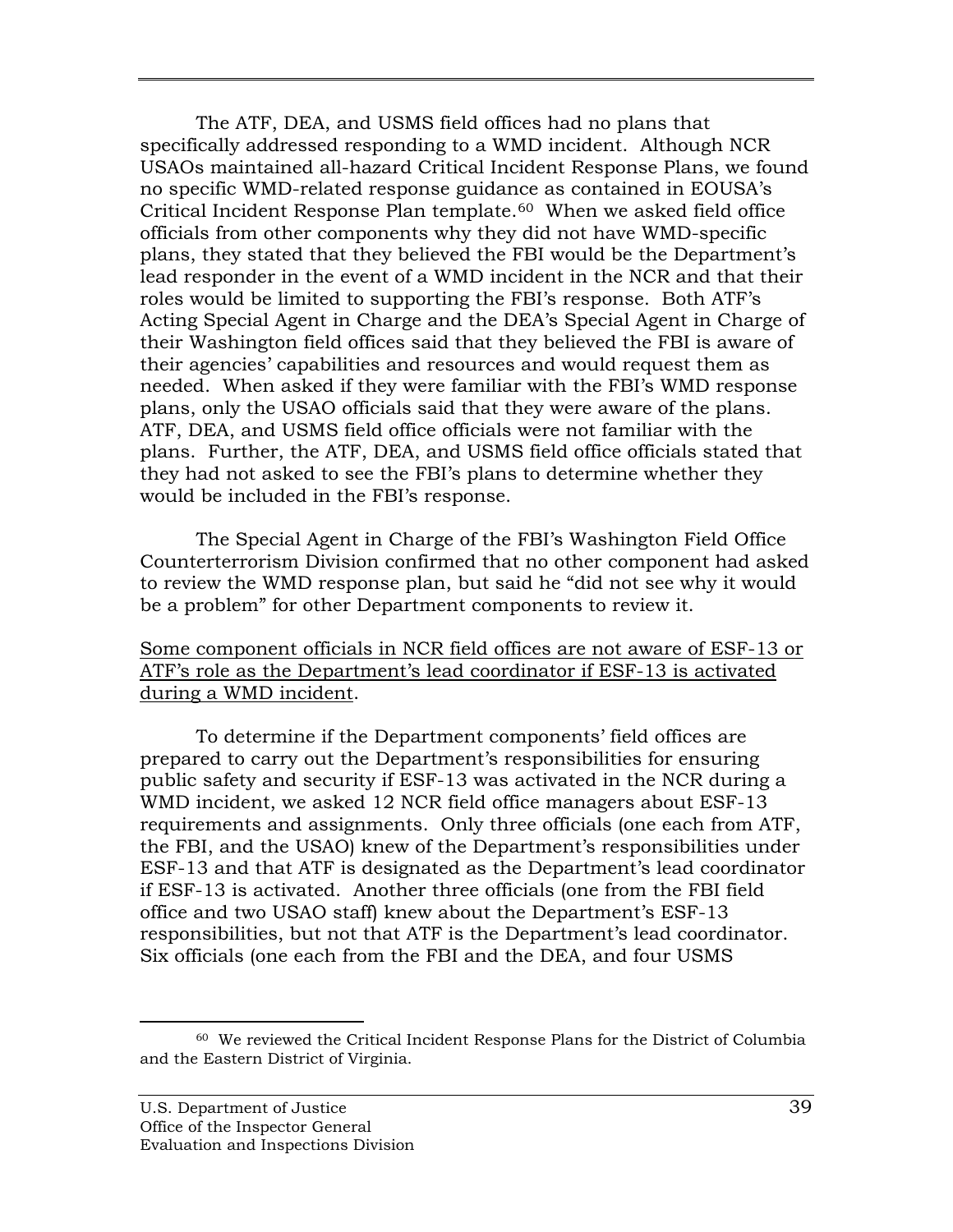officials) were not familiar with either ESF-13 or ATF's designated role for the Department.

This lack of awareness on the part of field office managers regarding ATF and ESF-13 is problematic. Field office managers should be familiar with how their components would participate in a coordinated national response to a WMD incident. Although requests for support would most likely come from headquarters to the field offices, effective coordination of the federal, state, and local response would be critical during an ESF-13 activation. The lack of familiarity regarding national plans, such as ESF-13, could inhibit a coordinated response and valuable time could be wasted in providing needed resources, as was seen during the response to Hurricane Katrina in 2006.<sup>[61](#page-51-0)</sup>

In sum, although law enforcement agencies in the NCR coordinate regularly because of the preparations and cooperation required for frequent special events, we believe improvements are needed to ensure NCR field offices are prepared to quickly and safely respond to a WMD incident. In a WMD incident, agencies' roles are not specified and resources are not pre-positioned as during a special event. Moreover, the hazard presented by a WMD – as opposed to conventional or improvised explosives or natural disasters – is unique. Without WMD-specific training and response plans, responders may be at greater risk of becoming casualties. Because the component field offices in the NCR other than the FBI have no WMD-specific response plans or training, and have not participated in WMD-specific exercises, it is uncertain that they are fully prepared to safely and effectively contribute to the Department's overall response in the event of a WMD incident. Moreover, the lack of awareness regarding the Department's ESF-13 responsibilities, and ATF's authority to serve as the lead coordinator for those activities, could delay a coordinated federal law enforcement response to a WMD incident that requires activation of ESF-13 in the NCR.

<span id="page-51-0"></span> <sup>61</sup> The White House, *The Federal Response to Hurricane Katrina* (February 2006), p. 53.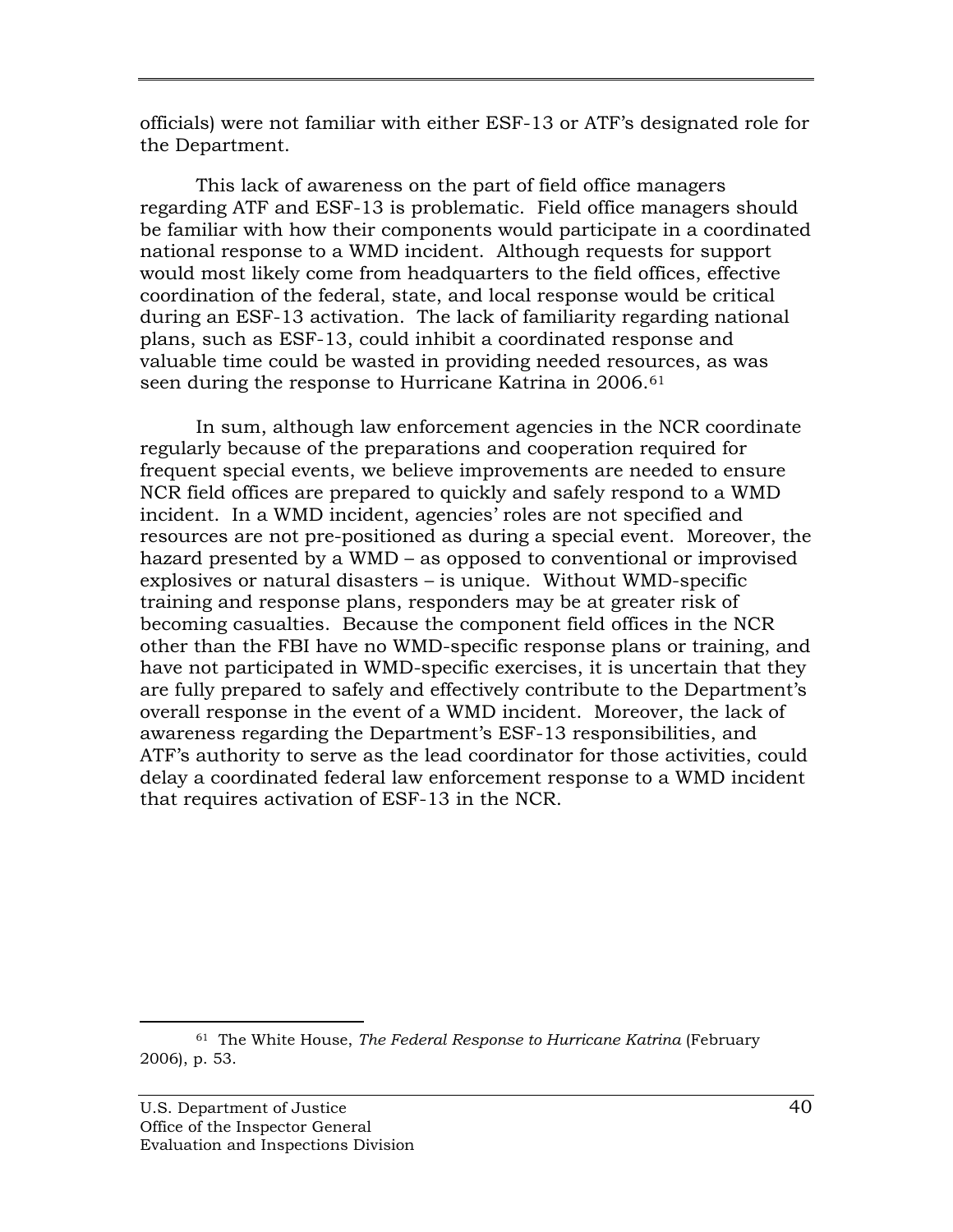#### **CONCLUSION AND RECOMMENDATIONS**

Our review concluded that only the FBI has taken adequate steps to prepare to respond to a potential WMD attack. The FBI's WMD Directorate manages its WMD operational response activities and establishes the responsibilities for its units that will respond. The FBI has headquarters and field office operations plans, handbooks, and other resources for responding to WMD incidents. The FBI regularly provides WMD-specific training to its personnel who are likely to respond to a WMD incident. The FBI regularly conducts or participates in WMD response exercises, having taken part in over 900 exercises from FY 2005 through FY 2009. FBI field offices track their participation in exercises, although after action reports based on the exercises are not consistently prepared.

However, neither the Department nor the components within the Department have implemented adequate WMD response plans. The Department has not designated an entity or individual to provide central oversight of WMD-related activities, and responsibility for management of the Department's response program is uncoordinated. The Department has not updated its policies to reflect recent national policies, existing policies have not been fully implemented, and we found no Department policies or plans for responding to a WMD incident.

Aside from the FBI, the Department's other law enforcement components' preparations for responding to a WMD incident are also lacking. Officials of ATF, the DEA, and the USMS all indicated that they would support the FBI's response to a WMD incident.However, none of these components has specific WMD operational response plans, provides training for responding to a WMD incident, or regularly participates in WMD response exercises. We found the response planning among all the components, including the FBI, to be inconsistent and not well coordinated.

In addition, the Department has not adequately prepared to coordinate federal law enforcement activities if it is called upon to ensure public safety and security in accordance with ESF-13 in the event of a WMD incident. A Concept of Operations Plan proposed in January 2008 to guide the Department in implementing its ESF-13 responsibilities was still in draft as of March 2010. ATF has not assigned adequate staff to ensure all ESF-13 planning and coordination activities required by the National Response Framework are carried out. ATF has not provided adequate training in ESF-13 responsibilities to its own staff or personnel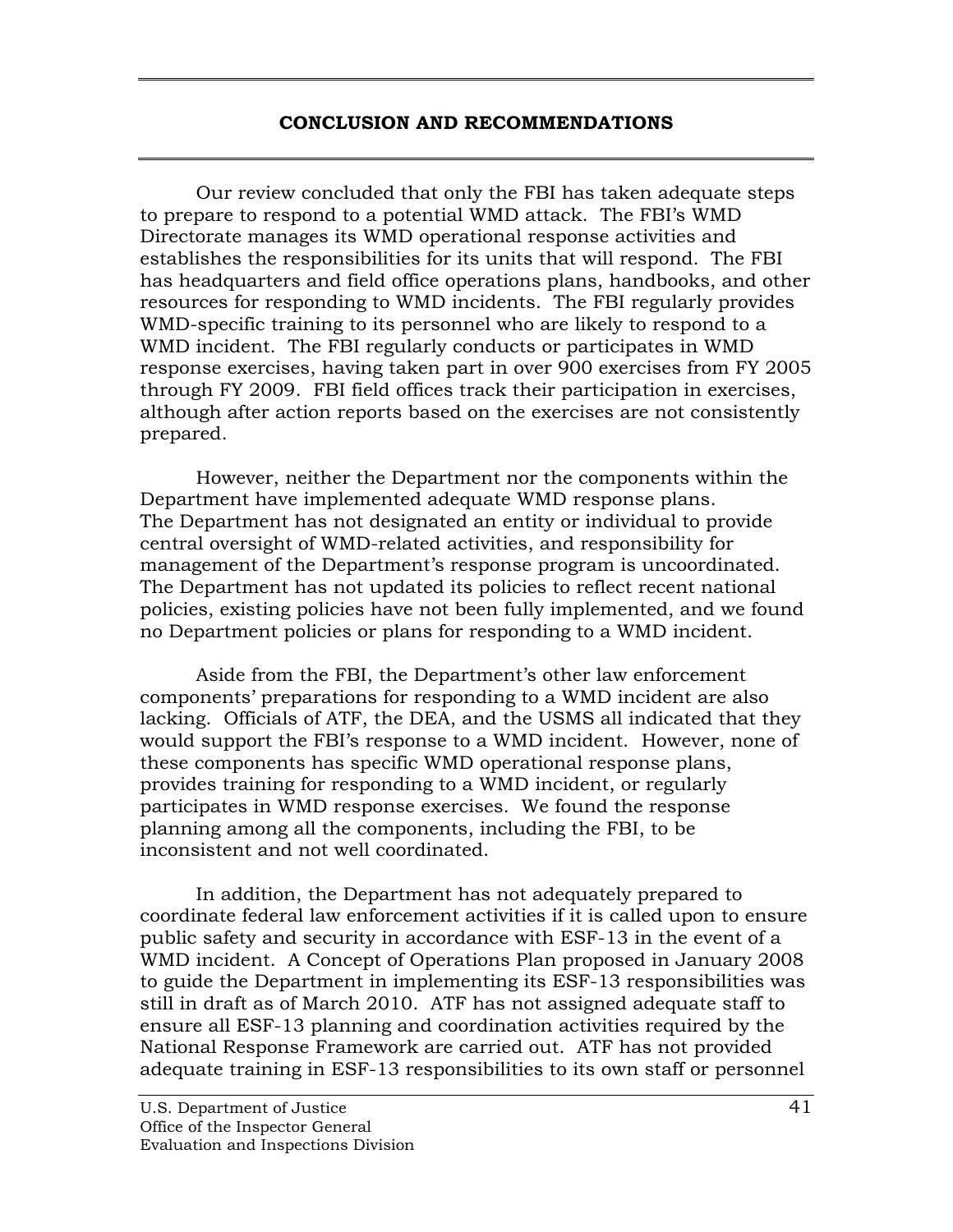from other ESF-13 agencies. ATF also lacks comprehensive information on law enforcement resources that could be deployed during an incident.

In the National Capital Region, coordination is aided by the regular preparations and cooperation required for the frequent special events in the region. However, other than the FBI, Department field offices in the NCR have no WMD-specific response plans or training and have not participated in WMD-specific exercises. Moreover, we found a lack of awareness regarding the Department's ESF-13 responsibilities and ATF's authority to serve as the lead coordinator for those activities, which could delay the execution of a coordinated federal law enforcement response in the event of a WMD incident in the NCR.

In this report, we make five recommendations to help the Department better prepare to respond to a WMD incident and to fulfill its responsibilities under ESF-13. We recommend that the Department:

- 1. Designate a person or office at the Department level with the authority to manage the Department's WMD operational response program.
- 2. Update its response policies and plan to conform them to the National Response Framework and the National Incident Management System.
- 3. Require Department components to update their own policies and plans to reflect the updated Department guidance, and to reflect the need for adequate coordination among Department components in responding to WMD incident.
- 4. Establish effective oversight to ensure that components maintain WMD response plans, participate in training and exercises, and implement a corrective action program in response to such exercises.
- 5. Ensure that the Department is prepared to fulfill its emergency support function responsibilities under the National Response Framework, including reviewing the designation of ATF as the Department's lead agency to coordinate public safety and security activities, approving a Concept of Operations Plan, and staffing national and regional coordinator positions.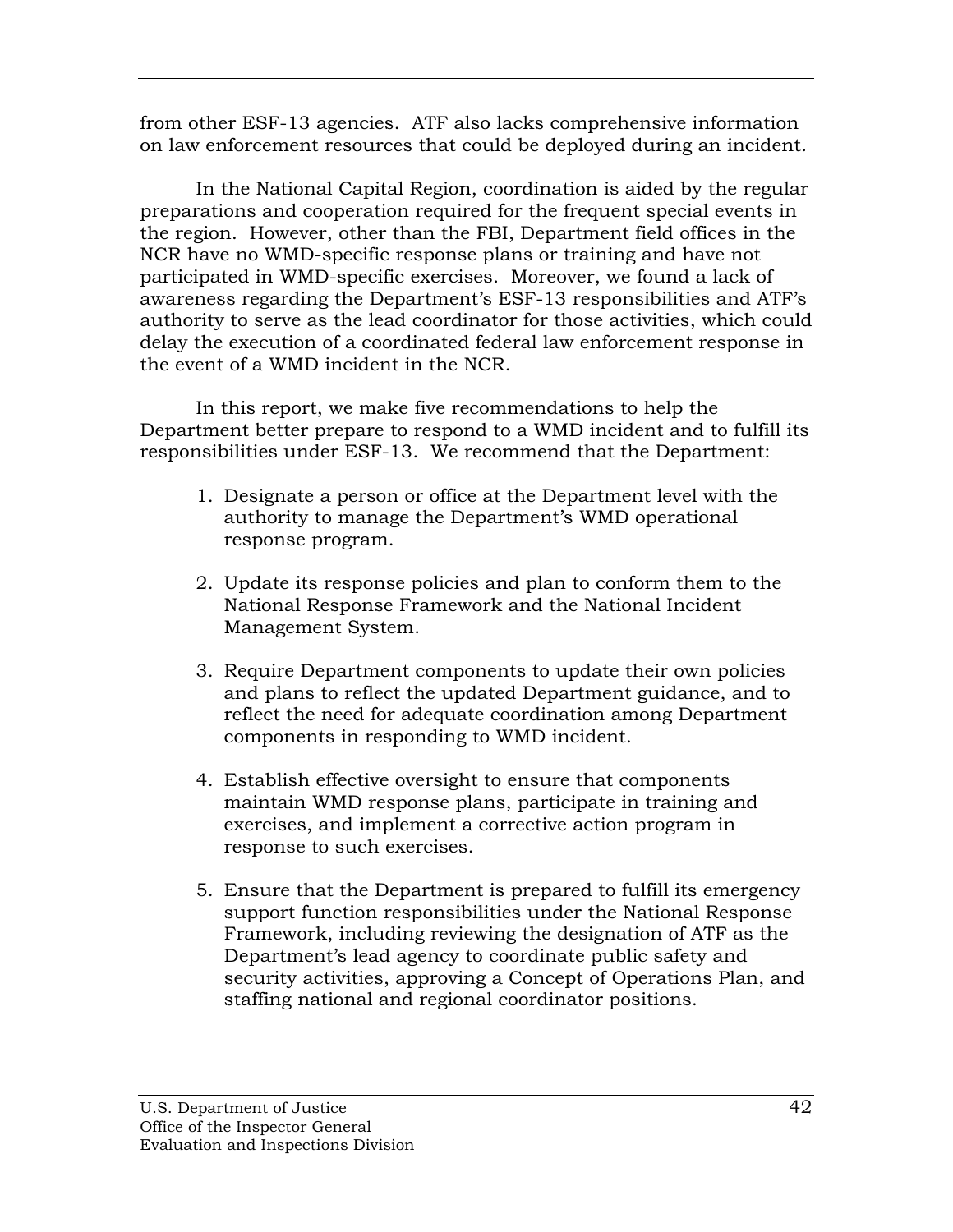## **APPENDIX I: METHODOLOGY OF THE OIG REVIEW**

The methodology used in this review consisted of interviews with officials from the Department and its components, document review, data analysis, and observation of component training. In addition, site visits were conducted at the FBI's Critical Incident Response Group and facilities in Quantico, Virginia, and at the FBI and ATF field offices in the National Capital Region.

## **Interviews**

 To obtain an overview of the Department and its components' activities concerning operational response, we conducted 79 in-person and telephone interviews with personnel from the Department, the components included in the review, and other federal agencies. Table 4 lists the individuals interviewed.

| Organization                                | <b>Position</b>                                                                    |
|---------------------------------------------|------------------------------------------------------------------------------------|
| Office of the<br>Deputy Attorney<br>General | Special Assistant to the Deputy Attorney General                                   |
|                                             | Special Counsel to the Deputy Attorney General                                     |
| Justice<br>Management<br>Division           | Director, SEPS                                                                     |
|                                             | Associate Director, SEPS                                                           |
|                                             | Attorney Advisor, SEPS                                                             |
|                                             | Emergency Management Specialist, SEPS                                              |
|                                             | Deputy Assistant Attorney General, Policy, Management, and<br>Planning             |
| National Security                           | <b>Assistant Attorney General</b>                                                  |
| Division                                    | Counsel                                                                            |
|                                             | National Crisis Management Coordinator, Counter Terrorism<br>Section               |
|                                             | National Anti-Terrorism Advisory Council Coordinator, Counter<br>Terrorism Section |
|                                             | Chief of Staff                                                                     |
| Criminal Division                           | Director, Security and Operations Support                                          |
|                                             | Physical Security Specialist                                                       |
|                                             | <b>Emergency Management Specialist</b>                                             |
| <b>ATF</b>                                  | Acting Assistant Director of Field Operations                                      |
|                                             | Special Agent in Charge and National ESF-13 Coordinator, Special<br>Events Branch  |
|                                             | Deputy Chief, ATF Arson and Explosives Program Division                            |

**Table 4: Officials Interviewed During the Review**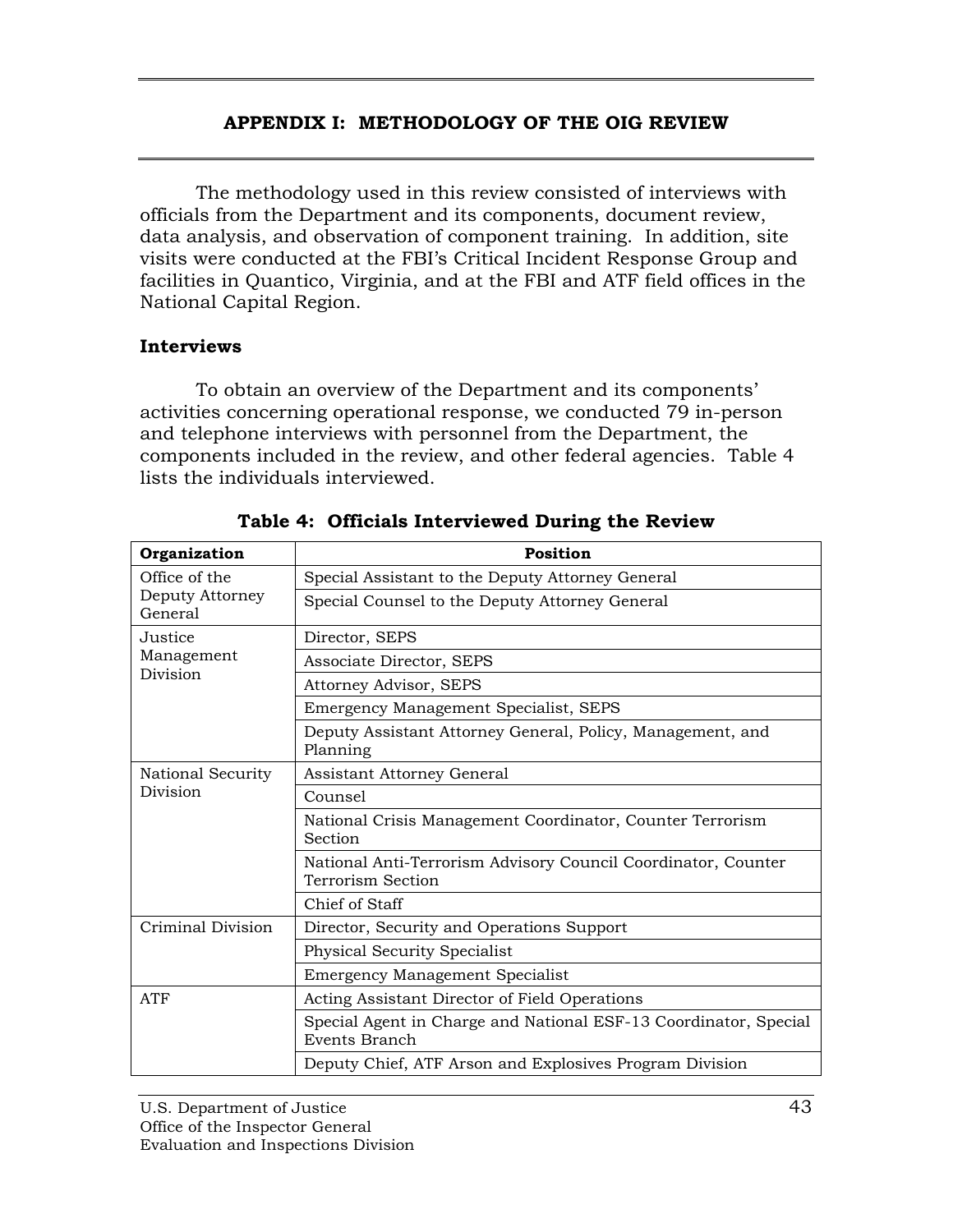| Organization | Position                                                                                                 |
|--------------|----------------------------------------------------------------------------------------------------------|
|              | Assistant Special Agent in Charge, Washington Field Division                                             |
|              | ATF Counsel, Washington Field Division                                                                   |
|              | Program Manager, ATF Critical Incident Response Program                                                  |
|              | Contractor, ATF Critical Incident Response Program                                                       |
|              | Chief, ATF Office of Field Operations, Special Operations Division                                       |
| <b>BOP</b>   | Chief, Emergency Preparedness                                                                            |
|              | <b>Emergency Management Specialist</b>                                                                   |
| <b>DEA</b>   | Section Chief, Office of Emergency Management, Command<br>Center and Emergency Preparedness Section      |
|              | Deputy Chief, Command Center and Crisis Preparedness Section                                             |
|              | Special Agent in Charge, Washington Field Office                                                         |
|              | Assistant Special Agent in Charge, Washington Field Office                                               |
| <b>EOUSA</b> | Attorney Advisor, Office of the Director                                                                 |
|              | Counsel, Emergency Management and Crisis Response, Office of<br>the Director                             |
|              | National Emergency Management Coordinator                                                                |
| <b>FBI</b>   | Assistant Director, Weapons of Mass Destruction Directorate                                              |
|              | Assistant Director, Critical Incident Response Group                                                     |
|              | Section Chief, Critical Incident Response Group                                                          |
|              | Supervisory Special Agent/Unit Chief, Crisis Management Unit<br>Critical Incident Response Group         |
|              | Supervisory Special Agent, Crisis Management Unit Critical<br>Incident Response Group                    |
|              | Chief, Operations Support Branch, Crisis Management Unit<br>Critical Incident Response Group             |
|              | Special Agent/Unit Chief, Weapons of Mass Destruction<br>Directorate                                     |
|              | Unit Chief, Executive Strategy Unit, Weapons of Mass Destruction<br>Directorate                          |
|              | Unit Chief, WMD Operations Unit 1, Weapons of Mass Destruction<br>Directorate                            |
|              | Countermeasures and Preparedness Section Chief, Weapons of<br><b>Mass Destruction Directorate</b>        |
|              | Unit Chief, WMD Countermeasures Unit, Weapons of Mass<br>Destruction Directorate                         |
|              | Supervisory Special Agent, WMD Countermeasures Unit, Weapons<br>of Mass Destruction Directorate          |
|              | Special Agent, FBI Liaison to DHS                                                                        |
|              | Assistant Director, FBI Laboratory Division, Weapons of Mass<br>Destruction Directorate                  |
|              | Chief, Operational Response Section, FBI Laboratory Division,<br>Weapons of Mass Destruction Directorate |
|              | Unit Chief, National Preparedness Unit, Weapons of Mass                                                  |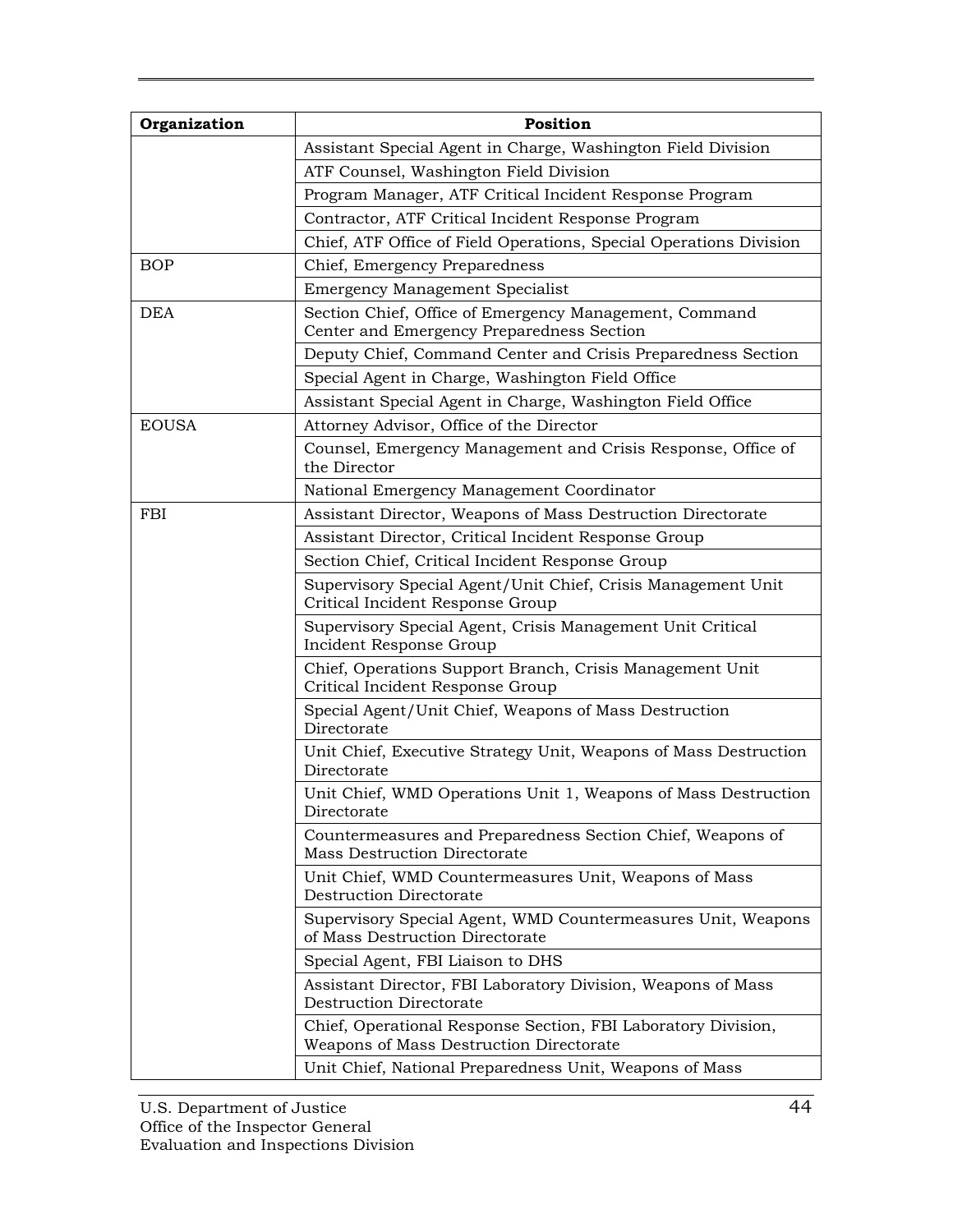| Organization                       | Position                                                                                                          |
|------------------------------------|-------------------------------------------------------------------------------------------------------------------|
|                                    | <b>Destruction Directorate</b>                                                                                    |
|                                    | Supervisory Special Agency, National Preparedness Unit, Weapons<br>of Mass Destruction Directorate                |
|                                    | Unit Chief, Strategic Information Operations Center                                                               |
|                                    | Unit Chief, Crisis Coordination Administration Unit, Strategic<br>Information Operations Center                   |
|                                    | Assistant Director, Operational Technology Division                                                               |
|                                    | Supervisory Special Agent/Assistant Section Chief, Technical<br>Programs Section, Operational Technology Division |
|                                    | Unit Chief, Technical Programs Section, Operational Technology<br>Division                                        |
|                                    | Supervisory Special Agent, National Capital Response Squad,<br>Washington Field Office                            |
|                                    | Special Agent in Charge, Counterterrorism Division, Washington<br>Field Office                                    |
|                                    | Special Agent, National Capital Response Squad, Washington<br>Field Office                                        |
| Office of Legal<br>Counsel         | Special Counsel                                                                                                   |
| Office of Legal                    | Chief of Staff and Senior Counsel                                                                                 |
| Policy                             | Management and Program Analyst                                                                                    |
| <b>USAO</b>                        | District of Washington, D.C., Assistant U.S. Attorney                                                             |
|                                    | District of Maryland, Assistant U.S. Attorney                                                                     |
|                                    | Eastern District of Virginia, Assistant U.S. Attorney                                                             |
| <b>USMS</b>                        | Chief Inspector, Office of Emergency Management                                                                   |
|                                    | Inspector, Office of Emergency Management                                                                         |
|                                    | Deputy Assistant Director of Judicial Operations, Judicial<br><b>Security Division</b>                            |
|                                    | Deputy Assistant Director of Judicial Services, Judicial Security<br>Division                                     |
|                                    | Chief, Office of Security Systems, Judicial Security Division                                                     |
|                                    | Assistant Chief Deputy for the District of Maryland                                                               |
|                                    | Supervisory Deputy, United States Marshal, Washington, D.C.,<br>Superior Court                                    |
|                                    | Judicial Security Inspector, Deputy U.S. Marshal, District of<br>Washington, D.C.                                 |
|                                    | Judicial Security Inspector, Eastern District of Virginia                                                         |
| Department of<br>Homeland Security | Assistant Deputy Administrator, National Preparedness<br>Directorate, Federal Emergency Management Agency         |
|                                    | Associate Director, Office of National Capital Region Coordination,<br>Federal Emergency Management Agency        |
|                                    | Branch Chief, Operations Planning Branch, Disaster Operations<br>Directorate, Federal Emergency Management Agency |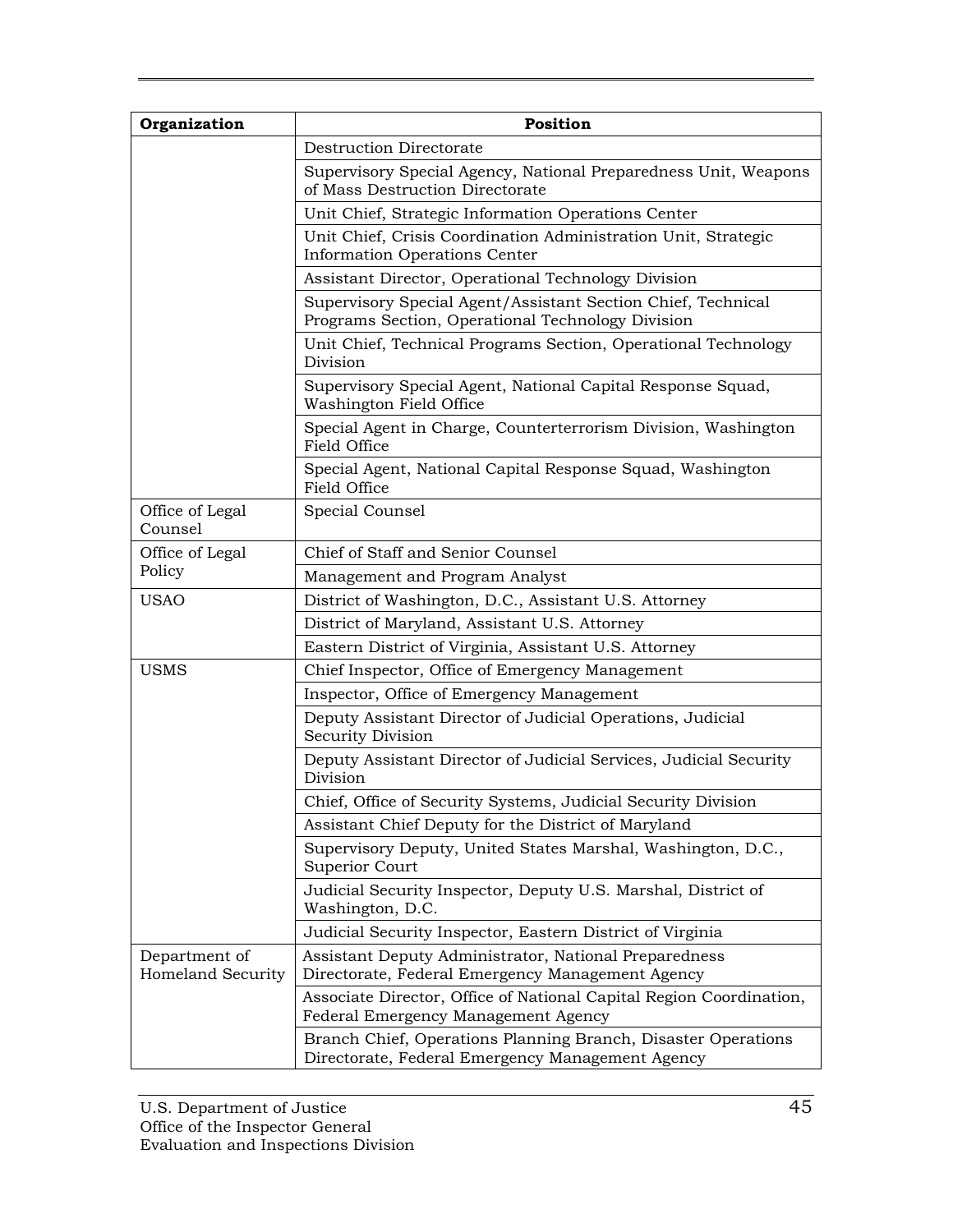| Organization | Position                                                                                             |
|--------------|------------------------------------------------------------------------------------------------------|
|              | Director, Preparedness and Mitigation, Office of the Inspector<br>General                            |
|              | Inspector, Office of the Inspector General                                                           |
|              | Assistant Administrator, National Integration Center, Federal<br><b>Emergency Management Agency</b>  |
|              | Director, Preparedness Policy, Planning, and Analysis, Federal<br><b>Emergency Management Agency</b> |

## **Document Reviews and Data Analyses**

We reviewed Homeland Security Presidential Directives, national policies, Department orders, and component policies pertaining to operational response. We also reviewed component training data to determine whether the Department or its components were providing the required training.

We performed a quantitative analysis of the relevant interviewees' responses to determine the extent to which the Department and its components have prepared to respond to a WMD incident. We also reviewed exercise data from the FBI in the review concerning WMD incidents to determine the frequency of participation in WMD-related exercises. We specifically requested that the FBI provide data regarding the exercises it had conducted that involved responding to a WMD incident.

## **Site Visits**

 We visited ATF and FBI field offices in the National Capital Region. The National Capital Region is composed of the District of Columbia and nearby jurisdictions in Virginia and Maryland. We also contacted by telephone the DEA and USMS field offices in the District of Columbia and Virginia, as well as the U.S. Attorneys' Offices in the District of Columbia, the Eastern District of Virginia, and Maryland. Because the FBI has a significant role in operational response, we also visited the FBI's Critical Incident Response Group and the Operational Technology Division in Quantico, Virginia, to learn more about the FBI's capabilities. In addition, we attended EOUSA's Regional Security Specialist and Crisis Management Coordinator conference in Columbia, South Carolina.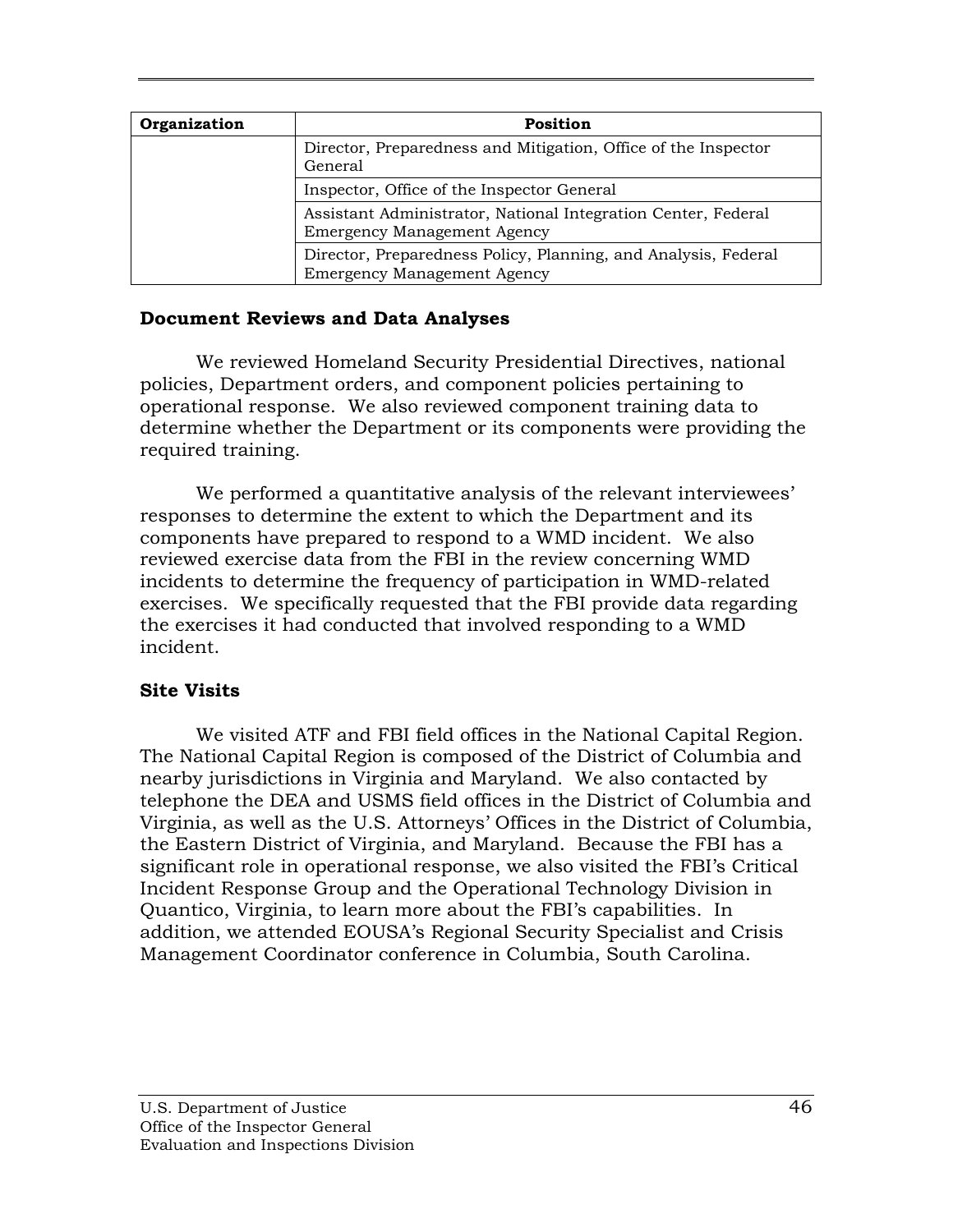## **APPENDIX II: EMERGENCY SUPPORT FUNCTIONS AND ESF COORDINATORS**

## **ESF-1 – Transportation**

## **ESF Coordinator: Department of Transportation**

- Aviation/airspace management and control
- Transportation safety
- Restoration and recovery of transportation infrastructure
- Movement restrictions
- Damage and impact assessment

## **ESF-2 – Communications**

# **ESF Coordinator: DHS (National Communications System)**

- Coordination with telecommunications and information technology industries
- Restoration and repair of telecommunications infrastructure
- Protection, restoration, and sustainment of national cyber and information technology resources
- Oversight of communications within the federal incident management and response structures

# **ESF-3 – Public Works and Engineering**

# **ESF Coordinator: Department of Defense (U.S. Army Corps of Engineers)**

- Infrastructure protection and emergency repair
- Infrastructure restoration
- Engineering services and construction management
- Emergency contracting support for life-saving and lifesustaining services

# **ESF-4 – Firefighting**

# **ESF Coordinator: Department of Agriculture (U.S. Forest Service)**

- Coordination of federal firefighting activities
- Support to wildland, rural, and urban firefighting operations

# **ESF-5 – Emergency Management**

# **ESF Coordinator: DHS (Federal Emergency Management Agency)**

- Coordination of incident management and response efforts
- Issuance of mission assignments
- Resource and human capital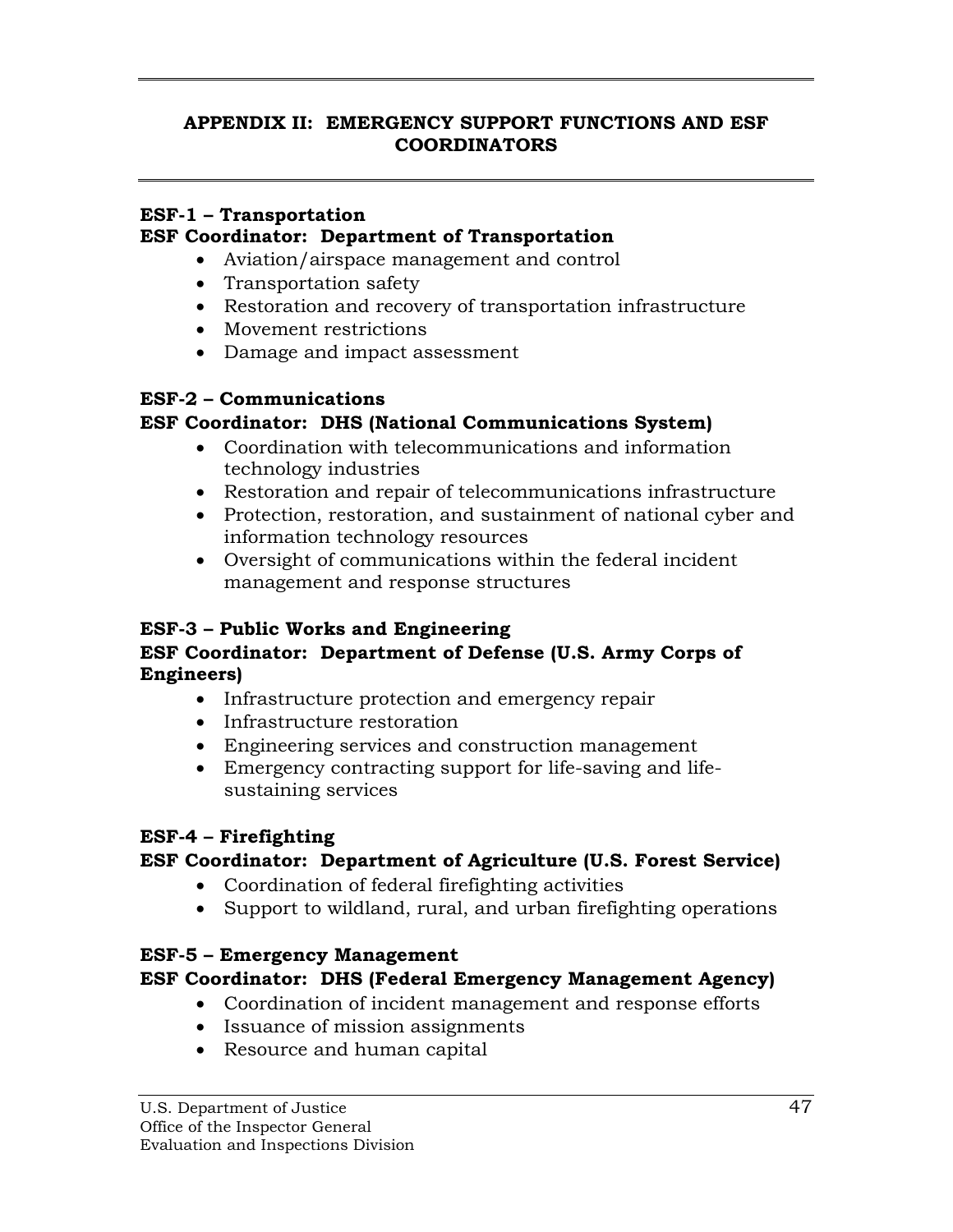- Incident action planning
- Financial management

# **ESF-6 – Mass Care, Emergency Assistance, Housing, and Human Services**

# **ESF Coordinator: DHS (Federal Emergency Management Agency)**

- Mass care
- Emergency assistance
- Disaster housing
- Human services

## **ESF-7 – Logistics Management and Resource Support ESF Coordinator: General Services Administration and DHS (Federal Emergency Management Agency)**

- Comprehensive, national incident logistics planning, management, and sustainment capability
- Resource support (facility space, office equipment and supplies, contracting services, etc.)

# **ESF-8 – Public Health and Medical Services ESF Coordinator: Department of Health and Human Services**

- Public health
- Medical
- Mental health services
- Mass fatality management

# **ESF-9 – Search and Rescue**

# **ESF Coordinator: DHS (Federal Emergency Management Agency)**

- Life-saving assistance
- Search and rescue operations

# **ESF-10 – Oil and Hazardous Materials Response**

# **ESF Coordinator: Environmental Protection Agency**

- Oil and hazardous materials (chemical, biological, radiological, etc.) response
- Environmental short- and long-term cleanup

# **ESF-11 – Agriculture and Natural Resources ESF Coordinator: Department of Agriculture**

- Nutrition assistance
- Animal and plant disease and pest response
- Food safety and security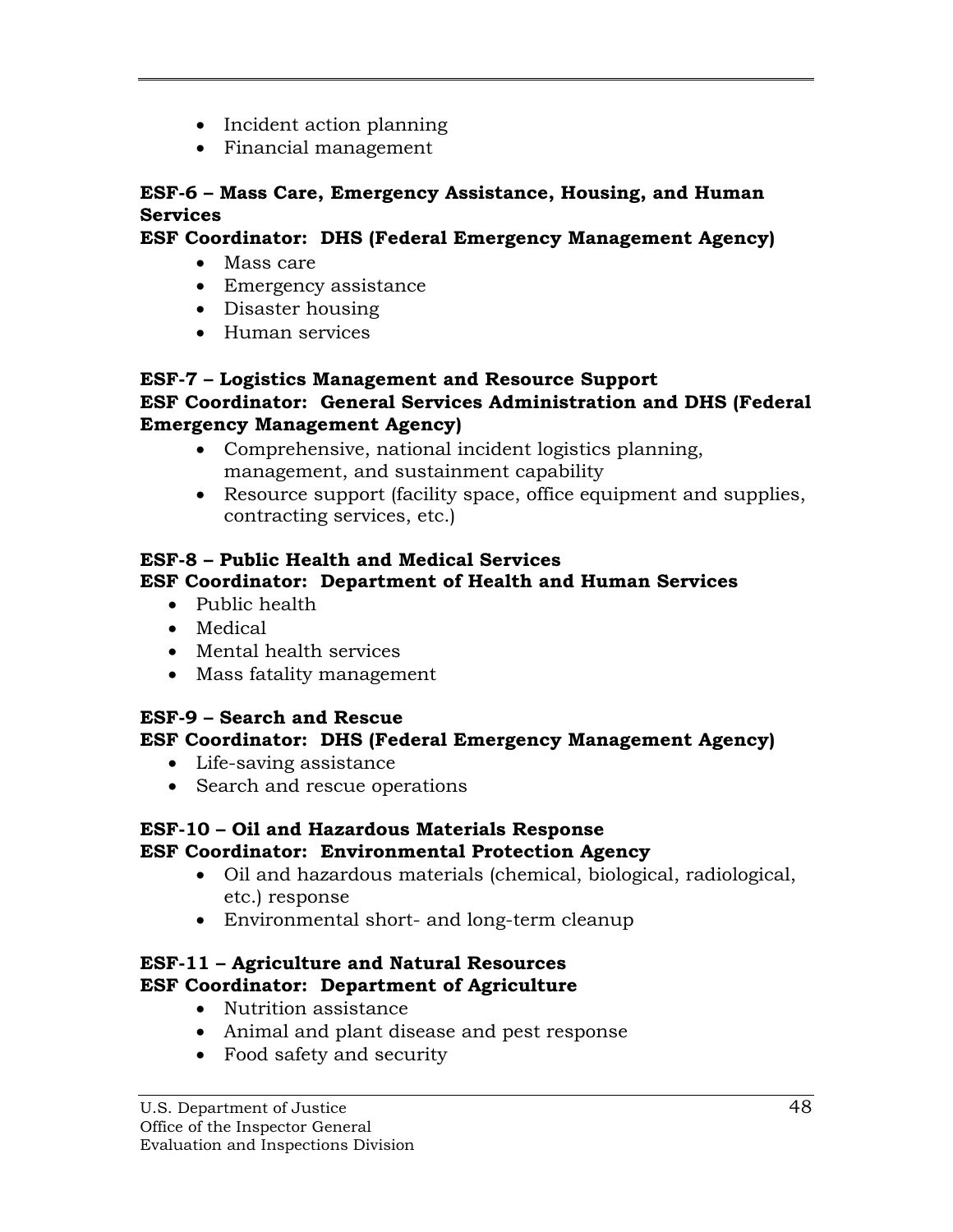- Natural and cultural resources and historic properties protection
- Safety and well-being of household pets

# **ESF-12 – Energy**

# **ESF Coordinator: Department of Energy**

- Energy infrastructure assessment, repair, and restoration
- Energy industry utilities coordination
- Energy forecast

## **ESF-13 – Public Safety and Security ESF Coordinator: Department of Justice**

- Facility and resource security
- Security planning and technical resource assistance
- Public safety and security support
- Support to access, traffic, and crowd control

# **ESF-14 – Long-Term Community Recovery ESF Coordinator: DHS (Federal Emergency Management Agency)**

- Social and economic community impact assessment
- Long-term community recovery assistance to states, tribes, local governments, and the private sector
- Analysis and review of mitigation program implementation

# **ESF-15 – External Affairs**

# **ESF Coordinator: DHS**

- Emergency public information and protective action guidance
- Media and community relations
- Congressional and international affairs
- Tribal and insular affairs

Source: National Response Framework.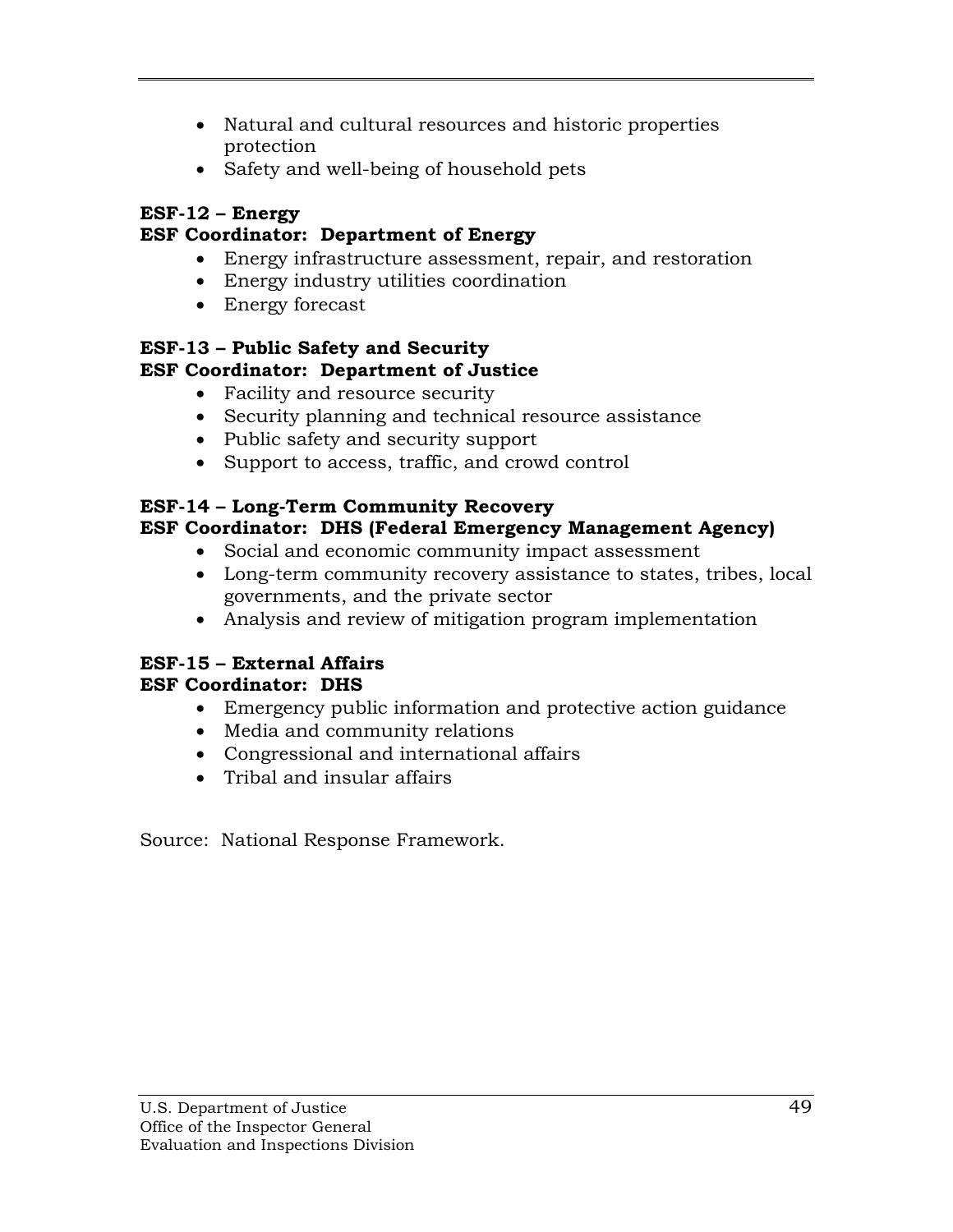# **APPENDIX III: DEPARTMENT'S ESF-13 RESPONSIBILITIES**

| Responsibility | <b>Department ESF-13 Responsibilities</b>                                                                                                                                                                                                                                                             |
|----------------|-------------------------------------------------------------------------------------------------------------------------------------------------------------------------------------------------------------------------------------------------------------------------------------------------------|
| 1              | Serves as the headquarters and regional-level ESF-13 coordinator<br>and primary agency.<br>• Represents the ESF-13 agencies on the ESF Leaders Group and the<br>Regional Interagency Steering Committee.<br>• Coordinates preparedness activities with ESF-13 supporting<br>agencies.                 |
| 2              | • Provides expertise on public safety and security issues to the<br>Domestic Readiness Group, when requested.                                                                                                                                                                                         |
| 3              | Manages ESF-13 preparedness activities and conducts evaluation of<br>operational readiness, including a roster and description of public<br>safety and security activities.                                                                                                                           |
| 4              | • Maintains close coordination during operations between the affected<br>regional office(s), the National Response Coordination Center, other<br>ESFs, local FBI Joint Terrorism Task Forces, and the National Joint<br>Terrorism Task Force, as required.                                            |
| 5              | • Ensures that all activities performed under the purview of ESF-13<br>are related to the mission of ESF-13. If any potential for conflict<br>exists, it is the Department's responsibility to resolve these issues<br>prior to accepting the mission assignment.                                     |
| 6              | • Facilitates resolution of any conflicting demands for public safety<br>and security resources, expertise, and other assistance.<br>• Coordinates backup support from other geographical regions to the<br>affected area.                                                                            |
| $\overline{7}$ | • Processes mission assignments, tracks resource allocation and use,<br>and facilitates reimbursement to assisting departments and<br>agencies via emergency management funding mechanisms and<br>authorities, if appropriate.                                                                        |
| 8              | • Obtains initial situation assessment from field units and determines<br>appropriate management response to anticipated or current<br>requests for assistance.                                                                                                                                       |
| 9              | • Obtains and distributes incident contact information to supporting<br>agency coordinators for emergency responders.                                                                                                                                                                                 |
| 10             | • Assesses requests before committing resources, and ensures<br>responding agencies are provided with information on known<br>hazards, mission requirements, appropriate vaccinations,<br>credentials, and personal protective equipment to operate in the<br>environment to which they are assigned. |

Source: National Response Framework, Annex 13.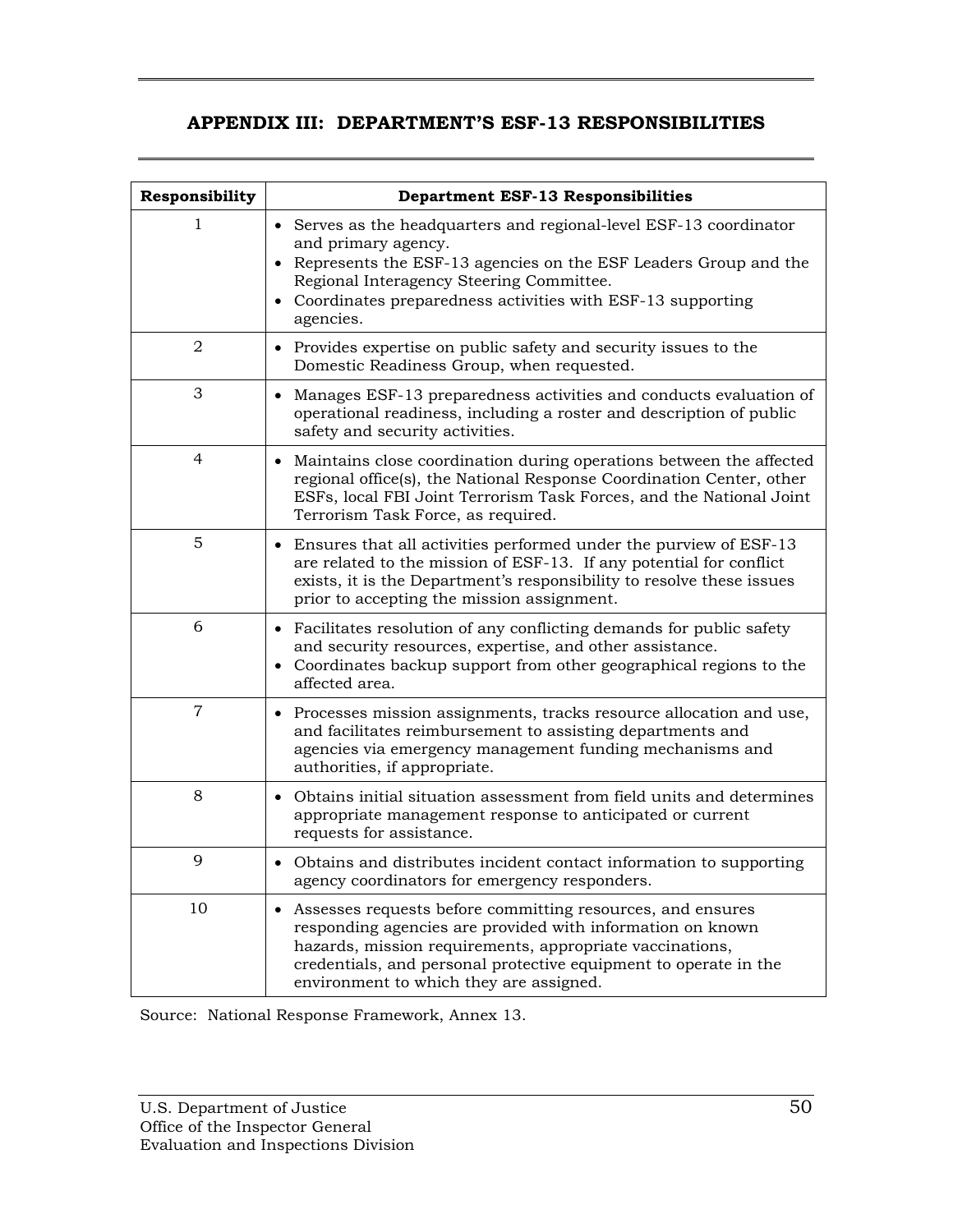#### **APPENDIX IV: THE OFFICE OF THE DEPUTY ATTORNEY GENERAL RESPONSE TO DRAFT REPORT**



Associate Deputy Attorney General

**U.S. Department of Justice** 

Office of the Deputy Attorney General

Washington, D.C. 20530

May 25, 2010

The Honorable Glenn A. Fine **Inspector General** U.S. Department of Justice 950 Pennsylvania Avenue, N.W. Washington, D.C. 20530

#### Office of the Inspector General's Report on the Department's Preparation to Re: Respond to a Weapons of Mass Destruction (WMD) Incident

Dear Mr. Fine:

I am writing to provide the Department of Justice's formal response to the abovereferenced report.

We appreciate the work of the Office of the Inspector General (OIG) in reviewing the way in which Department components have prepared to respond to a Weapons of Mass Destruction (WMD) incident. Preventing terrorist attacks, including WMD attacks, is the Department's highest priority. The Department has tasked the Federal Bureau of Investigation (FBI) with lead responsibility for preventing WMD attacks in the United States and for responding to such attacks should they occur. FBI brings specialized investigatory, emergency response, and forensic capabilities to that endeavor. We agree with the OIG that the FBI has taken appropriate steps to prepare to respond to a potential WMD attack and that the FBI's substantial training regime to investigate and prevent WMD threats is a benefit to the country. We also agree that the FBI is not the only Department entity responsible for addressing WMD attacks, and that the entire Department must be prepared to respond effectively to a WMD attack (or any other emergency event) should one occur.

The Department believes that the fundamental conclusion of the report is sound: the Department of Justice should do more in order to formally and centrally coordinate emergency response activities of all appropriate Department components. The overall recommendations of the report strike us as helpful and informative. We concur in all five recommendations, and will implement all of the recommendations in the manner described below.

We also note, however, the substantial improvements made during the past year in the capacity of the Department and its law enforcement components to implement Emergency Support Function #13 of the National Response Framework. Progress in this regard has been measurable and will continue as the Department's ESF-13 duties receive increased funding in the future. Additionally, as the report notes, the ESF-13 function is designed to work relative to all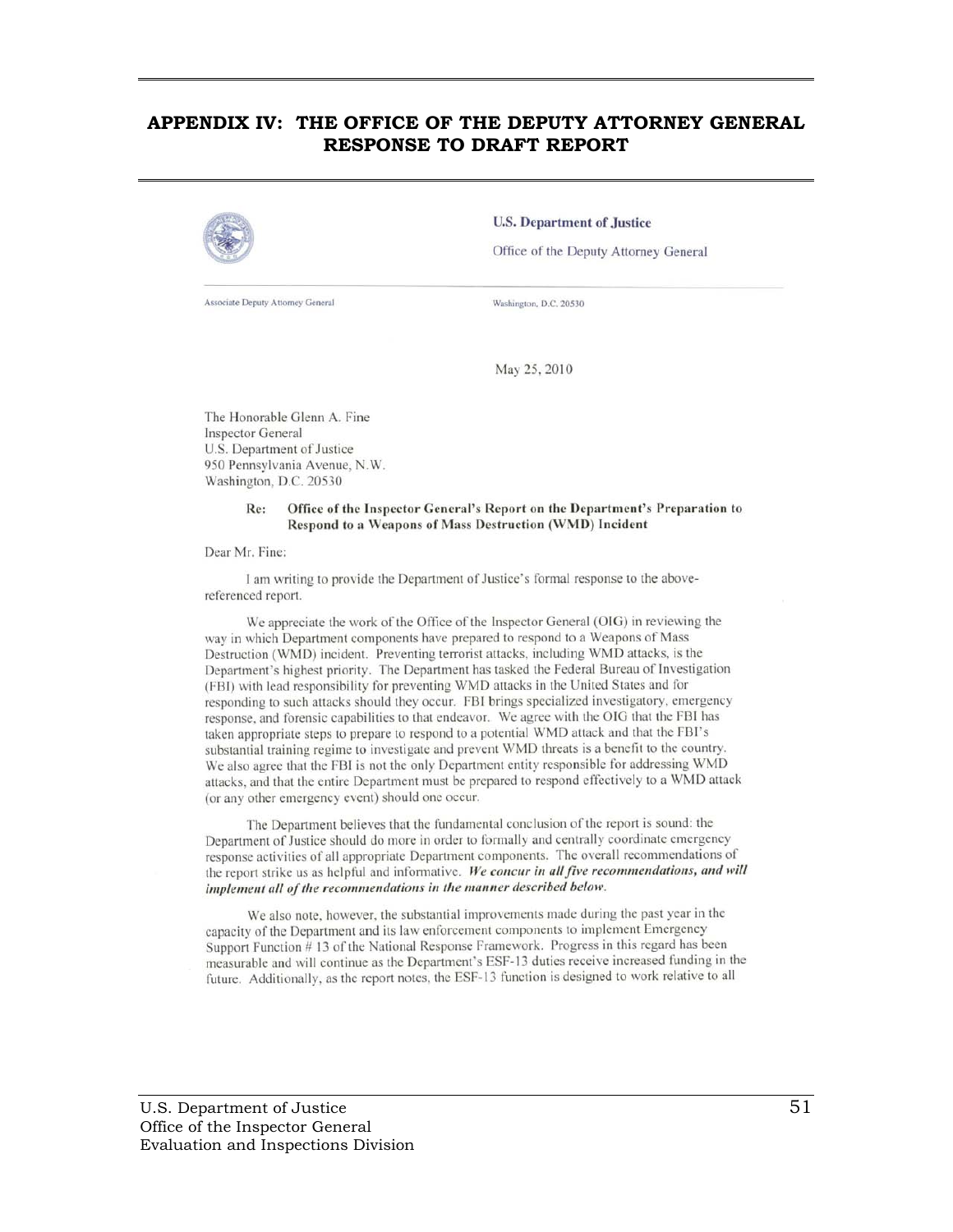hazards (i.e., natural disasters or terrorist events). The Bureau of Alcohol, Tobacco, Firearms and Explosives has tested its ESF-13 protocols on three occasions since 2006, and each occasion was successful.

**.** 

The Department will respond quickly to the OIG's recommendations with a series of actions that will create a clearer and more formal system to ensure that all Justice Department emergency response functions, continuity of operations programs, and continuity of government programs are up to date, aligned with national policies, and well-coordinated within the Department. Specifically, the Department intends to accomplish the following tasks in the coming weeks:

- 1. The Acting Deputy Attorney General will issue a memorandum to all components identifying an individual in the Office of the Deputy Attorney General (ODAG) responsible for overseeing emergency response activities of the Department. This individual will serve as a single point of contact within the leadership offices of the Department for all emergency response activities, will ensure that the Department's emergency response program is up to date, and will ensure that Department training activities relative to emergency response functions are thorough and widely available to relevant Department components.
- 2. The Department will create a new committee of relevant Department components that will ensure that the Department's leadership offices receive timely and thorough advice and recommendations about emergency response preparedness issues.
- 3. The committee noted above will be tasked to review Department policies and directives related to emergency response functions, continuity of operations and continuity of government programs to ensure that they are effective and up to date. This review will stretch beyond WMD matters (since the Department must be prepared to address a wide variety of potential emergencies) but WMD issues will be accounted for in the review. ODAG will ensure that the Department's WMD emergency response capabilities are consistent with the Department's other emergency response capabilities.

We believe that these actions will result in a stronger and durable system of effective management and oversight controls for emergency response activities.

umut-Bahn

James A. Baker Associate Deputy Attorney General

 $\overline{2}$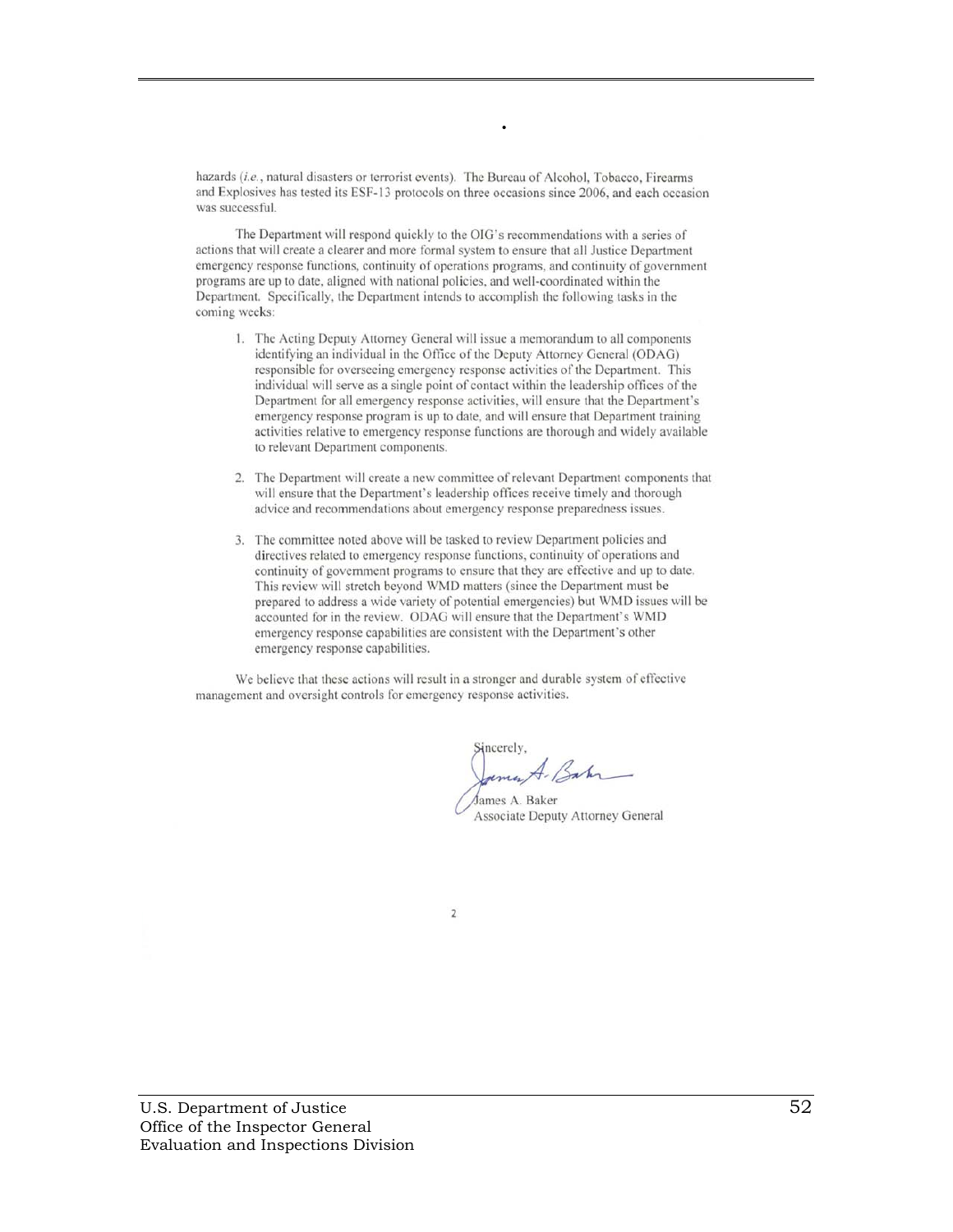## **APPENDIX V: OIG ANALYSIS OF THE OFFICE OF THE DEPUTY ATTORNEY GENERAL RESPONSE**

The Office of the Inspector General provided a draft of this report to the Office of the Deputy Attorney General for its comment. The ODAG's response is included in Appendix IV to this report. The OIG's analysis of the ODAG's response and the actions necessary to close the recommendations are discussed below.

# **General Comment**

**Summary of ODAG Comment**. The ODAG response stated that there have been substantial improvements made during the past year in the capacity of the Department and its law enforcement components to implement Emergency Support Function-13 (ESF-13) of the National Response Framework. According to the ODAG, progress in this regard has been measurable and will continue as the Department's ESF-13 duties receive increased funding in the future. The ODAG also stated that the ESF-13 function is designed to work relative to all hazards (that is, natural disasters or terrorist events). Further, the ODAG response stated that the Bureau of Alcohol, Tobacco, Firearms and Explosives has tested its ESF-13 protocols on three occasions since 2006, and each occasion was successful.

**OIG Analysis.** Our report describes many of the actions taken by the Department and ATF related to ESF-13. However, while we acknowledge these activities, it is important to note that none specifically involved a WMD incident. For example, according to ATF, since 2006 it has participated in at least 10 incidents where ESF-13 played a crucial role in coordinating a federal law enforcement response when state and local law enforcement agencies were overwhelmed. However, these incidents included six hurricanes, one tropical storm, one wildfire, and two floods. None involved responding to a WMD incident.

## **Recommendation 1. Designate a person or office at the Department level with the authority to manage the Department's WMD operational response program.**

**Status.** Resolved – open.

**Summary of the ODAG Response.** The ODAG concurred with this recommendation and stated that the Acting Deputy Attorney General will issue a memorandum to all components identifying an individual in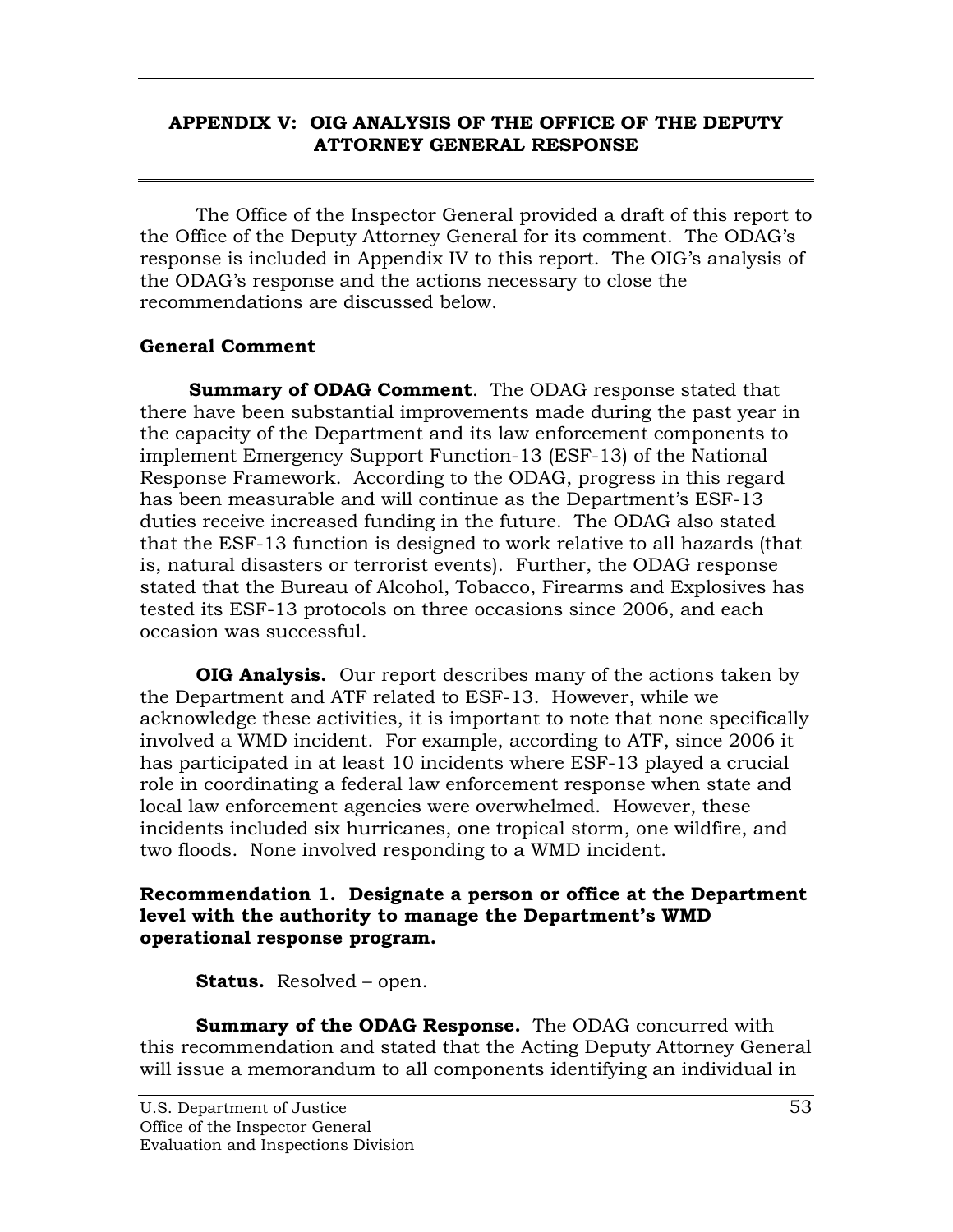the ODAG responsible for overseeing the emergency response activities of the Department. This individual will serve as a single point of contact within the leadership offices of the Department for all emergency response activities, will ensure that the Department's emergency response program is up to date, and will ensure that Department training activities related to emergency response functions are thorough and widely available to relevant Department components.

**OIG Analysis.** The actions planned by the ODAG are responsive to our recommendation. Please provide the OIG with a copy of the memorandum identifying the individual in the ODAG responsible for overseeing the emergency response activities of the Department.

## **Recommendation 2. Update the Department's response policies and plan to conform them to the National Response Framework and the National Incident Management System.**

**Status.** Resolved – open.

**Summary of the ODAG Response.** The ODAG concurred with this recommendation and stated that the Department will respond quickly to the OIG's recommendations with a series of actions that will create a clearer and more formal system to ensure that all Department emergency response functions, continuity of operations programs, and continuity of government programs are up to date, aligned with national policies, and well coordinated within the Department.

Further, the Department will create a new committee of relevant Department components that will ensure that the Department's leadership offices receive timely and thorough advice and recommendations about emergency response preparedness issues. The committee will be tasked to review Department policies and directives related to emergency response functions, continuity of operations and continuity of government programs to ensure that they are effective and up to date. The ODAG stated further that this review will stretch beyond WMD matters (since the Department must be prepared to address a wide variety of potential emergencies), but WMD issues will be accounted for in the review. The ODAG will ensure that the Department's WMD emergency response capabilities are consistent with the Department's other emergency response capabilities.

**OIG Analysis.** The actions planned by the ODAG are responsive to our recommendation. Please provide the OIG a copy of the Department's new policies, directives, and a WMD plan that are in conformance with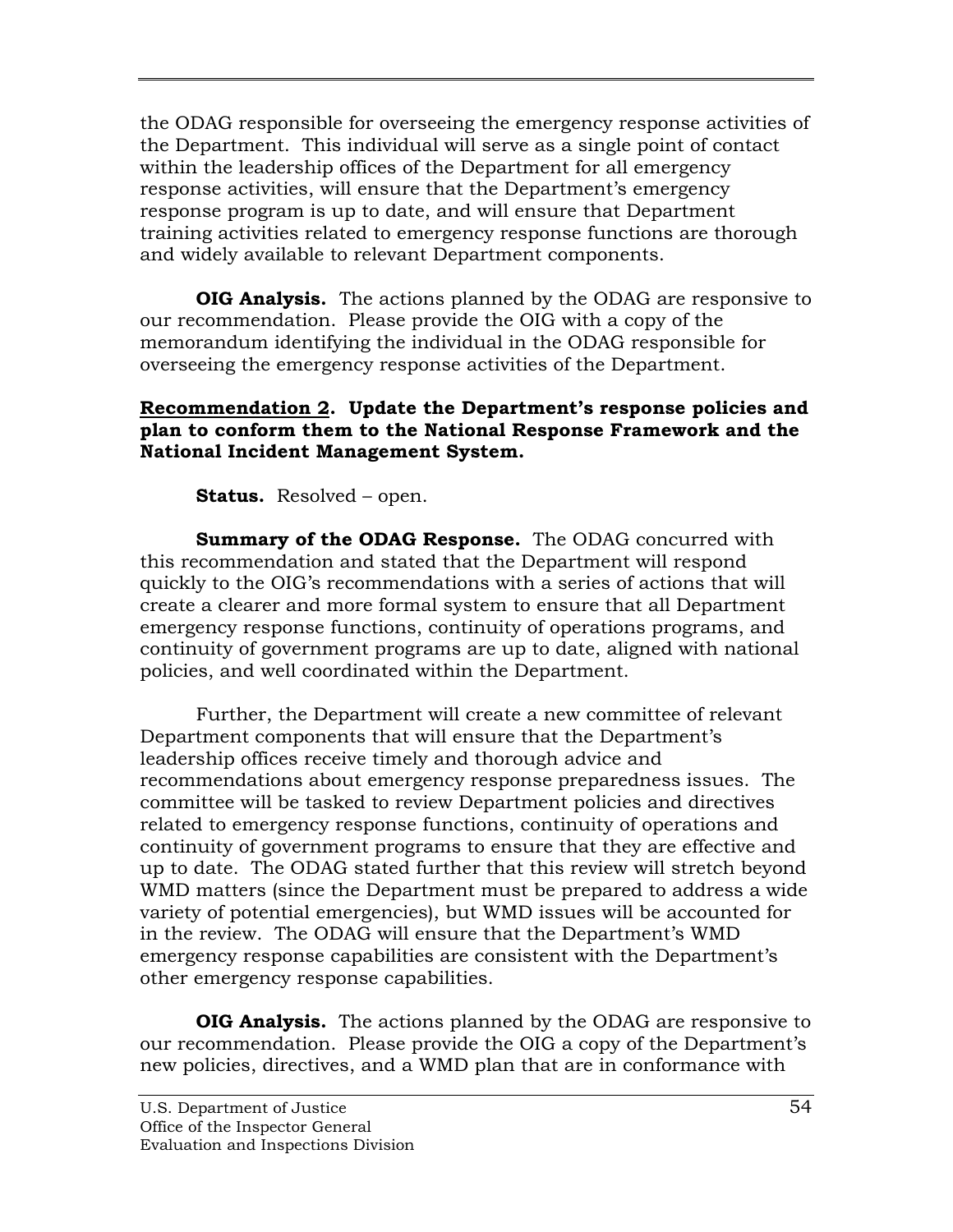national policies and a list of the members of the committee of relevant Department components who will be responsible for emergency response preparedness issues.

## **Recommendation 3. Require Department components to update their own policies and plans to reflect the updated Department guidance, and to reflect the need for adequate coordination among Department components in responding to WMD incident.**

**Status.** Unresolved – open.

**Summary of the ODAG Response.** The ODAG concurred with this recommendation. The ODAG stated in its response that the Federal Bureau of Investigation is not the only Department entity responsible for addressing WMD attacks and that the entire Department must be prepared to respond effectively to a WMD attack (or any other emergency event) should one occur.

**OIG Analysis.** The ODAG's response is partially responsive to our recommendation. The ODAG did not state that it will require Department components to update their own policies and plans to reflect the updated Department guidance, or to reflect the need for adequate coordination among Department components in responding to a WMD incident. Please provide the OIG a description of the actions Department components will take to revise their policies and plans to reflect the updated Department guidance and to reflect the need for adequate coordination among the components in responding to a WMD incident.

**Recommendation 4. Establish effective oversight to ensure that components maintain WMD response plans, participate in training and exercises, and implement a corrective action program in response to such exercises.** 

**Status.** Unresolved – open.

**Summary of the ODAG Response.** The ODAG concurred with this recommendation and stated in its response that the Department should do more to formally and centrally coordinate emergency response activities of all appropriate Department components. The ODAG stated that the individual assigned responsibility for overseeing emergency response activities will ensure that Department training activities related to emergency response functions are thorough and widely available to relevant Department components.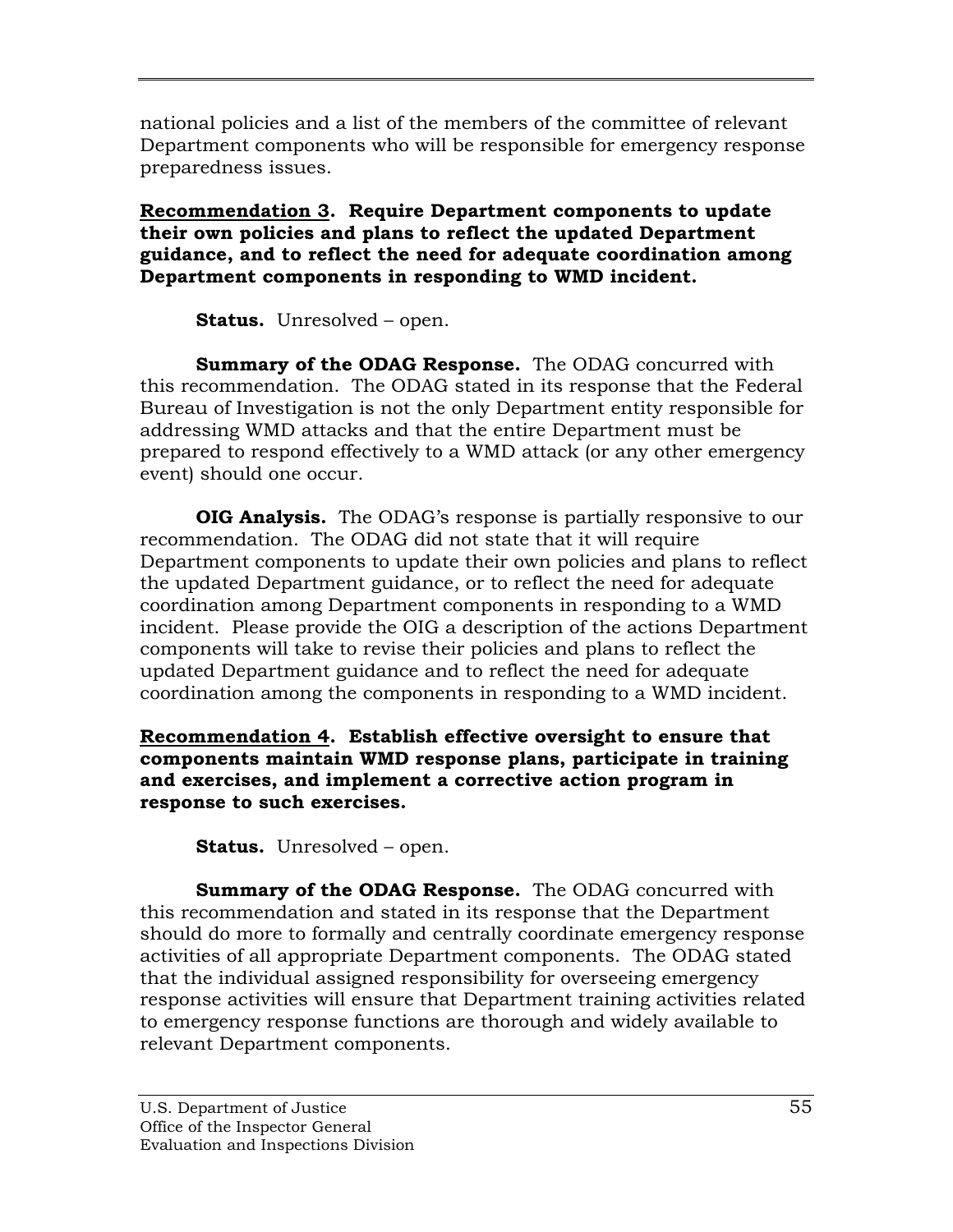**OIG Analysis.** The actions planned by the ODAG are partially responsive to our recommendation. The response does not address the maintenance of WMD response plans, participation in exercises, or the implementation of a corrective action program in response to such exercises. Please provide the OIG with the actions planned to ensure that the components maintain WMD response plans, participate in training and exercises, and implement a corrective action program in response to such exercises.

**Recommendation 5. Ensure that the Department is prepared to fulfill its emergency support function responsibilities under the National Response Framework, including reviewing the designation of ATF as the Department's lead agency to coordinate public safety and security activities, approving a Concept of Operations Plan, and staffing national and regional coordinator positions.** 

**Status.** Unresolved – open.

**Summary of the ODAG Response.** The ODAG concurred with this recommendation and noted in its response that there have been substantial improvements made during the past year in the capacity of the Department and its law enforcement components to implement Emergency Support Function 13 of the National Response Framework. The ODAG stated that progress in this regard has been measurable and will continue as the Department's ESF-13 duties receive increased funding in the future. The ODAG stated that the Bureau of Alcohol, Tobacco, Firearms and Explosives has tested its ESF-13 protocols on three occasions since 2006 and each occasion was successful.

**OIG Analysis.** The ODAG's response is partially responsive to our recommendation. While the ODAG in its response stated that ATF has tested its ESF-13 protocols on three occasions since 2006, and each occasion was successful, none of these tests involved a response to a WMD incident. The response also did not specifically indicate how the Department will ensure that it is prepared to fulfill its emergency support function responsibilities under the National Response Framework. Further, the response did not address whether the Department plans to:

- review the designation of ATF as the Department's lead agency to coordinate public safety and security activities,
- approve a Concept of Operations Plan, or
- staff the national and regional coordinator positions.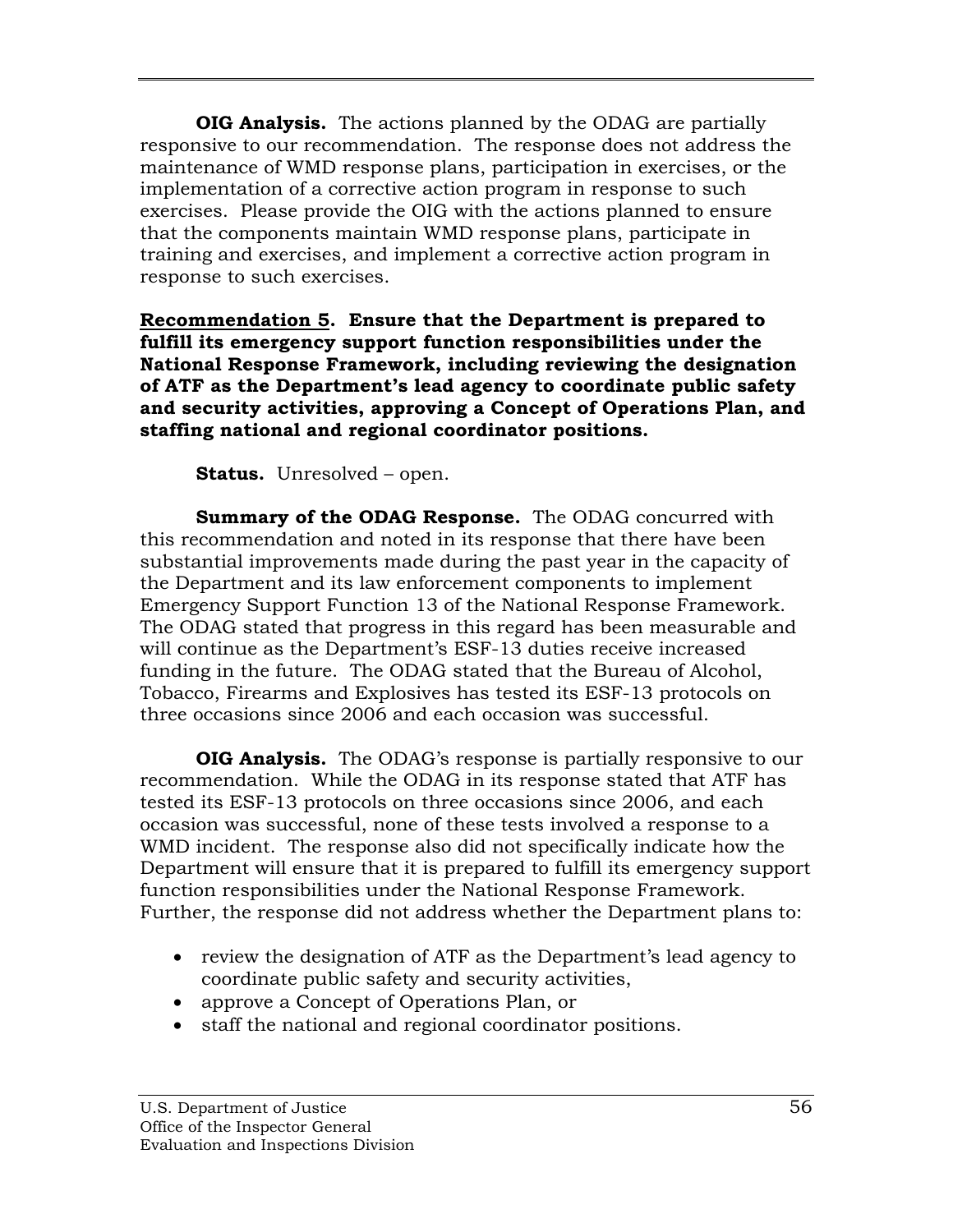Please provide the OIG with information on how the Department plans to ensure that it is prepared to fulfill its emergency support function responsibilities under the National Response Framework, including whether it plans to review ATF's designation as the Department's lead agency for ESF-13 matters, its plans for finalizing and approving a Concept of Operations Plan, and its plans for staffing all the national and regional coordinator positions.

Please provide the OIG with the information described above in each recommendation, or the status of the planned actions, by July 30, 2010.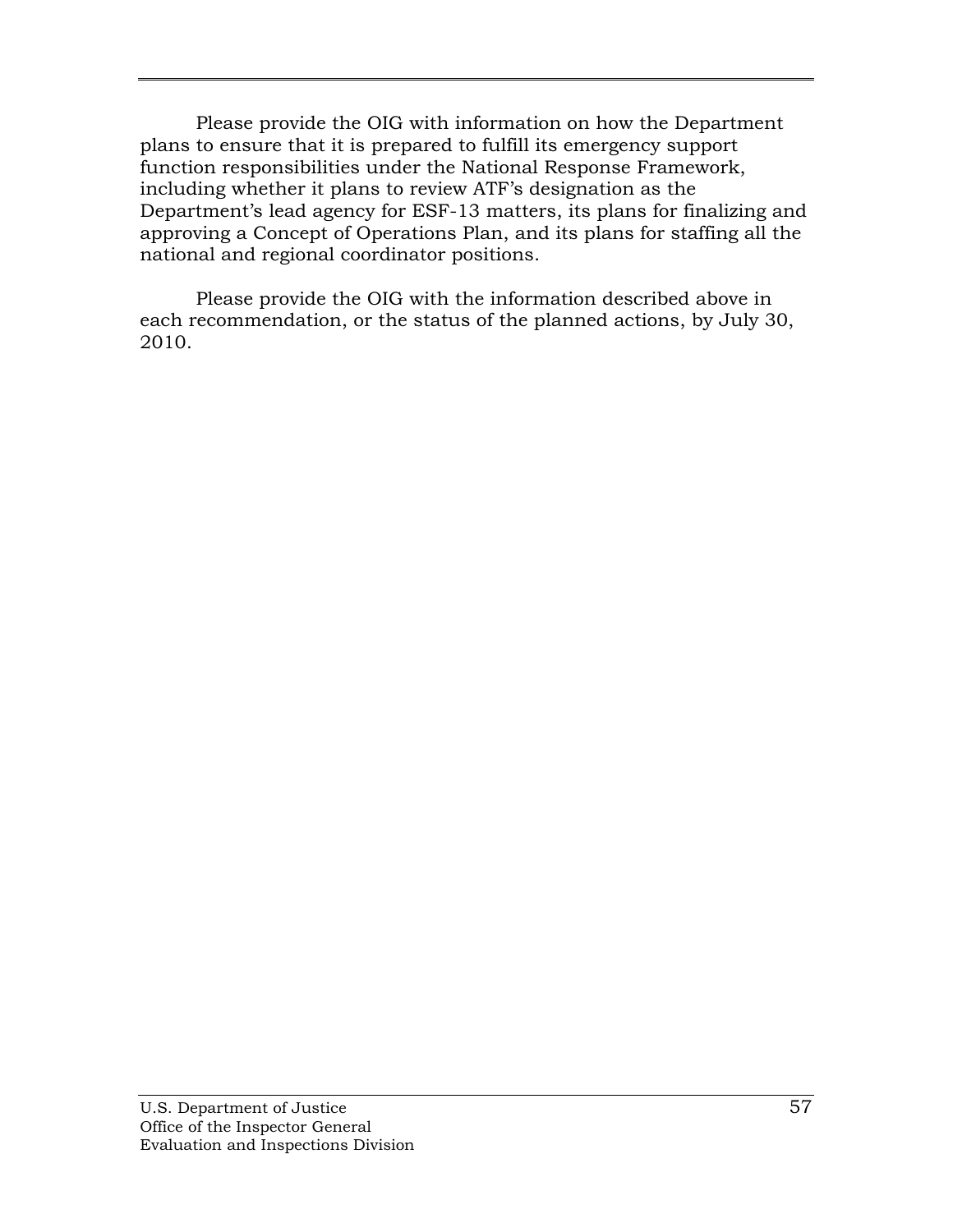## **APPENDIX VI: THE DRUG ENFORCEMENT ADMINISTRATION RESPONSE TO DRAFT REPORT**

|                   | <b>U.S. Department of Justice</b><br>Drug Enforcement Administration                                                                                                                                                                                                                                                                                                                                                                                                                                                                                                                                                                                                  |
|-------------------|-----------------------------------------------------------------------------------------------------------------------------------------------------------------------------------------------------------------------------------------------------------------------------------------------------------------------------------------------------------------------------------------------------------------------------------------------------------------------------------------------------------------------------------------------------------------------------------------------------------------------------------------------------------------------|
| www.dea.gov       | Washington, D.C. 20537<br>MAY 19 2010                                                                                                                                                                                                                                                                                                                                                                                                                                                                                                                                                                                                                                 |
| <b>MEMORANDUM</b> |                                                                                                                                                                                                                                                                                                                                                                                                                                                                                                                                                                                                                                                                       |
| TO:               | Michael D. Gulledge<br>Assistant Inspector General<br>for Evaluation and Inspections Division<br>Office of the Inspector General                                                                                                                                                                                                                                                                                                                                                                                                                                                                                                                                      |
| FROM:             | Kevin M. Foley<br>W<br>Acting Deputy Chief Inspector<br>Office of Inspections                                                                                                                                                                                                                                                                                                                                                                                                                                                                                                                                                                                         |
| SUBJECT:          | DEA's Response to the OIG Draft Report: Review of the Department's Preparation<br>to Respond to a Weapon of Mass Destruction Incident                                                                                                                                                                                                                                                                                                                                                                                                                                                                                                                                 |
|                   | The Drug Enforcement Administration (DEA) has reviewed the Department of Justice (DOJ) Office<br>of the Inspector General's (OIG) Draft Report titled, Review of the Department's Preparation to<br>Respond to a Weapon of Mass Destruction Incident, A-2009-006. Although the recommendations in<br>this report are directed to DOJ, DEA provides the following formal response to address a portion of<br>the report that DEA considers inaccurate.                                                                                                                                                                                                                 |
| page 31.          | No component other that the FBI regularly conducts or participates in WMD response exercises,                                                                                                                                                                                                                                                                                                                                                                                                                                                                                                                                                                         |
|                   | DEA Response: DEA participated in several National Level WMD exercises. On June 22 and<br>23, 2005, DEA engaged and deployed 69 personnel in National Level Exercise "Pinnacle"<br>(Outbreak of Avian Influenza and terrorist threats of a WMD attack). In conjunction with the<br>exercise scenario, the DEA Deputy Administrator convened with DEA leadership and conducted<br>briefings regarding an agency emergency response to the tabletop exercise. Pursuant to the<br>exercise scenario, DEA Leadership, to include the Deputy Administrator and the Administrator,<br>deployed to emergency alternate locations to further engage in the exercise scenario. |
| this exercise.    | On June 21, 2006, DEA engaged and deployed 64 personnel in National Level Exercise<br>"Forward Challenge". DEA Leadership, to include the Deputy Administrator, participated in                                                                                                                                                                                                                                                                                                                                                                                                                                                                                       |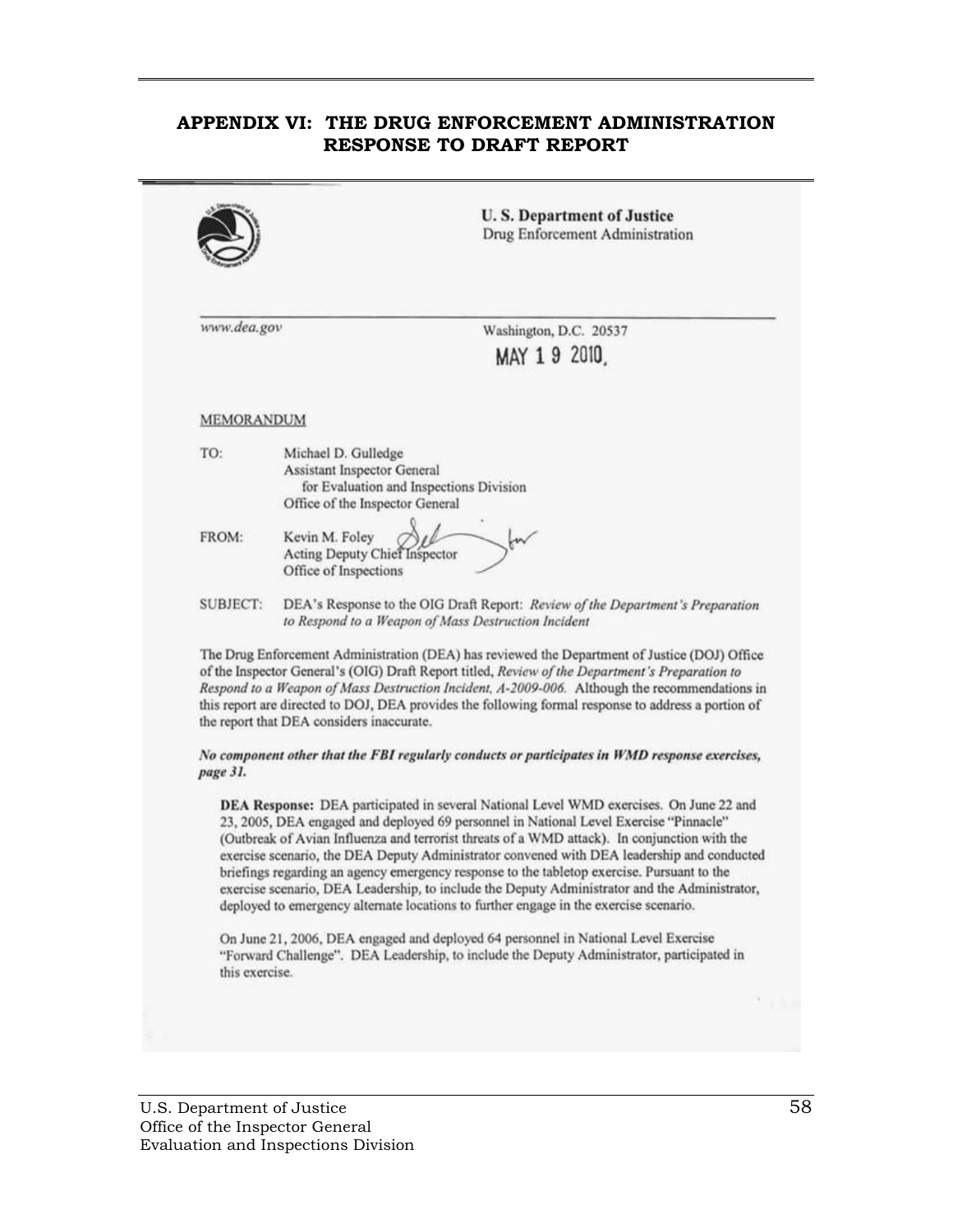Michael D. Gulledge, Assistant Inspector General for Evaluation and Inspections Page 2

DEA also engaged in National Level Exercises in 2007 and 2008 to the extent personnel were deployed to emergency relocation sites. All exercises have included participation with DOJ and the Department of Homeland Security.

This information was provided to OIG to update the draft report; however, it was not included to reflect that DEA also participates in WMD response exercises. Exercise participation logs were also offered to OIG for verification.

DEA appreciates the opportunity to provide the additional comments to the draft report to accurately reflect participation in WMD response exercises.

cc: Michele M. Leonhart Acting Administrator

> Richard Theis Director Audit Liaison Group

Mark Michalic Special Assistant Office of the Deputy Attorney General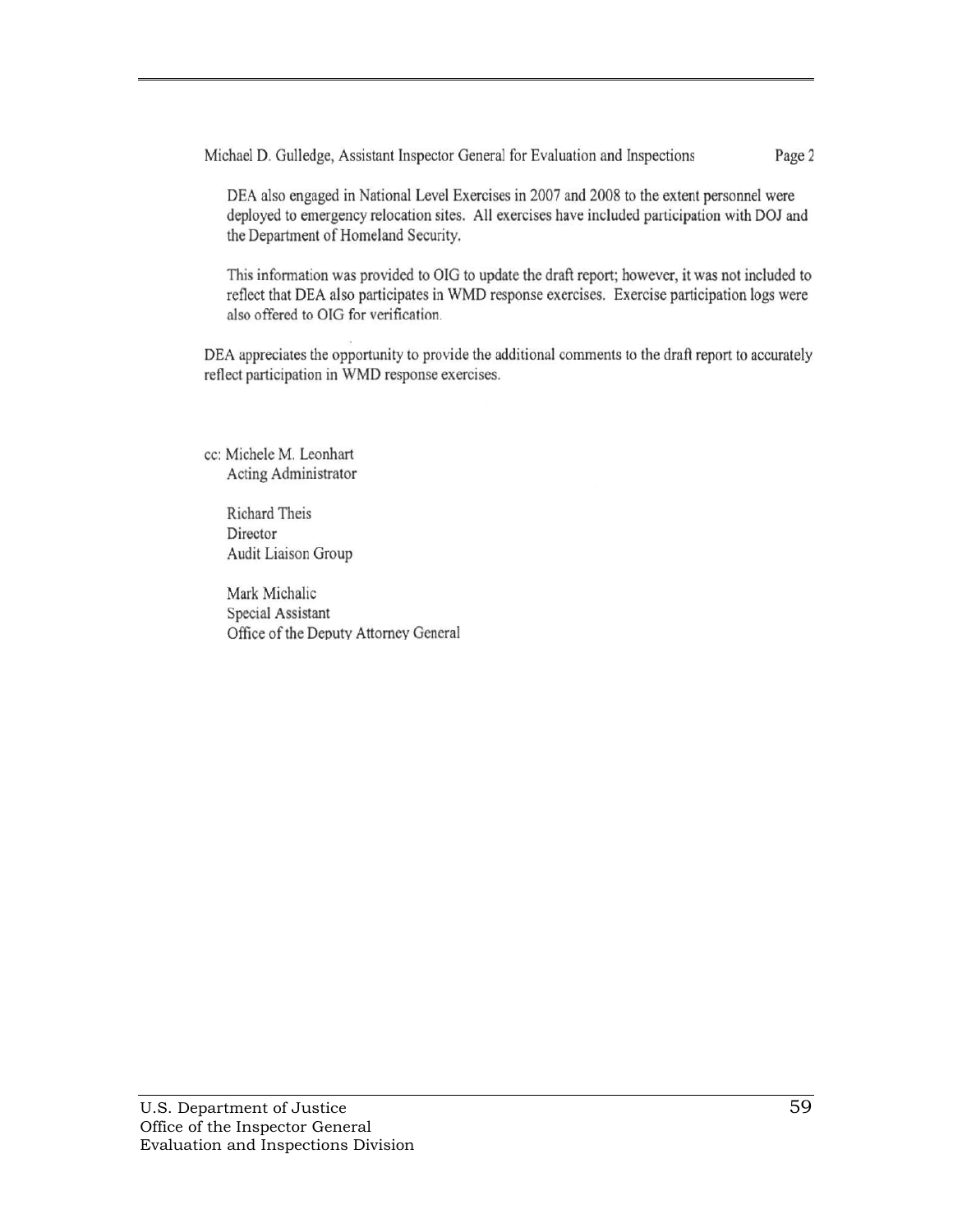## **APPENDIX VII: OIG ANALYSIS OF THE DRUG ENFORCEMENT ADMINISTRATION RESPONSE**

The Office of the Inspector General provided a copy of this draft report to the Office of the Deputy Attorney General for comment. A copy of the report was also provided to the Drug Enforcement Administration. The DEA provided general comments on one area of the report. The DEA did not respond to the recommendations because they were directed to the Office of the Deputy Attorney General. The DEA's response is included in Appendix VI of this report. The OIG's analyses of the DEA's general comments are discussed below.

**Summary of the DEA Response.** In response to the OIG's conclusion that no Department component other than the FBI regularly conducts or participates in WMD response exercises, the DEA stated that it participated in several National Level Exercises to respond to a WMD incident. Specifically, DEA stated that on June 22 and 23, 2005, it engaged in the National Level Exercise "Pinnacle," which was an exercise to respond to an outbreak of avian influenza and terrorist threats of a WMD attack. During the exercise, DEA leadership conducted briefings regarding an agency emergency response to the exercise and deployed to emergency alternate locations to further engage in the exercise scenario. In addition, on June 21, 2006, DEA leaders participated in the National Level Exercise "Forward Challenge that involved a WMD scenario." Also, the DEA deployed personnel to emergency relocation sites as part of National Level Exercises in 2007 and 2008 that dealt with WMD scenarios. The DEA stated that it had provided this information to the OIG to update the draft report, but the information was not included.

**OIG Analysis.** The OIG did not include this information in the report because the DEA's participation in these National Level Exercises was limited to exercising elements of its Continuity of Operations Plan (COOP). In fact, National Level Exercises "Pinnacle" and "Forward Challenge" were designed by the Department of Homeland Security specifically to test COOP preparedness, not the operational response to a WMD incident, which was the subject covered by our report. Similarly, the DEA's deployment of personnel to relocation sites as part of National Level Exercises in 2007 and 2008 was related to testing its COOP preparedness. As we informed the DEA, and made clear in our report, COOP preparedness, including the participation in COOP-related exercises, is not the subject of this report.